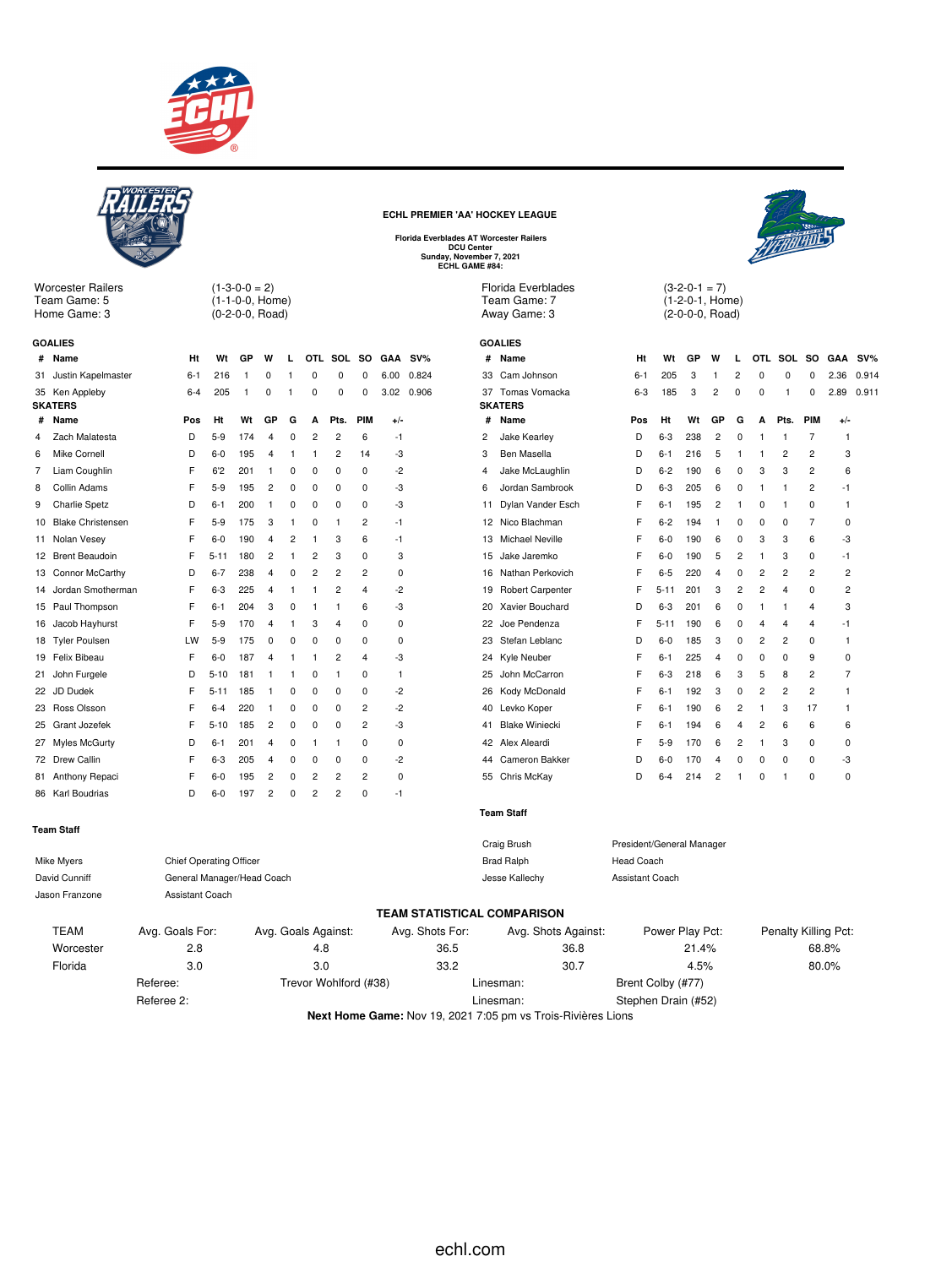### **Standings**

| Eastern<br>North   |                                                                                                              |                |           |                |                |                |              |                |            |                |                |            |                |                |         |                 |                 |                 |                 |
|--------------------|--------------------------------------------------------------------------------------------------------------|----------------|-----------|----------------|----------------|----------------|--------------|----------------|------------|----------------|----------------|------------|----------------|----------------|---------|-----------------|-----------------|-----------------|-----------------|
| Rank               | Team                                                                                                         | GP             | <b>GR</b> | W              | L.             |                | OTL SOL PTS  |                | <b>PCT</b> | GF             | GA             | <b>PIM</b> |                | <b>RW ROW</b>  | S/O     | Home            | Away            | P <sub>10</sub> | <b>STK</b>      |
| $\mathbf{1}$       | Newfoundland Growlers                                                                                        | 6              | 66        | 5              | $\overline{1}$ | $^{\circ}$     | 0            | 10             | 0.833      | 24             | 14             | 93         | 5              | 5              | $0 - 0$ | $1 - 1 - 0 - 0$ | $4 - 0 - 0 - 0$ | $5 - 1 - 0 - 0$ | $0 - 1 - 0 - 0$ |
| $\overline{c}$     | <b>Reading Royals</b>                                                                                        | 6              | 66        | 3              | $\overline{1}$ | $\overline{1}$ | $\mathbf{1}$ | 8              | 0.667      | 21             | 22             | 62         | $\overline{c}$ | 3              | $0 - 1$ | $1 - 0 - 0 - 0$ | $2 - 1 - 1 - 1$ | $3 - 1 - 1 - 1$ | $1 - 0 - 0 - 1$ |
| 3                  | Adirondack Thunder                                                                                           | 5              | 67        | $\overline{c}$ | $\overline{c}$ | $\overline{1}$ | 0            | 5              | 0.500      | 17             | 16             | 57         | $\overline{c}$ | $\overline{c}$ | $0 - 0$ | $1 - 1 - 1 - 0$ | $1 - 1 - 0 - 0$ | $2 - 2 - 1 - 0$ | $1 - 0 - 0 - 0$ |
| $\overline{4}$     | <b>Maine Mariners</b>                                                                                        | 5              | 67        | $\overline{c}$ | 3              | $^{\circ}$     | $\mathbf 0$  | $\overline{4}$ | 0.400      | 14             | 14             | 50         | $\overline{c}$ | $\overline{c}$ | $0 - 0$ | $2 - 2 - 0 - 0$ | $0 - 1 - 0 - 0$ | $2 - 3 - 0 - 0$ | $0 - 1 - 0 - 0$ |
| 5                  | Trois-Rivières Lions                                                                                         | 6              | 66        | $\overline{c}$ | $\overline{4}$ | 0              | 0            | $\overline{4}$ | 0.333      | 14             | 20             | 84         | $\overline{1}$ | $\overline{1}$ | $1 - 0$ | $1 - 4 - 0 - 0$ | $1 - 0 - 0 - 0$ | $2 - 4 - 0 - 0$ | $1 - 0 - 0 - 0$ |
| 6                  | <b>Worcester Railers</b>                                                                                     | $\overline{4}$ | 68        | $\mathbf{1}$   | 3              | $\mathbf 0$    | $\mathbf 0$  | $\overline{c}$ | 0.250      | 11             | 19             | 56         | $\overline{1}$ | $\overline{1}$ | $0 - 0$ | $1 - 1 - 0 - 0$ | $0 - 2 - 0 - 0$ | $1 - 3 - 0 - 0$ | $0 - 2 - 0 - 0$ |
| South              |                                                                                                              |                |           |                |                |                |              |                |            |                |                |            |                |                |         |                 |                 |                 |                 |
| Rank               | Team                                                                                                         | GP             | GR        | W              | $\mathbf{L}$   |                | OTL SOL PTS  |                | <b>PCT</b> | GF             | GA             |            |                | PIM RW ROW     | S/O     | Home            | Away            | P <sub>10</sub> | <b>STK</b>      |
| 1                  | Norfolk Admirals                                                                                             | $\overline{7}$ | 65        | 5              | $\overline{c}$ | 0              | 0            | 10             | 0.714      | 28             | 25             | 97         | $\overline{2}$ | $\overline{4}$ | $1 - 0$ | $3 - 0 - 0 - 0$ | $2 - 2 - 0 - 0$ | $5 - 2 - 0 - 0$ | $4 - 0 - 0 - 0$ |
| $\overline{c}$     | Florida Everblades                                                                                           | 6              | 66        | 3              | 2              | 0              | 1            | $\overline{7}$ | 0.583      | 18             | 18             | 74         | 3              | 3              | $0 - 1$ | $1 - 2 - 0 - 1$ | $2 - 0 - 0 - 0$ | $3 - 2 - 0 - 1$ | $2 - 0 - 0 - 1$ |
| 3                  | South Carolina Stingrays                                                                                     | $\overline{4}$ | 68        | 3              | $\overline{1}$ | $\mathbf 0$    | 0            | 6              | 0.750      | 12             | 8              | 71         | 3              | 3              | $0 - 0$ | $2 - 0 - 0 - 0$ | $1 - 1 - 0 - 0$ | $3 - 1 - 0 - 0$ | $2 - 0 - 0 - 0$ |
| 4                  | Jacksonville Icemen                                                                                          | 5              | 67        | $\overline{c}$ | $\overline{c}$ | $\mathbf{1}$   | 0            | 5              | 0.500      | 13             | 15             | 84         | $\overline{2}$ | $\overline{2}$ | $0-0$   | $0 - 1 - 0 - 0$ | $2 - 1 - 1 - 0$ | $2 - 2 - 1 - 0$ | $0 - 2 - 1 - 0$ |
| 5                  | Orlando Solar Bears                                                                                          | 5              | 67        | $\overline{c}$ | $\overline{c}$ | $\overline{1}$ | 0            | 5              | 0.500      | 18             | 19             | 64         | $\mathbf{1}$   | $\overline{2}$ | $0-0$   | $2 - 0 - 0 - 0$ | $0 - 2 - 1 - 0$ | $2 - 2 - 1 - 0$ | $0 - 1 - 1 - 0$ |
| 6                  | Atlanta Gladiators                                                                                           | 3              | 69        | $\overline{c}$ | $\overline{1}$ | 0              | 0            | $\overline{4}$ | 0.667      | 9              | $\overline{7}$ | 48         | $\overline{c}$ | $\overline{2}$ | $0-0$   | $2 - 0 - 0 - 0$ | $0 - 1 - 0 - 0$ | $2 - 1 - 0 - 0$ | $2 - 0 - 0 - 0$ |
| $\overline{7}$     | Greenville Swamp Rabbits                                                                                     | $\overline{4}$ | 68        | $\mathbf{1}$   | 3              | $\mathbf 0$    | $\mathbf 0$  | $\overline{2}$ | 0.250      | $\overline{7}$ | 9              | 47         | $\overline{1}$ | $\overline{1}$ | $0 - 0$ | $1 - 1 - 0 - 0$ | $0 - 2 - 0 - 0$ | $1 - 3 - 0 - 0$ | $0 - 1 - 0 - 0$ |
| Western<br>Central |                                                                                                              |                |           |                |                |                |              |                |            |                |                |            |                |                |         |                 |                 |                 |                 |
| Rank               | Team                                                                                                         | GP             | GR        | W              | I.             |                | OTL SOL PTS  |                | <b>PCT</b> | GF             | GA             | <b>PIM</b> | <b>RW</b>      | <b>ROW</b>     | S/O     | Home            | Away            | P <sub>10</sub> | <b>STK</b>      |
| $\mathbf{1}$       | <b>Toledo Walleye</b>                                                                                        | 6              | 66        | 5              | $\overline{1}$ | $\mathbf 0$    | $\Omega$     | 10             | 0.833      | 33             | 13             | 49         | 5              | 5              | $0-0$   | $1 - 0 - 0 - 0$ | $4 - 1 - 0 - 0$ | $5 - 1 - 0 - 0$ | $5 - 0 - 0 - 0$ |
| $\overline{c}$     | Cincinnati Cyclones                                                                                          | 6              | 66        | $\overline{4}$ | $\overline{c}$ | 0              | 0            | 8              | 0.667      | 17             | 16             | 72         | $\overline{4}$ | $\overline{4}$ | $0-0$   | $2 - 1 - 0 - 0$ | $2 - 1 - 0 - 0$ | $4 - 2 - 0 - 0$ | $1 - 0 - 0 - 0$ |
| 3                  | Fort Wayne Komets                                                                                            | $\overline{4}$ | 68        | 3              | $\overline{1}$ | $\mathbf 0$    | 0            | 6              | 0.750      | 16             | 11             | 54         | 3              | 3              | $0 - 0$ | $2 - 0 - 0 - 0$ | $1 - 1 - 0 - 0$ | $3 - 1 - 0 - 0$ | $2 - 0 - 0 - 0$ |
| $\overline{4}$     | Indy Fuel                                                                                                    | 4              | 68        | $\overline{c}$ | $\overline{c}$ | $\mathbf 0$    | 0            | $\overline{4}$ | 0.500      | 15             | 10             | 50         | $\overline{2}$ | $\overline{c}$ | $0 - 0$ | $1 - 2 - 0 - 0$ | $1 - 0 - 0 - 0$ | $2 - 2 - 0 - 0$ | $1 - 0 - 0 - 0$ |
| 5                  | Kalamazoo Wings                                                                                              | 5              | 67        | $\overline{c}$ | 3              | 0              | 0            | $\overline{4}$ | 0.400      | 13             | 18             | 56         | $\overline{c}$ | $\overline{c}$ | $0 - 0$ | $2 - 2 - 0 - 0$ | $0 - 1 - 0 - 0$ | $2 - 3 - 0 - 0$ | $0 - 2 - 0 - 0$ |
| 6                  | <b>Wheeling Nailers</b>                                                                                      | 5              | 67        | $\overline{c}$ | 3              | 0              | 0            | $\overline{4}$ | 0.400      | 15             | 20             | $123 - 1$  |                | $\overline{2}$ | $0 - 0$ | $0 - 1 - 0 - 0$ | $2 - 2 - 0 - 0$ | $2 - 3 - 0 - 0$ | $0 - 1 - 0 - 0$ |
| $\overline{7}$     | <b>Iowa Heartlanders</b>                                                                                     | 8              | 64        | $\mathbf{1}$   | 6              | $\mathbf{1}$   | 0            | 3              | 0.188      | 23             | 45             | $123 - 1$  |                | $\overline{1}$ | $0 - 0$ | $1 - 2 - 1 - 0$ | $0 - 4 - 0 - 0$ | $1 - 6 - 1 - 0$ | $0 - 6 - 1 - 0$ |
| Mountain           |                                                                                                              |                |           |                |                |                |              |                |            |                |                |            |                |                |         |                 |                 |                 |                 |
| Rank               | Team                                                                                                         | GP             | GR        | W              | L              |                | OTL SOL      | <b>PTS</b>     | <b>PCT</b> | GF             | GA             | <b>PIM</b> |                | <b>RW ROW</b>  | S/O     | Home            | Away            | P10             | <b>STK</b>      |
| $\mathbf{1}$       | <b>Utah Grizzlies</b>                                                                                        | 8              | 64        | 6              | $\overline{c}$ | 0              | 0            | 12             | 0.750      | 31             | 24             | 101        | $\overline{4}$ | 6              | $0-0$   | $3 - 1 - 0 - 0$ | $3 - 1 - 0 - 0$ | $6 - 2 - 0 - 0$ | $6 - 0 - 0 - 0$ |
| $\overline{c}$     | <b>Tulsa Oilers</b>                                                                                          | 5              | 67        | $\overline{4}$ | $\overline{1}$ | $\mathsf 0$    | 0            | 8              | 0.800      | 17             | 11             | 60         | $\overline{4}$ | $\overline{4}$ | $0-0$   | $2 - 0 - 0 - 0$ | $2 - 1 - 0 - 0$ | $4 - 1 - 0 - 0$ | $4 - 0 - 0 - 0$ |
| 3                  | Kansas City Mavericks                                                                                        | 5              | 67        | 3              | $\overline{c}$ | $\mathbf 0$    | $\mathbf 0$  | 6              | 0.600      | 21             | 20             | 164        | -3             | 3              | $0 - 0$ | $3 - 1 - 0 - 0$ | $0 - 1 - 0 - 0$ | $3 - 2 - 0 - 0$ | $2 - 0 - 0 - 0$ |
| $\overline{4}$     | Idaho Steelheads                                                                                             | $\overline{7}$ | 65        | 3              | $\overline{4}$ | $\mathsf 0$    | $\mathbf 0$  | 6              | 0.429      | 20             | 22             | 66         | $\overline{c}$ | 3              | $0 - 0$ | $2 - 1 - 0 - 0$ | $1 - 3 - 0 - 0$ | $3 - 4 - 0 - 0$ | $0 - 2 - 0 - 0$ |
| 5                  | Allen Americans                                                                                              | 6              | 66        | $\overline{2}$ | $\overline{c}$ | $\overline{c}$ | 0            | 6              | 0.500      | 21             | 27             | 102 2      |                | $\overline{2}$ | $0-0$   | $1 - 1 - 2 - 0$ | $1 - 1 - 0 - 0$ | $2 - 2 - 2 - 0$ | $0 - 1 - 0 - 0$ |
| 6                  | Rapid City Rush                                                                                              | 6              | 66        | $\overline{c}$ | 3              | $\overline{1}$ | $\mathbf 0$  | 5              | 0.417      | 18             | 21             | 96         | $\overline{c}$ | $\overline{c}$ | $0 - 0$ | $1 - 1 - 0 - 0$ | $1 - 2 - 1 - 0$ | $2 - 3 - 1 - 0$ | $0 - 2 - 1 - 0$ |
| $\overline{7}$     | Wichita Thunder<br>$x =$ Clinched Playoff Position<br>$y =$ Clinched Division<br>z = Regular Season Champion | 5              | 67        | $\mathbf{1}$   | 4              | $\mathbf 0$    | $\mathbf 0$  | $\overline{c}$ | 0.200      | 16             | 18             | 83         | $\mathbf{1}$   | $\overline{1}$ | $0 - 0$ | $0 - 3 - 0 - 0$ | $1 - 1 - 0 - 0$ | $1 - 4 - 0 - 0$ | $0 - 4 - 0 - 0$ |

#### **Saturday, November 6 2021**

Iowa 1 at Cincinnati 6 Final South Carolina 5 at Jacksonville 2 Final Allen 5 at Kansas City 7 Final Adirondack 6 at Newfoundland 4 Final Kalamazoo 0 at Toledo 6 Final Reading 3 at Trois-Rivières 4 Final SO Idaho 1 at Tulsa 4 Final Rapid City 3 at Utah 4 Final Fort Wayne 5 at Wheeling 2 Final Florida 4 at Worcester 2 Final

#### **Sunday, November 7 2021**

Adirondack at Newfoundland 4:00 pm NST Greenville at Atlanta 3:00 pm EST Florida at Worcester 3:05 pm EST Jacksonville at South Carolina 3:05 pm EST Indy at Wheeling 4:10 pm EST Fort Wayne at Toledo 5:15 pm EST Idaho at Tulsa 4:05 pm CST Kansas City at Wichita 4:05 pm CST

#### **Tuesday, November 9 2021**

Jacksonville at Orlando 7:00 pm EST Indy at Cincinnati 7:35 pm EST Wichita at Kansas City 7:05 pm CST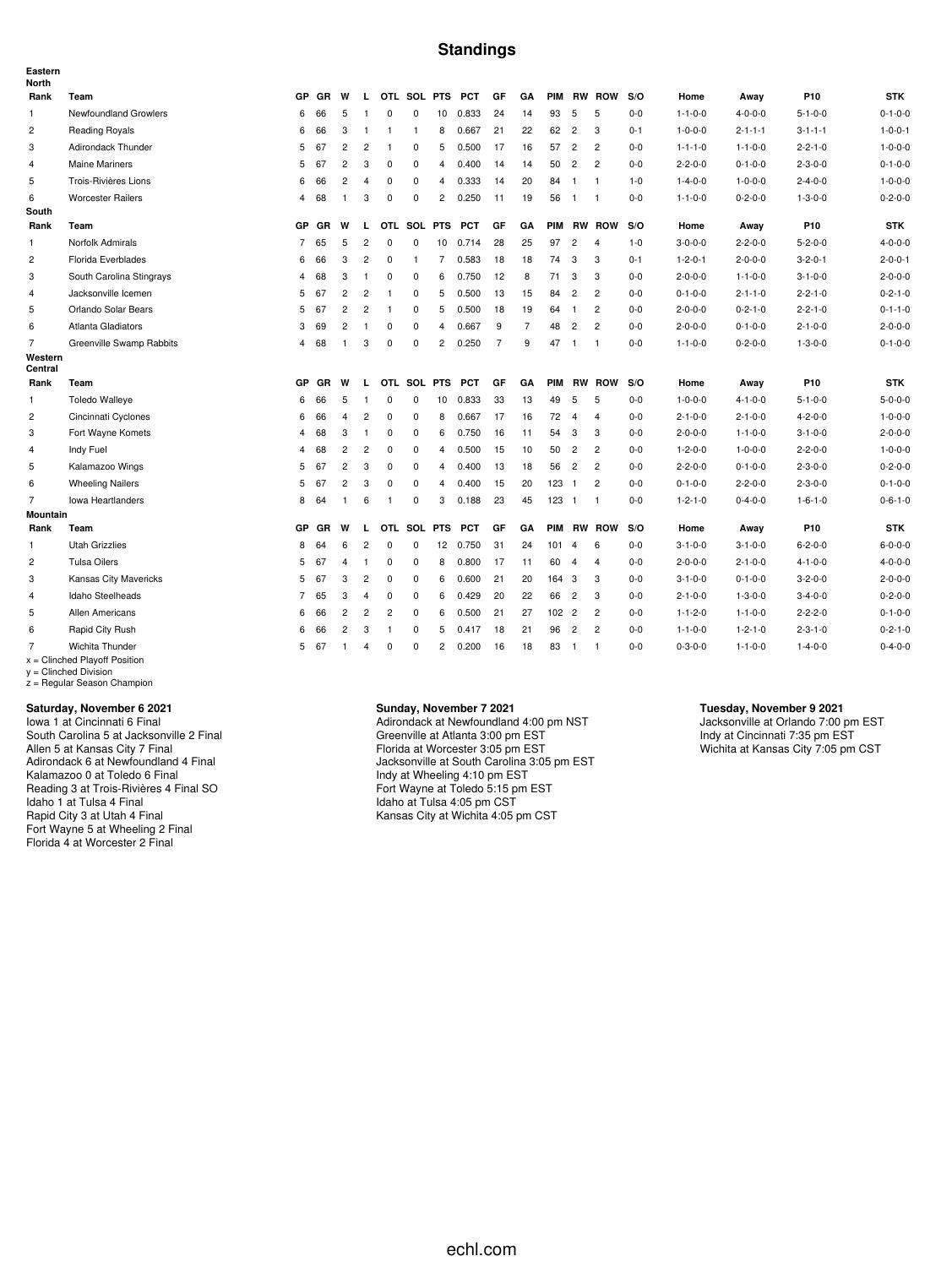## **Conference Standings**

| Eastern        |                              |                |           |                |                |                |              |                 |                 |                |           |             |                |                 |                 |                 |                 |
|----------------|------------------------------|----------------|-----------|----------------|----------------|----------------|--------------|-----------------|-----------------|----------------|-----------|-------------|----------------|-----------------|-----------------|-----------------|-----------------|
| Rank           | Team                         | GP             | GR W      |                | L.             |                |              |                 | OTL SOL PTS PCT | <b>GF</b>      | <b>GA</b> |             | S/O RW ROW     | Home            | Away            | P <sub>10</sub> | <b>STK</b>      |
| 1              | <b>Newfoundland Growlers</b> | 6              | 66        | 5              | -1             | $\mathbf 0$    | $\mathbf 0$  | 10              | 0.833           | 24             | 14        | $0 - 0$ 5   | 5              | $1 - 1 - 0 - 0$ | $4 - 0 - 0 - 0$ | $5 - 1 - 0 - 0$ | $0 - 1 - 0 - 0$ |
| $\overline{c}$ | Norfolk Admirals             | 7              | 65        | 5              | $\overline{c}$ | $\mathbf 0$    | 0            | 10              | 0.714           | 28             | 25        | $1 - 0$ 2   | $\overline{4}$ | $3 - 0 - 0 - 0$ | $2 - 2 - 0 - 0$ | $5 - 2 - 0 - 0$ | $4 - 0 - 0 - 0$ |
| 3              | <b>Reading Royals</b>        | 6              | 66        | 3              | $\mathbf{1}$   | $\mathbf{1}$   | $\mathbf{1}$ | 8               | 0.667           | 21             | 22        | $0-1$ 2     | 3              | $1 - 0 - 0 - 0$ | $2 - 1 - 1 - 1$ | $3 - 1 - 1 - 1$ | $1 - 0 - 0 - 1$ |
| 4              | Florida Everblades           | 6              | 66        | 3              | $\overline{c}$ | $\mathbf 0$    | $\mathbf{1}$ | 7               | 0.583           | 18             | 18        | $0 - 1$ 3   | 3              | $1 - 2 - 0 - 1$ | $2 - 0 - 0 - 0$ | $3 - 2 - 0 - 1$ | $2 - 0 - 0 - 1$ |
| 5              | South Carolina Stingrays     | 4              | 68        | 3              | $\mathbf{1}$   | $\Omega$       | $\mathbf 0$  | 6               | 0.750           | 12             | 8         | $0 - 0$ 3   | 3              | $2 - 0 - 0 - 0$ | $1 - 1 - 0 - 0$ | $3 - 1 - 0 - 0$ | $2 - 0 - 0 - 0$ |
| 6              | <b>Adirondack Thunder</b>    | 5              | 67        | 2              | $\overline{c}$ | -1             | $\mathbf 0$  | 5               | 0.500           | 17             | 16        | $0 - 0$ 2   | 2              | $1 - 1 - 1 - 0$ | $1 - 1 - 0 - 0$ | $2 - 2 - 1 - 0$ | $1 - 0 - 0 - 0$ |
| $\overline{7}$ | Jacksonville Icemen          | 5              | 67        | $\overline{c}$ | $\overline{c}$ | $\mathbf{1}$   | $\mathbf 0$  | 5               | 0.500           | 13             | 15        | $0 - 0$ 2   | $\overline{2}$ | $0 - 1 - 0 - 0$ | $2 - 1 - 1 - 0$ | $2 - 2 - 1 - 0$ | $0 - 2 - 1 - 0$ |
| 8              | Orlando Solar Bears          | 5              | 67        | $\overline{2}$ | $\overline{2}$ | $\mathbf{1}$   | $\mathbf 0$  | 5               | 0.500           | 18             | 19        | $0 - 0$ 1   | $\overline{2}$ | $2 - 0 - 0 - 0$ | $0 - 2 - 1 - 0$ | $2 - 2 - 1 - 0$ | $0 - 1 - 1 - 0$ |
| 9              | Atlanta Gladiators           | 3              | 69        | 2              | -1             | 0              | 0            | 4               | 0.667           | 9              | 7         | $0 - 0$ 2   | $\overline{2}$ | $2 - 0 - 0 - 0$ | $0 - 1 - 0 - 0$ | $2 - 1 - 0 - 0$ | $2 - 0 - 0 - 0$ |
| 10             | <b>Maine Mariners</b>        | 5              | 67        | $\overline{2}$ | 3              | $\Omega$       | $\mathbf 0$  | 4               | 0.400           | 14             | 14        | $0 - 0$ 2   | $\overline{2}$ | $2 - 2 - 0 - 0$ | $0 - 1 - 0 - 0$ | $2 - 3 - 0 - 0$ | $0 - 1 - 0 - 0$ |
| 11             | Trois-Rivières Lions         | 6              | 66        | 2              | $\overline{4}$ | 0              | $\mathbf 0$  | 4               | 0.333           | 14             | 20        | $1 - 0$ 1   | $\mathbf 1$    | $1 - 4 - 0 - 0$ | $1 - 0 - 0 - 0$ | $2 - 4 - 0 - 0$ | $1 - 0 - 0 - 0$ |
| 12             | Greenville Swamp Rabbits     | 4              | 68        | $\mathbf{1}$   | 3              | $\mathbf 0$    | $\mathbf 0$  | 2               | 0.250           | $\overline{7}$ | 9         | $0 - 0$ 1   | $\mathbf{1}$   | $1 - 1 - 0 - 0$ | $0 - 2 - 0 - 0$ | $1 - 3 - 0 - 0$ | $0 - 1 - 0 - 0$ |
| 13             | <b>Worcester Railers</b>     | 4              | 68        | 1              | 3              | 0              | $\Omega$     | 2               | 0.250           | 11             | 19        | $0 - 0$ 1   | -1             | $1 - 1 - 0 - 0$ | $0 - 2 - 0 - 0$ | $1 - 3 - 0 - 0$ | $0 - 2 - 0 - 0$ |
| Western        |                              |                |           |                |                |                |              |                 |                 |                |           |             |                |                 |                 |                 |                 |
| Rank           | Team                         | GP             | <b>GR</b> | W              | L              |                | OTL SOL PTS  |                 | <b>PCT</b>      | GF             | <b>GA</b> |             | S/O RW ROW     | Home            | Away            | P <sub>10</sub> | <b>STK</b>      |
| 1              | <b>Utah Grizzlies</b>        | 8              | 64        | 6              | $\overline{2}$ | $\Omega$       | $\Omega$     | 12 <sup>°</sup> | 0.750           | 31             | 24        | $0 - 0$ 4   | 6              | $3 - 1 - 0 - 0$ | $3 - 1 - 0 - 0$ | $6 - 2 - 0 - 0$ | $6 - 0 - 0 - 0$ |
| $\overline{2}$ | <b>Toledo Walleye</b>        | 6              | 66        | 5              | $\mathbf{1}$   | $\mathbf 0$    | $\mathbf 0$  | 10              | 0.833           | 33             | 13        | $0 - 0 = 5$ | 5              | $1 - 0 - 0 - 0$ | $4 - 1 - 0 - 0$ | $5 - 1 - 0 - 0$ | $5 - 0 - 0 - 0$ |
| 3              | <b>Tulsa Oilers</b>          | 5              | 67        | 4              | $\mathbf{1}$   | 0              | 0            | 8               | 0.800           | 17             | 11        | $0 - 0$ 4   | 4              | $2 - 0 - 0 - 0$ | $2 - 1 - 0 - 0$ | $4 - 1 - 0 - 0$ | $4 - 0 - 0 - 0$ |
| 4              | Cincinnati Cyclones          |                |           |                |                |                |              |                 |                 |                |           |             |                |                 |                 |                 |                 |
|                |                              | 6              | 66        | $\overline{4}$ | $\overline{c}$ | $\mathbf 0$    | 0            | 8               | 0.667           | 17             | 16        | $0 - 0$ 4   | 4              | $2 - 1 - 0 - 0$ | $2 - 1 - 0 - 0$ | $4 - 2 - 0 - 0$ | $1 - 0 - 0 - 0$ |
| 5              | Fort Wayne Komets            | 4              | 68        | 3              | $\overline{1}$ | $\mathbf 0$    | $\mathbf 0$  | 6               | 0.750           | 16             | 11        | $0 - 0$ 3   | 3              | $2 - 0 - 0 - 0$ | $1 - 1 - 0 - 0$ | $3 - 1 - 0 - 0$ | $2 - 0 - 0 - 0$ |
| 6              | Kansas City Mavericks        | 5              | 67        | 3              | $\overline{c}$ | 0              | $\mathbf 0$  | 6               | 0.600           | 21             | 20        | $0 - 0$ 3   | 3              | $3 - 1 - 0 - 0$ | $0 - 1 - 0 - 0$ | $3 - 2 - 0 - 0$ | $2 - 0 - 0 - 0$ |
| $\overline{7}$ | Idaho Steelheads             | $\overline{7}$ | 65        | 3              | $\overline{4}$ | $\mathbf 0$    | $\mathbf 0$  | 6               | 0.429           | 20             | 22        | $0 - 0$ 2   | 3              | $2 - 1 - 0 - 0$ | $1 - 3 - 0 - 0$ | $3 - 4 - 0 - 0$ | $0 - 2 - 0 - 0$ |
| 8              | <b>Allen Americans</b>       | 6              | 66        | $\overline{c}$ | $\overline{c}$ | $\overline{2}$ | $\mathbf 0$  | 6               | 0.500           | 21             | 27        | $0 - 0$ 2   | $\overline{2}$ | $1 - 1 - 2 - 0$ | $1 - 1 - 0 - 0$ | $2 - 2 - 2 - 0$ | $0 - 1 - 0 - 0$ |
| 9              | Rapid City Rush              | 6              | 66        | 2              | 3              | $\mathbf{1}$   | 0            | 5               | 0.417           | 18             | 21        | $0 - 0$ 2   | $\overline{c}$ | $1 - 1 - 0 - 0$ | $1 - 2 - 1 - 0$ | $2 - 3 - 1 - 0$ | $0 - 2 - 1 - 0$ |
| 10             | Indy Fuel                    | 4              | 68        | $\overline{c}$ | $\overline{2}$ | $\mathbf 0$    | $\mathbf 0$  | 4               | 0.500           | 15             | 10        | $0 - 0$ 2   | $\overline{2}$ | $1 - 2 - 0 - 0$ | $1 - 0 - 0 - 0$ | $2 - 2 - 0 - 0$ | $1 - 0 - 0 - 0$ |
| 11             | Kalamazoo Wings              | 5              | 67        | $\overline{c}$ | 3              | $\Omega$       | $\Omega$     | 4               | 0.400           | 13             | 18        | $0 - 0$ 2   | $\overline{c}$ | $2 - 2 - 0 - 0$ | $0 - 1 - 0 - 0$ | $2 - 3 - 0 - 0$ | $0 - 2 - 0 - 0$ |
| 12             | <b>Wheeling Nailers</b>      | 5              | 67        | $\overline{c}$ | 3              | $\mathbf 0$    | $\mathbf 0$  | 4               | 0.400           | 15             | 20        | $0 - 0$ 1   | $\overline{2}$ | $0 - 1 - 0 - 0$ | $2 - 2 - 0 - 0$ | $2 - 3 - 0 - 0$ | $0 - 1 - 0 - 0$ |
| 13             | <b>Iowa Heartlanders</b>     | 8              | 64        | 1              | 6              | -1             | $\mathbf 0$  | 3               | 0.188           | 23             | 45        | $0 - 0$ 1   | 1              | $1 - 2 - 1 - 0$ | $0 - 4 - 0 - 0$ | $1 - 6 - 1 - 0$ | $0 - 6 - 1 - 0$ |
| 14             | <b>Wichita Thunder</b>       | 5              | 67        | 1              | 4              | 0              | $\Omega$     | 2               | 0.200           | 16             | 18        | $0 - 0$ 1   | -1             | $0 - 3 - 0 - 0$ | $1 - 1 - 0 - 0$ | $1 - 4 - 0 - 0$ | $0 - 4 - 0 - 0$ |

x = Clinched Playoff Position

y = Clinched Division

z = Regular Season Champion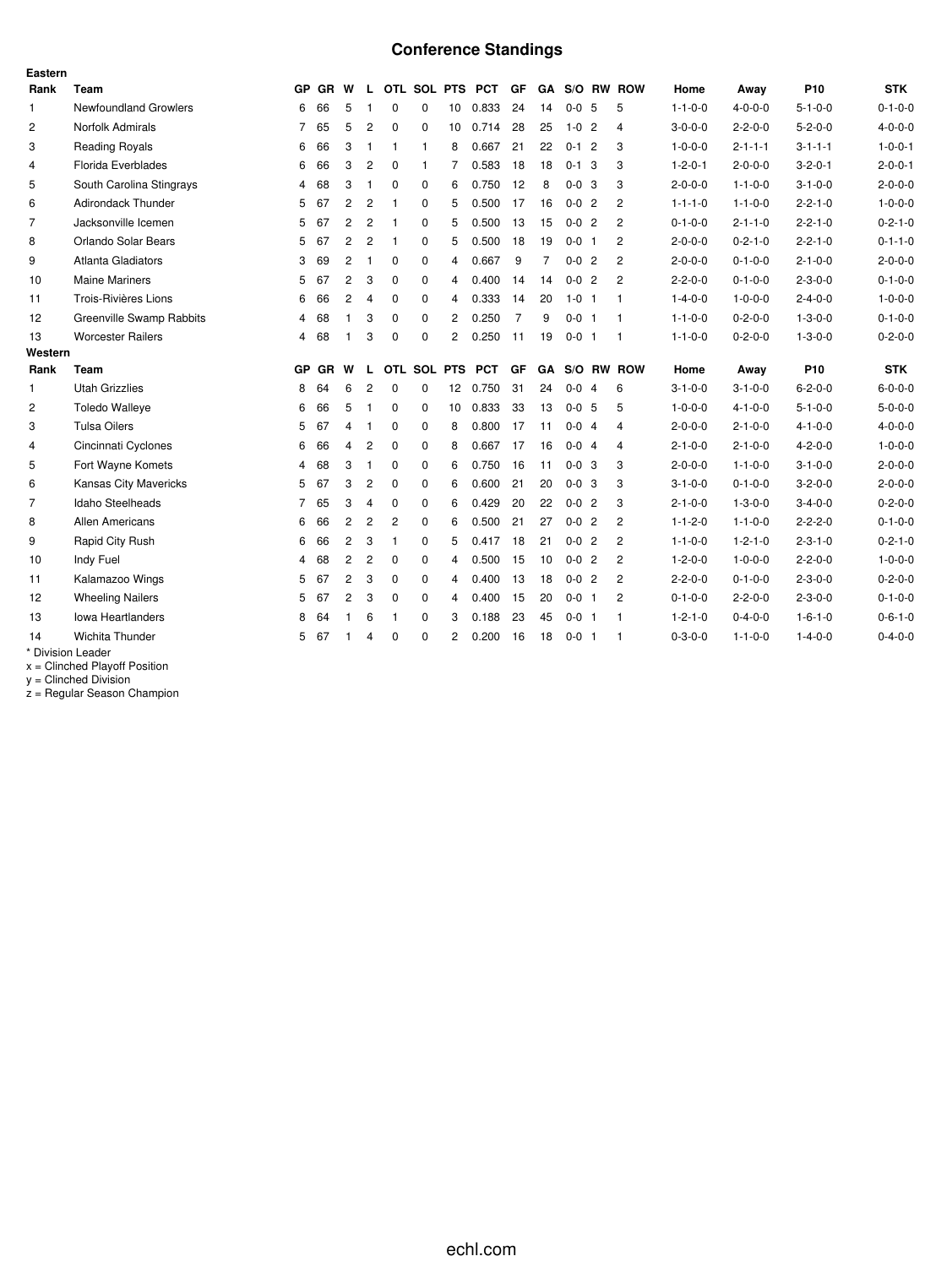## **Attendance Report**

| Team           | Yesterday | <b>Total</b> | Games          | Average |
|----------------|-----------|--------------|----------------|---------|
| Jacksonville   | 8967      | 8967         | 1              | 8967    |
| Toledo         | 8401      | 8401         | $\mathbf{1}$   | 8401    |
| Worcester      | 4994      | 15502        | $\overline{c}$ | 7751    |
| Tulsa          | 11404     | 14953        | $\overline{2}$ | 7477    |
| Fort Wayne     |           | 14416        | 2              | 7208    |
| Orlando        |           | 12009        | 2              | 6005    |
| Cincinnati     | 5011      | 16152        | 3              | 5384    |
| Reading        |           | 5325         | 1              | 5325    |
| Idaho          |           | 14005        | 3              | 4668    |
| Florida        |           | 16757        | $\overline{4}$ | 4189    |
| Rapid City     |           | 8105         | 2              | 4053    |
| Wichita        |           | 11751        | 3              | 3917    |
| Kalamazoo      |           | 15370        | $\overline{4}$ | 3843    |
| Atlanta        |           | 7551         | $\overline{c}$ | 3776    |
| Norfolk        |           | 11272        | 3              | 3757    |
| South Carolina |           | 7242         | 2              | 3621    |
| Utah           | 3495      | 14316        | $\overline{4}$ | 3579    |
| Adirondack     |           | 10346        | 3              | 3449    |
| Trois-Rivières | 3140      | 16314        | 5              | 3263    |
| Indy           |           | 8822         | 3              | 2941    |
| Greenville     |           | 5857         | $\overline{c}$ | 2929    |
| Allen          |           | 11437        | $\overline{4}$ | 2859    |
| Maine          |           | 11126        | $\overline{4}$ | 2782    |
| Kansas City    | 3372      | 10517        | $\overline{4}$ | 2629    |
| lowa           |           | 8860         | $\overline{4}$ | 2215    |
| Wheeling       | 2160      | 2160         | 1              | 2160    |
| Newfoundland   | 1168      | 2336         | $\overline{c}$ | 1168    |
| League         | 52112     | 289869       | 73             | 3971    |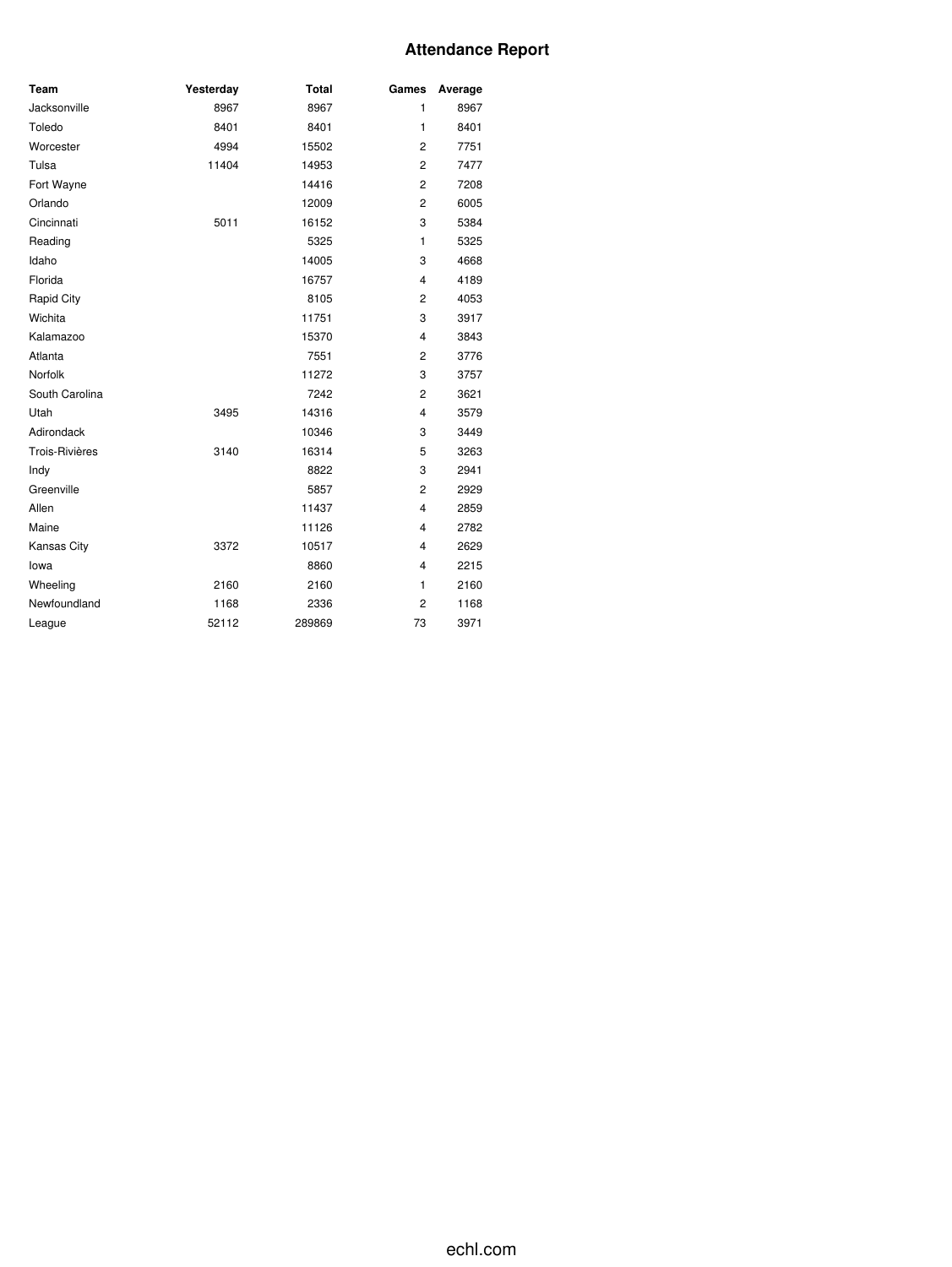### **Top 20 Scorers**

| Rank         | Player                  | Team       | GР | G              | A              | <b>PTS</b> |
|--------------|-------------------------|------------|----|----------------|----------------|------------|
| 1            | Aaron Luchuk            | ORL        | 5  | 5              | 7              | 12         |
| 2            | <b>Trey Bradley</b>     | <b>UTA</b> | 8  | 1              | 10             | 11         |
| 3            | Charle-Edouard D'Astous | <b>UTA</b> | 8  | 6              | 4              | 10         |
| 4            | <b>TJ Hensick</b>       | <b>TOL</b> | 6  | 5              | 5              | 10         |
| 5            | Keeghan Howdeshell      | <b>TOL</b> | 6  | $\overline{2}$ | 8              | 10         |
| 6            | John Albert             | <b>TOL</b> | 6  | 7              | 2              | 9          |
| 7<br>$\star$ | Yauheni Aksiantsiuk     | <b>IDH</b> | 7  | 4              | 5              | 9          |
| 8            | Matt Berry              | <b>TOL</b> | 6  | 3              | 6              | 9          |
| 9            | Daniel Brickley         | <b>NOR</b> | 7  | 3              | 6              | 9          |
| 10           | Ryan Lohin              | <b>ALN</b> | 6  | 6              | $\overline{2}$ | 8          |
| 11           | Matteo Gennaro          | <b>WIC</b> | 5  | 3              | 5              | 8          |
| 12           | John McCarron           | <b>FLA</b> | 6  | 3              | 5              | 8          |
| 13           | Eric Williams           | <b>NOR</b> | 7  | $\overline{c}$ | 6              | 8          |
| 14           | Several Players Tied    |            |    |                |                | 7          |

# **Minor Penalties**

| Rank                    | Player                    | Team       |           | GP MinPen      |  |  |  |  |  |  |  |  |
|-------------------------|---------------------------|------------|-----------|----------------|--|--|--|--|--|--|--|--|
| 1                       | Loren Ulett               | KC.        | 5         | 8              |  |  |  |  |  |  |  |  |
| $\overline{c}$          | <b>Travis Howe</b>        | JAX        | 5.        | 7              |  |  |  |  |  |  |  |  |
| 3                       | Patrick McNally           | REA        | 4         | 7              |  |  |  |  |  |  |  |  |
| 4                       | Marcus Crawford           | KC.        | 5         | 7              |  |  |  |  |  |  |  |  |
| 5                       | Several Players Tied      |            |           | 6              |  |  |  |  |  |  |  |  |
| <b>Power Play Goals</b> |                           |            |           |                |  |  |  |  |  |  |  |  |
| Rank                    | Player                    | Team       | <b>GP</b> | <b>PPG</b>     |  |  |  |  |  |  |  |  |
| 1                       | Stephen Baylis            | RC         | 6         | 3              |  |  |  |  |  |  |  |  |
| 2                       | Several Players Tied      |            |           | $\overline{2}$ |  |  |  |  |  |  |  |  |
| <b>Shots</b>            |                           |            |           |                |  |  |  |  |  |  |  |  |
|                         |                           |            |           |                |  |  |  |  |  |  |  |  |
| Rank                    | Player                    | Team       | <b>GP</b> | <b>Shots</b>   |  |  |  |  |  |  |  |  |
| *<br>1                  | <b>Brandon Cutler</b>     | <b>UTA</b> | 8         | 37             |  |  |  |  |  |  |  |  |
| $\overline{2}$          | Branden Troock            | ALN        | 6         | 34             |  |  |  |  |  |  |  |  |
| 3                       | Charle-Edouard D'Astous   | UTA        | 8         | 30             |  |  |  |  |  |  |  |  |
| 4                       | Chase Lang                | <b>NOR</b> | 7         | 28             |  |  |  |  |  |  |  |  |
| 5                       | Brian Bowen               | <b>UTA</b> | 8         | 28             |  |  |  |  |  |  |  |  |
|                         | <b>Game Winning Goals</b> |            |           |                |  |  |  |  |  |  |  |  |
| Rank                    | Player                    | Team GP    |           | <b>GWG</b>     |  |  |  |  |  |  |  |  |
| 1                       | Several Players Tied      |            |           | 1              |  |  |  |  |  |  |  |  |

#### **Shootout Goals**

| Rank          | Player            | Team SOG SOA |  |
|---------------|-------------------|--------------|--|
| $\mathbf{1}$  | Patrick Bajkov    | <b>RFA</b>   |  |
| $\mathcal{P}$ | * Justin Ducharme | TR.          |  |
| 3             | * Cameron Hillis  | TR.          |  |
|               | Eric Williams     | <b>NOR</b>   |  |

## **Leaders (Overall)**

| Goals                  |                         |            |           |                |
|------------------------|-------------------------|------------|-----------|----------------|
| Rank                   | Player                  | Team       | <b>GP</b> | G              |
| 1                      | John Albert             | TOL        | 6         | 7              |
| $\overline{c}$         | Charle-Edouard D'Astous | <b>UTA</b> | 8         | 6              |
| 3                      | Ryan Lohin              | <b>ALN</b> | 6         | 6              |
| 4                      | Several Players Tied    |            |           | 5              |
| <b>Assists</b>         |                         |            |           |                |
| Rank                   | Player                  | Team       | <b>GP</b> | A              |
| 1                      | <b>Trey Bradley</b>     | <b>UTA</b> | 8         | 10             |
| $\overline{c}$         | Keeghan Howdeshell      | TOL        | 6         | 8              |
| 3                      | Aaron Luchuk            | ORL        | 5         | $\overline{7}$ |
| 4                      | Several Players Tied    |            |           | 6              |
| <b>Penalty Minutes</b> |                         |            |           |                |
| Rank                   | Player                  | Team       | GP        | PIM            |
| 1                      | Mikael Robidoux         | KC.        | $^{2}$    | 42             |
| $\overline{2}$         | Shaw Boomhower          | WHL        | 5         | 31             |
| 3                      | <b>Travis Howe</b>      | JAX.       | 5         | 29             |
| 4                      | Loren Ulett             | KC.        | 5         | 26             |
| 5                      | Matt Alfaro             | <b>WHL</b> | 5         | 24             |
| <b>Major Penalties</b> |                         |            |           |                |
| Rank                   | Player                  | Team       | GP        | MajPen         |
| 1                      | Shaw Boomhower          | WHL        | 5         | 3              |
| $\overline{c}$         | Several Players Tied    |            |           | $\overline{c}$ |

|                           | <b>Short Handed Goals</b>  |                |           |                  |             |            |
|---------------------------|----------------------------|----------------|-----------|------------------|-------------|------------|
| Rank                      | Player                     | Team           |           | GP SHG           |             |            |
| 1                         | <b>Todd Burgess</b>        | <b>NFL</b>     | 3         | $\overline{2}$   |             |            |
| $\overline{2}$            | Several Players Tied       |                |           | 1                |             |            |
|                           | <b>Shooting Percentage</b> |                |           |                  |             |            |
| Rank                      | Player                     | Team           | <b>GP</b> |                  | Goals Shots | <b>PCT</b> |
| 1                         | <b>Brett Gravelle</b>      | R <sub>C</sub> | 2         | 3                | 4           | 75.0       |
| $\overline{2}$            | * Eduards Tralmaks         | <b>MNE</b>     | 1         | 3                | 4           | 75.0       |
| 3                         | * Todd Burgess             | <b>NFL</b>     | 3         | 3                | 6           | 50.0       |
| 4                         | John Albert                | TOL            | 6         | 7                | 15          | 46.7       |
| 5                         | Lane Scheidl               | KC.            | 5         | 4                | 9           | 44.4       |
| <b>Plus/Minus</b>         |                            |                |           |                  |             |            |
| Rank                      | Player                     | Team           | <b>GP</b> | +/-              |             |            |
| 1                         | Charle-Edouard D'Astous    | <b>UTA</b>     | 8         | 12               |             |            |
| $\overline{2}$            | Luke Martin                | <b>UTA</b>     | 8         | 11               |             |            |
| 3                         | Matt Berry                 | TOL            | 6         | 10               |             |            |
| 4                         | Chris Martenet             | <b>TOL</b>     | 6         | 10               |             |            |
| 5                         | Several Players Tied       |                |           | 9                |             |            |
|                           | <b>Shootout Percentage</b> |                |           |                  |             |            |
| Rank                      | Player                     |                |           | Team SOG SOA SO% |             |            |
| 1                         | Patrick Bajkov             | <b>REA</b>     | 1         | 1                | 100.0       |            |
| $\star$<br>$\overline{2}$ | Justin Ducharme            | <b>TR</b>      | 1         | 1                | 100.0       |            |
| $\star$<br>3              | Cameron Hillis             | <b>TR</b>      | 1         | 1                | 100.0       |            |
| $\overline{\mathbf{4}}$   | Eric Williams              | <b>NOR</b>     | 1         | 1                | 100.0       |            |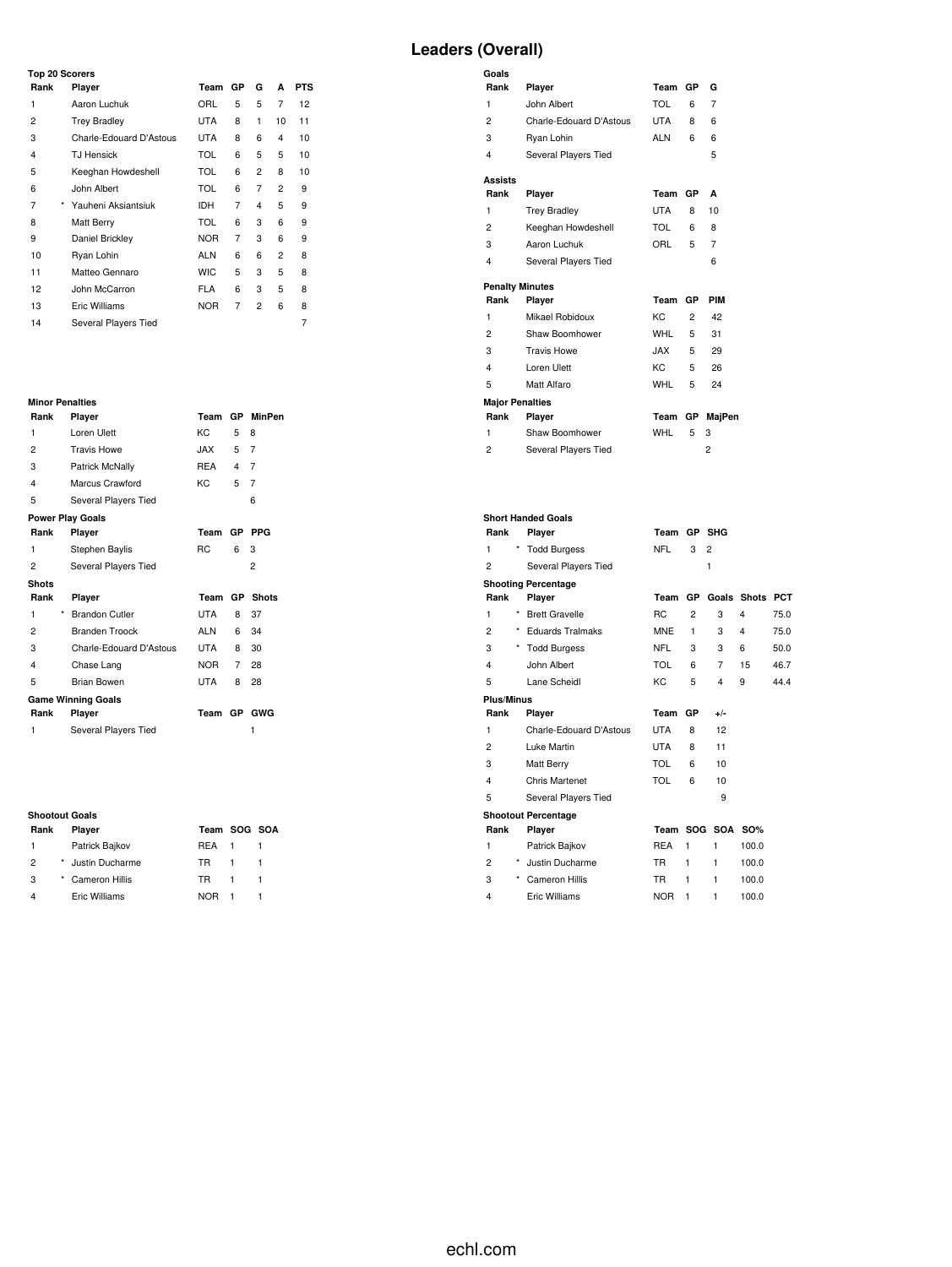### **Leading Goalies**

|      | Top 15 Goalies (by GAA)    |            |                |      |          |                |            |          |          |                |                |                |   |          |          |            |     |            |        |
|------|----------------------------|------------|----------------|------|----------|----------------|------------|----------|----------|----------------|----------------|----------------|---|----------|----------|------------|-----|------------|--------|
| Rank | Player                     | Team       | GP             | Mins | W        | $\mathbf{L}$   | <b>OTL</b> | SOL      | so       | GA             |                | <b>GAA SOW</b> |   | SOL SOGA | SOA      | <b>SO%</b> | SA  | <b>SVS</b> | $SV\%$ |
|      | Mitch Gillam               | <b>IND</b> |                | 60   |          | $\Omega$       | 0          | 0        |          | 0              | $0.00 \quad 0$ |                | 0 | 0        | 0        | 0.000      | 25  | 25         | 1.000  |
| 2    | Kaden Fulcher              | <b>TOL</b> | 4              | 219  | 3        | 0              | $\Omega$   | 0        |          | $\overline{c}$ | $0.55 \quad 0$ |                | 0 | 0        | 0        | 0.000      | 89  | 87         | 0.978  |
| 3    | Keith Petruzzelli          | <b>NFL</b> | 3              | 180  | 3        | 0              | 0          | 0        | 0        | 3              | $1.00 \quad 0$ |                | 0 | 0        | 0        | 0.000      | 100 | -97        | 0.970  |
| 4    | Antoine Bibeau             | <b>ALN</b> |                | 60   | 1        | 0              | 0          | 0        | 0        | 1.             | $1.00 \quad 0$ |                | 0 | 0        | 0        | 0.000      | 21  | 20         | 0.952  |
| 5    | <b>Philippe Desrosiers</b> | <b>TR</b>  | 2              | 119  | 1        |                | 0          | 0        |          | 2              | $1.01 \ 0$     |                | 0 | 0        | 0        | 0.000      | 56  | 54         | 0.964  |
| 6    | Mat Robson                 | <b>CIN</b> | 3              | 180  | 3        | $\Omega$       | 0          | $\Omega$ |          | 4              | $1.33 \quad 0$ |                | 0 | 0        | 0        | 0.000      | 62  | 58         | 0.935  |
| 7    | Daniel Mannella            | TUL        | $\overline{4}$ | 205  | 4        | $\Omega$       | 0          | 0        | $\Omega$ | 5              | $1.46 \quad 0$ |                | 0 | 0        | 0        | 0.000      | 105 | 100        | 0.952  |
| 8    | <b>Tyler Parks</b>         | <b>ATL</b> | 2              | 120  |          |                | 0          | 0        |          | 3              | $1.50 \quad 0$ |                | 0 | 0        | 0        | 0.000      | 43  | 40         | 0.930  |
| 9    | Ryan Bednard               | SC         | 2              | 120  |          |                | 0          | $\Omega$ |          | 3              | $1.51 \ 0$     |                | 0 | 0        | $\Omega$ | 0.000      | 57  | 54         | 0.947  |
| 10   | Evan Fitzpatrick           | GRN        | $\overline{2}$ | 118  | $\Omega$ | $\overline{2}$ | 0          | 0        | $\Omega$ | 3              | $1.52 \quad 0$ |                | 0 | 0        | 0        | 0.000      | 58  | 55         | 0.948  |
| 11   | Samuel Harvey              | <b>FW</b>  |                | 60   | 1.       | 0              | 0          | 0        | $\Omega$ | 2              | $2.00 \quad 0$ |                | 0 | 0        | 0        | 0.000      | 48  | 46         | 0.958  |
| 12   | Jacob Ingham               | GRN        |                | 60   |          | 0              | 0          | 0        | 0        | 2              | $2.00 \quad 0$ |                | 0 | 0        | 0        | 0.000      | 36  | 34         | 0.944  |
| 13   | Stefanos Lekkas            | <b>FW</b>  |                | 60   | 1        | $\Omega$       | $\Omega$   | 0        | $\Omega$ | 2              | $2.00 \quad 0$ |                | 0 | 0        | 0        | 0.000      | 19  | 17         | 0.895  |
| 14   | <b>Charles Williams</b>    | <b>JAX</b> | 2              | 120  |          |                | 0          | 0        | $\Omega$ | 4              | $2.00 \quad 0$ |                | 0 | 0        | 0        | 0.000      | 60  | 56         | 0.933  |
| 15   | Hunter Shepard             | SC         | $\overline{2}$ | 117  | 2        | 0              | 0          | 0        | 0        | 4              | $2.05 \quad 0$ |                | 0 | 0        | 0        | 0.000      | 72  | 68         | 0.944  |

| __ |
|----|
|----|

| Rank | Player                   | Team       | w |
|------|--------------------------|------------|---|
| 1    | Daniel Mannella          | TUL        | 4 |
| 2    | * Trent Miner            | UTA        | 4 |
| 3    | <b>Beck Warm</b>         | <b>NOR</b> |   |
|      | Several Goaltenders Tied |            | з |

#### **Losses**

| Rank | Player                   | Team       |   |
|------|--------------------------|------------|---|
| 1    | Hunter Jones             | IA         | 4 |
| 2    | Evan Buitenhuis          | <b>WIC</b> | 4 |
| 3    | Kevin Poulin             | TR         | 3 |
| 4    | Adam Scheel              | IDH        | 3 |
| 5    | Several Goaltenders Tied |            | 2 |

#### **Mins**

| Rank           | Player           | Team       | Mins |
|----------------|------------------|------------|------|
| 1              | Pat Nagle        | <b>REA</b> | 365  |
| $\overline{2}$ | Hunter Jones     | IA         | 360  |
| 3              | Evan Buitenhuis  | <b>WIC</b> | 296  |
| 4              | <b>Beck Warm</b> | <b>NOR</b> | 291  |
| 5              | * Trent Miner    | UTA        | 284  |
|                |                  |            |      |

#### **Shutouts**

| Rank          | Player                   | Team SO    |               |
|---------------|--------------------------|------------|---------------|
|               | * Trent Miner            | <b>UTA</b> | $\mathcal{P}$ |
| $\mathcal{P}$ | Several Goaltenders Tied |            |               |

*\* indicates rookie*

| Saves          |          |                 |            |     |
|----------------|----------|-----------------|------------|-----|
| Rank           |          | Player          | Team SVS   |     |
| 1              |          | Pat Nagle       | REA        | 199 |
| $\overline{2}$ | $^\star$ | Hunter Jones    | IA         | 189 |
| 3              |          | Evan Buitenhuis | <b>WIC</b> | 149 |
| $\overline{4}$ |          | Beck Warm       | <b>NOR</b> | 140 |
| 5              | *        | Francis Marotte | ALN        | 119 |

### **Save Percentage**

| Rank |   | Player                     | Team       |              |    | GA SVS SV% |
|------|---|----------------------------|------------|--------------|----|------------|
| 1    |   | Mitch Gillam               | <b>IND</b> | <sup>0</sup> | 25 | 1.000      |
| 2    |   | Kaden Fulcher              | TOL        | 2            | 87 | 0.978      |
| 3    | * | Keith Petruzzelli          | NFL        | 3            | 97 | 0.970      |
| 4    |   | <b>Philippe Desrosiers</b> | TR         | 2            | 54 | 0.964      |
| 5    |   | Samuel Harvey              | <b>FW</b>  | 2            | 46 | 0.958      |

#### **Shootout Wins**

| --------------------- |                |              |                  |  |  |  |  |  |
|-----------------------|----------------|--------------|------------------|--|--|--|--|--|
|                       | Rank           | Player       | Team SOW         |  |  |  |  |  |
|                       |                | Kevin Poulin | TR.              |  |  |  |  |  |
|                       | $\overline{2}$ | Dylan Wells  | NOR <sub>1</sub> |  |  |  |  |  |

| l eam | sow |
|-------|-----|
| ΓR    |     |
|       |     |

### **Shootout Percentage Rank Player Team Saves Att SO%** Dylan Wells NOR 3 3 1.000 Kevin Poulin TR 4 5 0.800

|     |                 | .         | . .          | <b>v.vvv</b> |
|-----|-----------------|-----------|--------------|--------------|
| - 3 | * Tomas Vomacka | FI A      | $\mathbf{3}$ | 0.667        |
| 4   | Pat Nagle       | REA<br>-3 | 5            | 0.600        |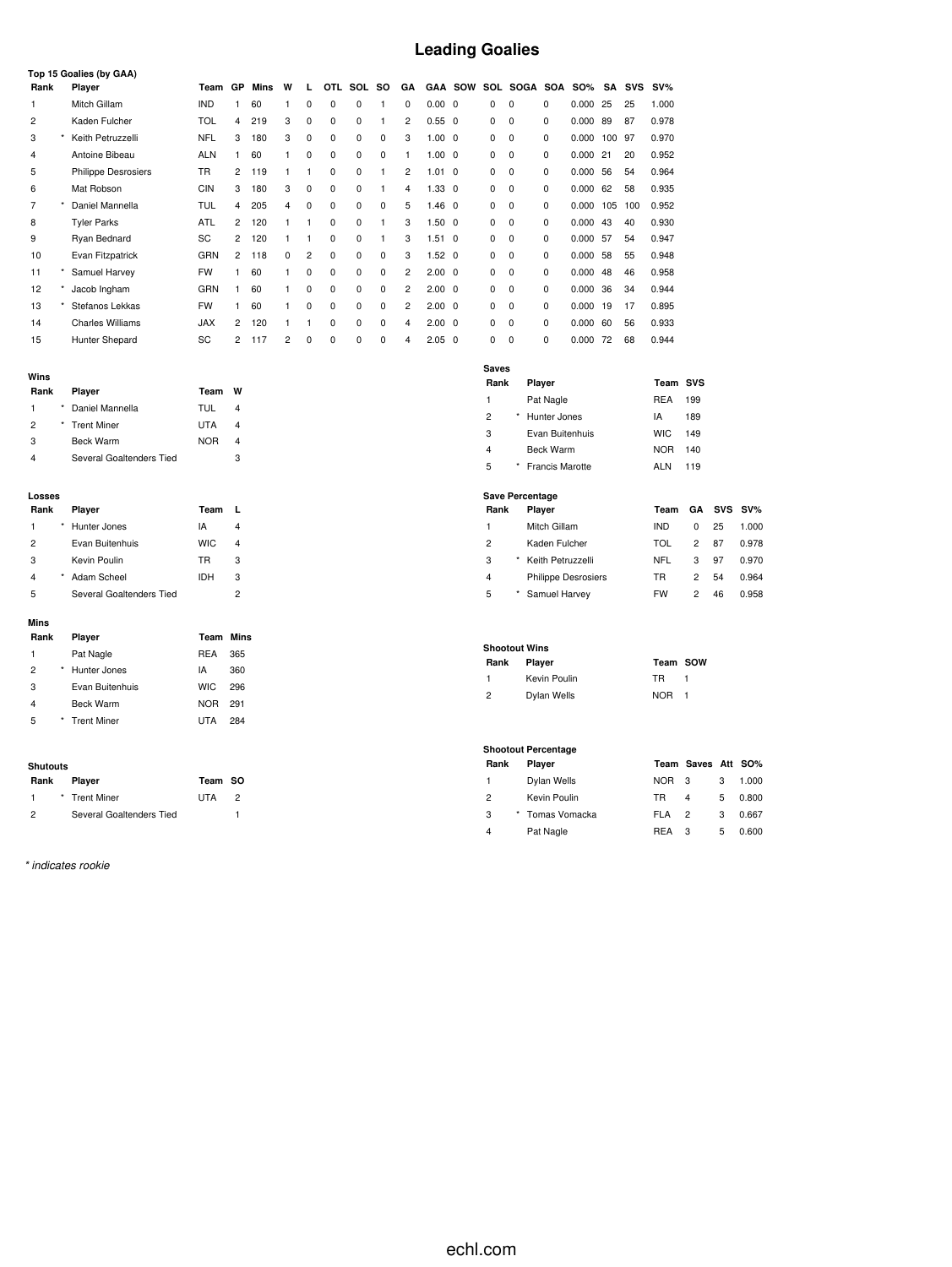### **Top 20 Scorers**

| Rank |            | Player                    | Team       | GP | G | A              | <b>PTS</b> |
|------|------------|---------------------------|------------|----|---|----------------|------------|
| 1    | *          | Yauheni Aksiantsiuk       | <b>IDH</b> | 7  | 4 | 5              | 9          |
| 2    | $\star$    | Alex Gilmour              | <b>TUL</b> | 5  | 4 | 3              | 7          |
| 3    | $^{\star}$ | Jack Billings             | IA         | 8  | 4 | 3              | 7          |
| 4    | *          | Ryan Chyzowski            | <b>NFL</b> | 6  | 3 | 3              | 6          |
| 5    | *          | Luc Brown                 | <b>IDH</b> | 7  | 3 | 3              | 6          |
| 6    | $\star$    | <b>Brandon Cutler</b>     | <b>UTA</b> | 8  | 3 | 3              | 6          |
| 7    | *          | <b>Tyler Penner</b>       | <b>UTA</b> | 8  | 3 | 3              | 6          |
| 8    | *          | D-Jay Jerome              | <b>ALN</b> | 6  | 2 | 4              | 6          |
| 9    | *          | Kris Bennett              | IA         | 3  | 3 | $\overline{c}$ | 5          |
| 10   | $\star$    | Noah Corson               | <b>NOR</b> | 7  | 3 | $\overline{c}$ | 5          |
| 11   | $^{\star}$ | <b>Billy Constantinou</b> | IA         | 8  | 3 | $\overline{c}$ | 5          |
| 12   | ×          | <b>Bryce Misley</b>       | IA         | 8  | 2 | 3              | 5          |
| 13   | $\star$    | James Sanchez             | <b>JAX</b> | 4  | 1 | 4              | 5          |
| 14   |            | Several Players Tied      |            |    |   |                | 4          |

# **Minor Penalties**

| Rank                    |            | Player                    | Team        | <b>GP</b>      | <b>MinPen</b>           |
|-------------------------|------------|---------------------------|-------------|----------------|-------------------------|
| 1                       | $^{\star}$ | <b>Alex Brink</b>         | SC          | 4              | 5                       |
| $\overline{c}$          |            | * Kris Bennett            | IA          | 3              | 4                       |
| 3                       | *          | <b>Billy Constantinou</b> | IA          | 8              | 4                       |
| 4                       | *          | Fedor Gordeev             | IA          | 8              | $\overline{\mathbf{A}}$ |
| 5                       |            | Several Players Tied      |             |                | 3                       |
|                         |            | <b>Power Play Goals</b>   |             |                |                         |
| Rank                    |            | Player                    | Team        | <b>GP</b>      | <b>PPG</b>              |
| 1                       | $^{\star}$ | Alex Gilmour              | <b>TUL</b>  | 5              | 2                       |
| $\overline{c}$          |            | <b>Bryce Misley</b>       | IA          | 8              | $\overline{2}$          |
| 3                       |            | Several Players Tied      |             |                | 1                       |
| <b>Shots</b>            |            |                           |             |                |                         |
| Rank                    |            | Player                    | Team        | <b>GP</b>      | <b>Shots</b>            |
| 1                       | *          | <b>Brandon Cutler</b>     | <b>UTA</b>  | 8              | 37                      |
| $\overline{c}$          |            | * Luc Brown               | IDH.        | $\overline{7}$ | 23                      |
| 3                       | $\star$    | Josh Maniscalco           | WHL         | 5              | 22                      |
| $\overline{\mathbf{4}}$ | $\star$    | Jack Doremus              | <b>TUL</b>  | 3              | 21                      |
| 5                       | *          | Mason Mannek              | UTA         | 8              | 21                      |
|                         |            | <b>Game Winning Goals</b> |             |                |                         |
| Rank                    |            | Player                    | Team GP GWG |                |                         |
| 1                       |            | Several Players Tied      |             |                | 1                       |
|                         |            | <b>Shootout Goals</b>     |             |                |                         |
| Rank                    |            | Player                    | Team SOG    |                | <b>SOA</b>              |
| 1                       | ×          | Justin Ducharme           | <b>TR</b>   | 1              | 1                       |
| 2                       |            | Cameron Hillis            | <b>TR</b>   | 1              | 1                       |

## **Leaders (Rookies)**

| Goals             |          |                            |            |                |                         |                         |      |
|-------------------|----------|----------------------------|------------|----------------|-------------------------|-------------------------|------|
| Rank              |          | Player                     | Team       | GP             | G                       |                         |      |
| 1                 |          | Yauheni Aksiantsiuk        | IDH        | $\overline{7}$ | $\overline{\mathbf{4}}$ |                         |      |
| $\overline{2}$    | $^\star$ | Alex Gilmour               | TUL        | 5              | $\overline{4}$          |                         |      |
| 3                 | $^\star$ | Jack Billings              | IA         | 8              | $\overline{4}$          |                         |      |
| 4                 |          | Quinn Ryan                 | <b>UTA</b> | 8              | $\overline{4}$          |                         |      |
| 5                 |          | Several Players Tied       |            |                | 3                       |                         |      |
| <b>Assists</b>    |          |                            |            |                |                         |                         |      |
| Rank              |          | Player                     | Team       | GP             | A                       |                         |      |
| 1                 |          | Yauheni Aksiantsiuk        | <b>IDH</b> | 7              | 5                       |                         |      |
| $\overline{c}$    |          | Several Players Tied       |            |                | $\overline{4}$          |                         |      |
|                   |          | <b>Penalty Minutes</b>     |            |                |                         |                         |      |
| Rank              |          | Player                     | Team       | GP             | <b>PIM</b>              |                         |      |
| 1                 |          | Kelly Bent                 | <b>ALN</b> | 5              | 20                      |                         |      |
| $\overline{c}$    | $^\star$ | Jordan Schneider           | <b>IND</b> | 4              | 19                      |                         |      |
| 3                 | $\star$  | Alex Carlson               | IA         | $\overline{7}$ | 19                      |                         |      |
| 4                 | $^\star$ | Brennan Kapcheck           | <b>NFL</b> | 6              | 16                      |                         |      |
| 5                 | $^\star$ | Jared Bethune              | <b>ALN</b> | 6              | 14                      |                         |      |
|                   |          | <b>Major Penalties</b>     |            |                |                         |                         |      |
| Rank              |          | Player                     | Team       |                | GP MajPen               |                         |      |
| $\mathbf{1}$      | $\star$  | <b>Kelly Bent</b>          | <b>ALN</b> | 5              | $\overline{c}$          |                         |      |
| $\overline{c}$    |          | * Brennan Kapcheck         | <b>NFL</b> | 6              | $\overline{2}$          |                         |      |
| 3                 | *        | <b>Austin Crossley</b>     | <b>UTA</b> | $\overline{2}$ | $\overline{2}$          |                         |      |
| 4                 | $^\star$ | Jacob Friend               | <b>JAX</b> | 5              | $\overline{2}$          |                         |      |
| 5                 | $^\star$ | Steenn Pasichnuk           | ORL        | 5              | $\overline{2}$          |                         |      |
|                   |          | <b>Short Handed Goals</b>  |            |                |                         |                         |      |
| Rank              | $^\star$ | Player                     | Team       | GР             | SHG                     |                         |      |
| 1                 |          | <b>Todd Burgess</b>        | <b>NFL</b> | 3              | $\overline{c}$          |                         |      |
| $\overline{c}$    |          | Several Players Tied       |            |                | $\mathbf{1}$            |                         |      |
|                   |          | <b>Shooting Percentage</b> |            |                |                         |                         |      |
| Rank              |          | Player                     |            |                |                         | Team GP Goals Shots PCT |      |
| 1                 | $^\star$ | <b>Brett Gravelle</b>      | <b>RC</b>  | $\overline{c}$ | 3                       | 4                       | 75.0 |
| $\overline{c}$    | $\star$  | <b>Eduards Tralmaks</b>    | <b>MNE</b> | 1              | 3                       | 4                       | 75.0 |
| 3                 | $^\star$ | <b>Todd Burgess</b>        | <b>NFL</b> | 3              | 3                       | 6                       | 50.0 |
| 4                 | $\star$  | Isaac Johnson              | <b>NFL</b> | 3              | 2                       | 5                       | 40.0 |
| 5                 |          | Several Players Tied       |            |                |                         |                         | 33.3 |
| <b>Plus/Minus</b> |          |                            |            |                |                         |                         |      |
| Rank              |          | Player                     | Team GP    |                | $+/-$                   |                         |      |
| 1                 |          | Several Players Tied       |            |                | 6                       |                         |      |
|                   |          | <b>Shootout Percentage</b> |            |                |                         |                         |      |
| Rank              |          | Player                     |            |                | Team SOG SOA SO%        |                         |      |
| 1                 |          | Justin Ducharme            | <b>TR</b>  | 1              | 1                       | 100.0                   |      |
| $\overline{c}$    |          | * Cameron Hillis           | <b>TR</b>  | 1              | 1                       | 100.0                   |      |
| 3                 | $\star$  | Arsen Khisamutdinov        | <b>TR</b>  | 0              | $\mathbf{1}$            | 0.0                     |      |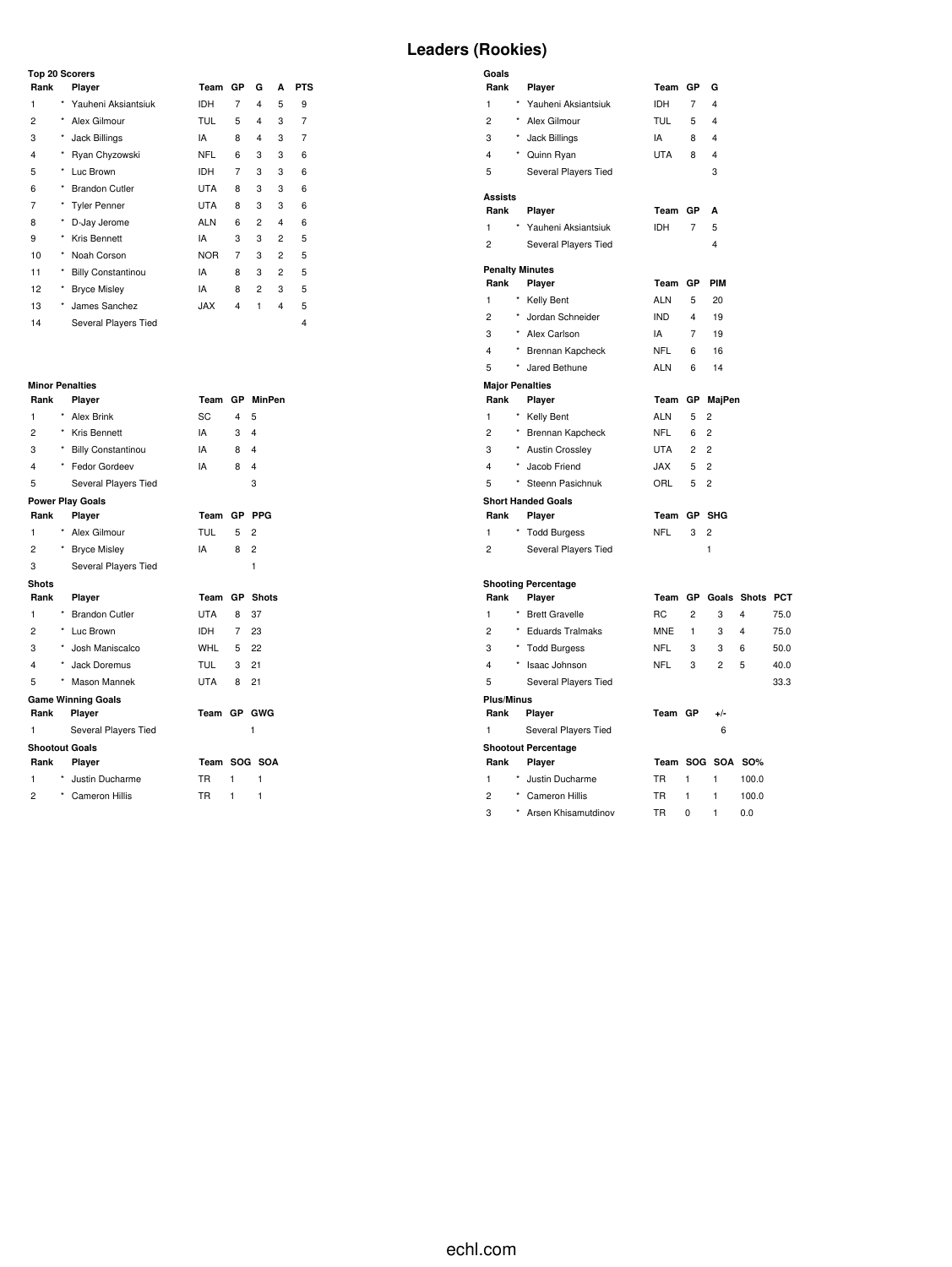### **Leaders (Defencemen)**

**Goals**

| <b>Top 20 Scorers</b> |                           |            |    |          |   |            |  |
|-----------------------|---------------------------|------------|----|----------|---|------------|--|
| Rank                  | Player                    | Team       | GP | G        | A | <b>PTS</b> |  |
| 1                     | Charle-Edouard D'Astous   | <b>UTA</b> | 8  | 6        | 4 | 10         |  |
| 2                     | Daniel Brickley           | <b>NOR</b> | 7  | 3        | 6 | 9          |  |
| 3                     | Eric Williams             | <b>NOR</b> | 7  | 2        | 6 | 8          |  |
| 4                     | Noel Hoefenmayer          | <b>NFL</b> | 6  | 3        | 3 | 6          |  |
| 5                     | Jordan Subban             | SC         | 4  | 2        | 4 | 6          |  |
| 6                     | <b>Blake Hillman</b>      | <b>TOL</b> | 5  | 1        | 5 | 6          |  |
| 7                     | Michael Prapavessis       | <b>IDH</b> | 7  | $\Omega$ | 6 | 6          |  |
| *<br>8                | <b>Billy Constantinou</b> | IA         | 8  | 3        | 2 | 5          |  |
| 9                     | Joe Masonius              | <b>ADK</b> | 5  | 2        | 3 | 5          |  |
| 10                    | Michael Brodzinski        | ORL        | 5  | 1        | 4 | 5          |  |
| 11                    | Cole Fraser               | <b>TOL</b> | 6  | 1        | 4 | 5          |  |
| 12                    | Gordi Myer                | <b>TOL</b> | 6  | 1        | 4 | 5          |  |
| 13                    | Luke Martin               | <b>UTA</b> | 8  | 1        | 4 | 5          |  |
| 14                    | Several Players Tied      |            |    |          |   | 4          |  |

## **Minor Penalties**

|                | <b>Minor Penalties</b>        |            |                |                |
|----------------|-------------------------------|------------|----------------|----------------|
| Rank           | Player                        | Team       |                | GP MinPen      |
| 1              | Patrick McNally               | <b>REA</b> | $\overline{4}$ | 7              |
| $\overline{c}$ | Marcus Crawford               | KC.        | 5              | 7              |
| 3              | Andrew Nielsen                | UTA        | 8              | 6              |
| 4              | <b>Connor Doherty</b>         | <b>MNE</b> | 5              | 6              |
| 5              | James Melindy                 | <b>NFL</b> | 6              | 6              |
|                | <b>Power Play Goals</b>       |            |                |                |
| Rank           | Player                        | Team       | GP             | <b>PPG</b>     |
| 1              | <b>Blake Thompson</b>         | <b>ADK</b> | 5              | $\overline{2}$ |
| $\overline{c}$ | Noel Hoefenmayer              | <b>NFL</b> | 6              | $\overline{2}$ |
| 3              | Daniel Brickley               | <b>NOR</b> | 7              | $\mathfrak{p}$ |
| 4              | Several Players Tied          |            |                | 1              |
|                |                               |            |                |                |
| <b>Shots</b>   |                               |            |                |                |
| Rank           | Player                        | Team       | GP             | <b>Shots</b>   |
| 1              | Charle-Edouard D'Astous       | <b>UTA</b> | 8              | 30             |
| $\overline{c}$ | Olivier Galipeau              | <b>TR</b>  | 6              | 23             |
| 3              | $^{\star}$<br>Josh Maniscalco | WHL        | 5              | 22             |
| 4              | Eric Williams                 | <b>NOR</b> | 7              | 21             |

#### 5 Several Players Tied<br>
Game Winning Goals **Game Winning Goals Rank Player Team GP GWG**

Several Players Tied 1

#### **Shootout Goals**

**Rank Player Team SOG SOA** 1 Eric Williams NOR 1 1

| Rank           | Player                                | Team             | GP        | G              |  |
|----------------|---------------------------------------|------------------|-----------|----------------|--|
| 1              | Charle-Edouard D'Astous               | UTA              | 8         | 6              |  |
| $\overline{c}$ | Daniel Brickley                       | <b>NOR</b>       | 7         | 3              |  |
| 3              | Noel Hoefenmayer                      | <b>NFL</b>       | 6         | 3              |  |
| 4              | $^\star$<br><b>Billy Constantinou</b> | IA               | 8         | 3              |  |
| 5              | Several Players Tied                  |                  |           | $\overline{c}$ |  |
| Assists        |                                       |                  |           |                |  |
| Rank           | Player                                | Team             | GP        | Δ              |  |
| 1              | Daniel Brickley                       | <b>NOR</b>       | 7         | 6              |  |
| $\overline{c}$ | Michael Prapavessis                   | IDH              | 7         | 6              |  |
| 3              | Eric Williams                         | NOR <sub>D</sub> | 7         | 6              |  |
| 4              | <b>Blake Hillman</b>                  | TOL              | 5         | 5              |  |
| 5              | Several Players Tied                  |                  |           | 4              |  |
|                | <b>Penalty Minutes</b>                |                  |           |                |  |
| Rank           | Player                                | Team             | GP        | PIM            |  |
| 1              | <b>Andrew Nielsen</b>                 | <b>UTA</b>       | 8         | 22             |  |
| $\overline{c}$ | Jordan Schneider                      | <b>IND</b>       | 4         | 19             |  |
| 3              | $\star$<br>Alex Carlson               | IA               | 7         | 19             |  |
| 4              | <b>Connor Doherty</b>                 | <b>MNE</b>       | 5         | 17             |  |
| 5              | ×<br>Brennan Kapcheck                 | <b>NFL</b>       | 6         | 16             |  |
|                | <b>Major Penalties</b>                |                  |           |                |  |
| Rank           | Player                                | Team             | <b>GP</b> | MajPen         |  |
| 1              | Several Players Tied                  |                  |           | 2              |  |

|                   |          | <b>Short Handed Goals</b>  |            |              |              |              |            |
|-------------------|----------|----------------------------|------------|--------------|--------------|--------------|------------|
| Rank              |          | Player                     | Team       |              | GP SHG       |              |            |
| 1                 | *        | Nathan Larose              | TUL        | 3            | 1            |              |            |
| $\overline{2}$    | $\star$  | Matteo Pietroniro          | <b>NFL</b> | 4            | $\mathbf{1}$ |              |            |
| 3                 | $^\star$ | Zach Berzolla              | <b>XAL</b> | 5            | $\mathbf{1}$ |              |            |
| 4                 | *        | Collin Saccoman            | KAL        | 5            | 1            |              |            |
| 5                 |          | Charle-Edouard D'Astous    | <b>UTA</b> | 8            | $\mathbf{1}$ |              |            |
|                   |          | <b>Shooting Percentage</b> |            |              |              |              |            |
| Rank              |          | Player                     | Team       | GР           | Goals        | <b>Shots</b> | <b>PCT</b> |
| 1                 |          | Noel Hoefenmayer           | NFL        | 6            | 3            | 8            | 37.5       |
| $\overline{2}$    |          | Luke McInnis               | ORL        | 4            | 1            | 3            | 33.3       |
| 3                 |          | * Connor Corcoran          | <b>FW</b>  | 1            | 1            | 3            | 33.3       |
| 4                 |          | John Furgele               | <b>WOR</b> | 1            | 1            | 3            | 33.3       |
| 5                 |          | Matt Murphy                | <b>FW</b>  | $\mathbf{1}$ | 1            | 3            | 33.3       |
| <b>Plus/Minus</b> |          |                            |            |              |              |              |            |
| Rank              |          | Player                     | Team       | <b>GP</b>    | $+/-$        |              |            |
| 1                 |          | Charle-Edouard D'Astous    | <b>UTA</b> | 8            | 12           |              |            |
| $\overline{2}$    |          | Luke Martin                | <b>UTA</b> | 8            | 11           |              |            |
| 3                 |          | <b>Chris Martenet</b>      | <b>TOL</b> | 6            | 10           |              |            |
| 4                 |          | Cole Fraser                | TOL        | 6            | 8            |              |            |
| 5                 |          | Blake Hillman              | <b>TOL</b> | 5            | 7            |              |            |
|                   |          | <b>Shootout Percentage</b> |            |              |              |              |            |
| Rank              |          | Player                     |            |              | Team SOG SOA | SO%          |            |
| 1                 |          | Eric Williams              | <b>NOR</b> | 1            | 1            | 100.0        |            |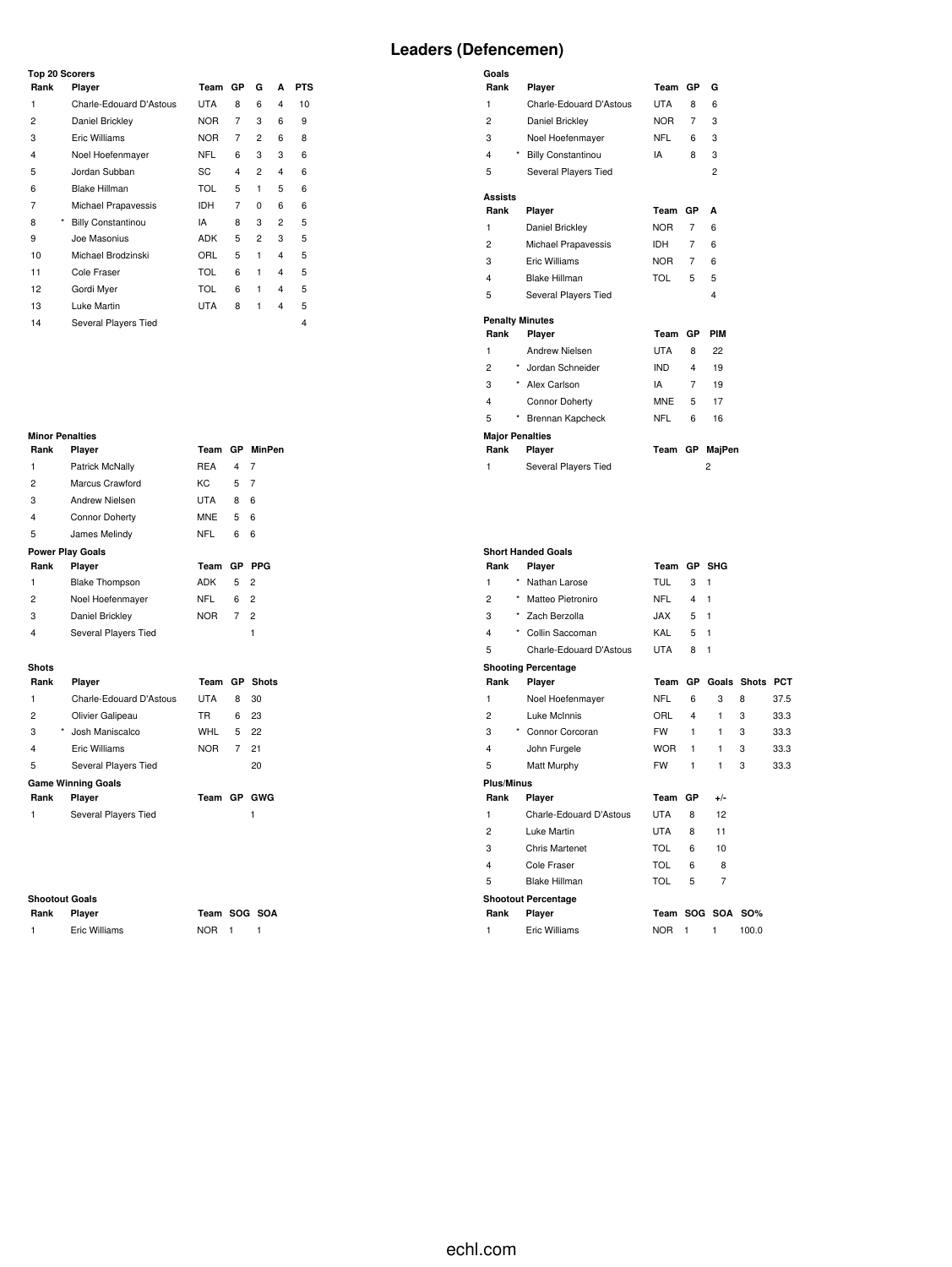### **Specialty Team Records**

|                | <b>Team Power Play</b>       |           |    |                |                   |                 |                | <b>Team Penalty Kill</b>     |           |    |                   |          |                |
|----------------|------------------------------|-----------|----|----------------|-------------------|-----------------|----------------|------------------------------|-----------|----|-------------------|----------|----------------|
|                | Rank Team                    | <b>GP</b> |    |                |                   | ADV GF PP% SHGA |                | Rank Team                    | <b>GP</b> |    | TSH PPGA PK% SHGF |          |                |
| $\mathbf{1}$   | Orlando Solar Bears          | 5         | 20 | 7              | 35.02             |                 | 1              | Trois-Rivières Lions         | 6         | 23 | -1                | 95.7 1   |                |
| $\overline{c}$ | Rapid City Rush              | 6         | 21 | 7              | 33.3              | -1              | $\overline{2}$ | <b>Maine Mariners</b>        | 5         | 15 | 1                 | 93.3 0   |                |
| 3              | <b>Maine Mariners</b>        | 5         | 15 | 4              | 26.7 <sup>0</sup> |                 | 3              | South Carolina Stingrays     | 4         | 19 | $\overline{2}$    | 89.5 1   |                |
| 4              | <b>Adirondack Thunder</b>    | 5         | 27 | 7              | 25.9              | $\overline{2}$  | 4              | <b>Newfoundland Growlers</b> | 6         | 33 | $\overline{4}$    | 87.9     | 5              |
| 5              | Kansas City Mavericks        | 5         | 20 | 5              | $25.0$ 0          |                 | 5              | Orlando Solar Bears          | 5         | 16 | $\overline{c}$    | 87.5 0   |                |
| 6              | <b>Tulsa Oilers</b>          | 5         | 16 | 4              | $25.0\quad0$      |                 | 6              | Rapid City Rush              | 6         | 22 | 3                 | 86.4 0   |                |
| $\overline{7}$ | <b>Toledo Walleye</b>        | 6         | 16 | 4              | 25.0              | $\mathbf{1}$    | $\overline{7}$ | Wichita Thunder              | 5         | 22 | 3                 | 86.4 1   |                |
| 8              | Norfolk Admirals             | 7         | 30 | 7              | 23.3 <sub>1</sub> |                 | 8              | Indy Fuel                    | 4         | 14 | $\overline{c}$    | 85.7 0   |                |
| 9              | <b>Wichita Thunder</b>       | 5         | 22 | 5              | 22.7 <sup>2</sup> |                 | 9              | Greenville Swamp Rabbits     | 4         | 13 | $\overline{c}$    | 84.6 0   |                |
| 10             | Fort Wayne Komets            | 4         | 18 | 4              | $22.2$ 2          |                 | 10             | <b>Toledo Walleye</b>        | 6         | 13 | $\overline{c}$    | 84.6 0   |                |
| 11             | Idaho Steelheads             | 7         | 32 | $\overline{7}$ | 21.9              | $\overline{2}$  | 11             | Cincinnati Cyclones          | 6         | 24 | $\overline{4}$    | 83.3 0   |                |
| 12             | <b>Worcester Railers</b>     | 4         | 14 | 3              | $21.4 \quad 0$    |                 | 12             | <b>Iowa Heartlanders</b>     | 8         | 24 | $\overline{4}$    | 83.3 0   |                |
| 13             | Jacksonville Icemen          | 5         | 20 | 4              | $20.0$ 1          |                 | 13             | Norfolk Admirals             |           | 24 | $\overline{4}$    | 83.3 0   |                |
| 14             | South Carolina Stingrays     | 4         | 15 | 3              | $20.0 \quad 0$    |                 | 14             | Kansas City Mavericks        | 5         | 26 | 5                 | 80.8 2   |                |
| 15             | Indy Fuel                    | 4         | 15 | 3              | $20.0 \quad 0$    |                 | 15             | <b>Tulsa Oilers</b>          | 5         | 26 | 5                 | 80.8     | $\overline{1}$ |
| 16             | <b>Allen Americans</b>       | 6         | 22 | 4              | $18.2$ 4          |                 | 16             | Fort Wayne Komets            | 4         | 15 | 3                 | 80.0 1   |                |
| 17             | <b>Reading Royals</b>        | 6         | 17 | 3              | $17.6 \quad 0$    |                 | 17             | Kalamazoo Wings              | 5         | 15 | 3                 | 80.0 2   |                |
| 18             | <b>Iowa Heartlanders</b>     | 8         | 30 | 5              | 16.7 <sup>0</sup> |                 | 18             | Florida Everblades           | 6         | 25 | 5                 | 80.0 1   |                |
| 19             | Kalamazoo Wings              | 5         | 12 | 2              | $16.7 \quad 0$    |                 | 19             | Idaho Steelheads             | 7         | 14 | 3                 | 78.6 0   |                |
| 20             | <b>Newfoundland Growlers</b> | 6         | 32 | 4              | 12.5              | $\mathbf{1}$    | 20             | <b>Adirondack Thunder</b>    | 5         | 23 | 5                 | 78.3 0   |                |
| 21             | <b>Utah Grizzlies</b>        | 8         | 26 | 3              | $11.5 \quad 0$    |                 | 21             | <b>Allen Americans</b>       | 6         | 22 | 5                 | 77.3 1   |                |
| 22             | Greenville Swamp Rabbits     | 4         | 18 | 2              | $11.1$ 1          |                 | 22             | <b>Wheeling Nailers</b>      | 5         | 24 | 6                 | 75.0 2   |                |
| 23             | Atlanta Gladiators           | 3         | 10 |                | $10.0 \ 0$        |                 | 23             | Jacksonville Icemen          | 5         | 22 | 6                 | 72.7 3   |                |
| 24             | Cincinnati Cyclones          | 6         | 21 | 2              | 9.5               | $\mathbf{1}$    | 24             | <b>Utah Grizzlies</b>        | 8         | 32 | 9                 | 71.9 3   |                |
| 25             | <b>Wheeling Nailers</b>      | 5         | 22 | 2              | 9.1               | $\Omega$        | 25             | <b>Atlanta Gladiators</b>    | 3         | 14 | $\overline{4}$    | $71.4$ 2 |                |
| 26             | Trois-Rivières Lions         | 6         | 23 | 2              | 8.7               | 3               | 26             | <b>Worcester Railers</b>     |           | 16 | 5                 | 68.8 0   |                |
| 27             | <b>Florida Everblades</b>    | 6         | 22 | 1              | 4.5               | 2               | 27             | <b>Reading Royals</b>        | 6         | 20 | $\overline{7}$    | 65.0 0   |                |

### Norfolk Admirals 3 2 0 1 0 6 1.000 Utah Grizzlies 2 2 0 0 0 4 1.000 Idaho Steelheads 1 1 0 0 0 2 1.000 Wheeling Nailers 1 1 0 0 0 2 1.000 Orlando Solar Bears 2 1 1 0 0 3 0.750 Reading Royals 3 1 1 0 1 4 0.667 Atlanta Gladiators 0 0 0 0 0 0 0.000 Cincinnati Cyclones 0 0 0 0 0 0 0.000 Florida Everblades 1 0 0 0 1 1 0.500 10 Fort Wayne Komets **0 0 0 0 0 0 0 0 0 0.000**  Greenville Swamp Rabbits 0 0 0 0 0 0 0.000 12 Indy Fuel 0 0 0 0 0 0 0 0 0.000 13 Kalamazoo Wings 0 0 0 0 0 0 0 0 0.000 Kansas City Mavericks 0 0 0 0 0 0 0.000 15 Maine Mariners 0 0 0 0 0 0 0 0.000 Newfoundland Growlers 0 0 0 0 0 0 0.000 South Carolina Stingrays 0 0 0 0 0 0 0.000 Toledo Walleye 0 0 0 0 0 0 0.000 19 Trois-Rivières Lions 1 0 0 1 0 2 1.000 Tulsa Oilers 0 0 0 0 0 0 0.000 Wichita Thunder 0 0 0 0 0 0 0.000 Worcester Railers 0 0 0 0 0 0 0.000 23 Adirondack Thunder 1 0 1 0 0 1 0.500 Iowa Heartlanders 1 0 1 0 0 1 0.500 Jacksonville Icemen 1 0 1 0 0 1 0.500 26 Rapid City Rush 1 0 1 0 0 1 0.500

Allen Americans 2 0 2 0 0 2 0.500

**Rank Team GP W L SW SOL PTS PCT**

**Team Overtime Performance**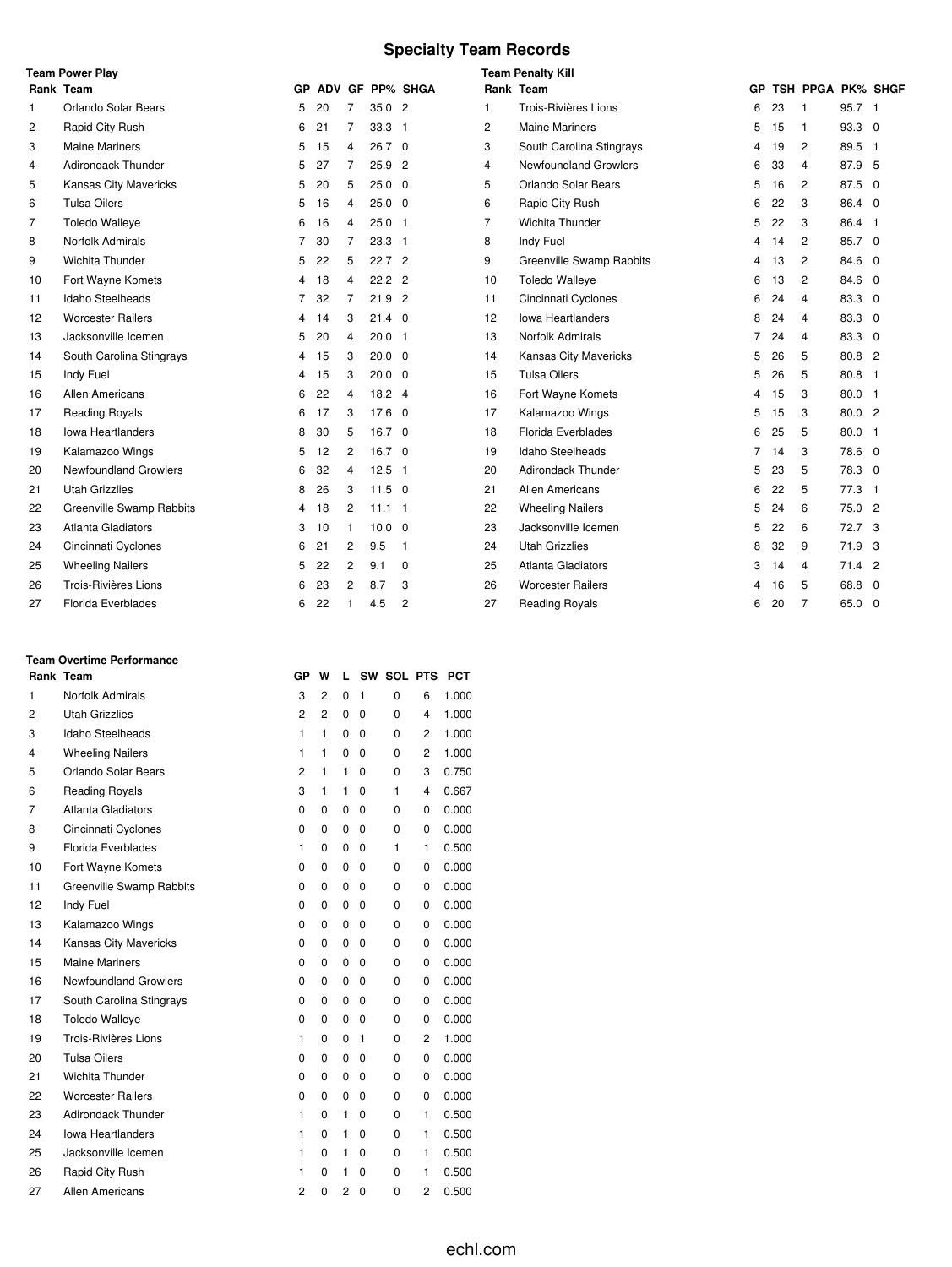## **Player Streaks**

|                |      | <b>Player Goal Streaks (Current)</b>      |             |              |              |                |                             |                   |
|----------------|------|-------------------------------------------|-------------|--------------|--------------|----------------|-----------------------------|-------------------|
| Rank           |      | <b>GP Player</b>                          | Team        | <b>From</b>  | To           |                | <b>Goals Assists Points</b> |                   |
| $\mathbf{1}$   | 4    | <b>TJ Hensick</b>                         | <b>TOL</b>  | Oct 30, 2021 | Nov 6, 2021  | 5              | $\overline{2}$              | 7                 |
| 2              | 3    | Ryan Lohin                                | <b>ALN</b>  | Oct 31, 2021 | Nov 6, 2021  | 4              | $\overline{c}$              | 6                 |
| 3              | 3    | Nick Rivera                               | <b>ADK</b>  | Oct 30, 2021 | Nov 6, 2021  | 4              | $\Omega$                    | 4                 |
| 4              | $*3$ | Liam Folkes                               | <b>IND</b>  | Oct 30, 2021 | Nov 5, 2021  | 3              | $\mathbf{1}$                | 4                 |
| 5              | $*3$ | <b>Todd Burgess</b>                       | <b>NFL</b>  | Oct 22, 2021 | Oct 26, 2021 | 3              | 0                           | 3                 |
|                |      | <b>Player Goal Streaks (All Season)</b>   |             |              |              |                |                             |                   |
| Rank           |      | <b>GP</b> Player                          | Team        | <b>From</b>  | To           |                | <b>Goals Assists Points</b> |                   |
| 1              | 4    | <b>TJ Hensick</b>                         | <b>TOL</b>  | Oct 30, 2021 | Nov 6, 2021  | 5              | $\overline{c}$              | 7                 |
| 2              | 3    | Several Players Tied                      |             |              |              |                |                             |                   |
|                |      | <b>Player Assist Streaks (Current)</b>    |             |              |              |                |                             |                   |
| Rank           |      | <b>GP Player</b>                          | <b>Team</b> | From         | To           |                | <b>Goals Assists Points</b> |                   |
| 1              | 5    | Aaron Luchuk                              | ORL         | Oct 23, 2021 | Nov 5, 2021  | 5              | $\overline{7}$              | $12 \overline{ }$ |
| $\overline{c}$ | 5    | <b>Trey Bradley</b>                       | <b>UTA</b>  | Oct 29, 2021 | Nov 6, 2021  | 1              | 9                           | 10                |
| 3              | 4    | Several Players Tied                      |             |              |              |                |                             |                   |
|                |      | <b>Player Assist Streaks (All Season)</b> |             |              |              |                |                             |                   |
| Rank           |      | <b>GP</b> Player                          | <b>Team</b> | From         | To           |                | <b>Goals Assists Points</b> |                   |
| 1              | 5    | Aaron Luchuk                              | ORL         | Oct 23, 2021 | Nov 5, 2021  | 5              | $\overline{7}$              | $12 \overline{ }$ |
| 2              | 5    | <b>Trey Bradley</b>                       | <b>UTA</b>  | Oct 29, 2021 | Nov 6, 2021  | 1              | 9                           | 10                |
| 3              | 4    | Several Players Tied                      |             |              |              |                |                             |                   |
|                |      | <b>Player Point Streaks (Current)</b>     |             |              |              |                |                             |                   |
| Rank           |      | <b>GP Player</b>                          | Team        | From         | To           |                | <b>Goals Assists Points</b> |                   |
| $\mathbf{1}$   | 7    | Eric Williams                             | <b>NOR</b>  | Oct 22, 2021 | Nov 5, 2021  | $\overline{c}$ | 6                           | 8                 |
| 2              | 5    | Several Players Tied                      |             |              |              |                |                             |                   |
|                |      | <b>Player Point Streaks (All Season)</b>  |             |              |              |                |                             |                   |
| Rank           |      | <b>GP</b> Player                          | <b>Team</b> | <b>From</b>  | To           |                | <b>Goals Assists Points</b> |                   |
| $\mathbf{1}$   | 7    | <b>Eric Williams</b>                      | <b>NOR</b>  | Oct 22, 2021 | Nov 5, 2021  | $\overline{c}$ | 6                           | 8                 |
| $\overline{2}$ | 5    | Several Players Tied                      |             |              |              |                |                             |                   |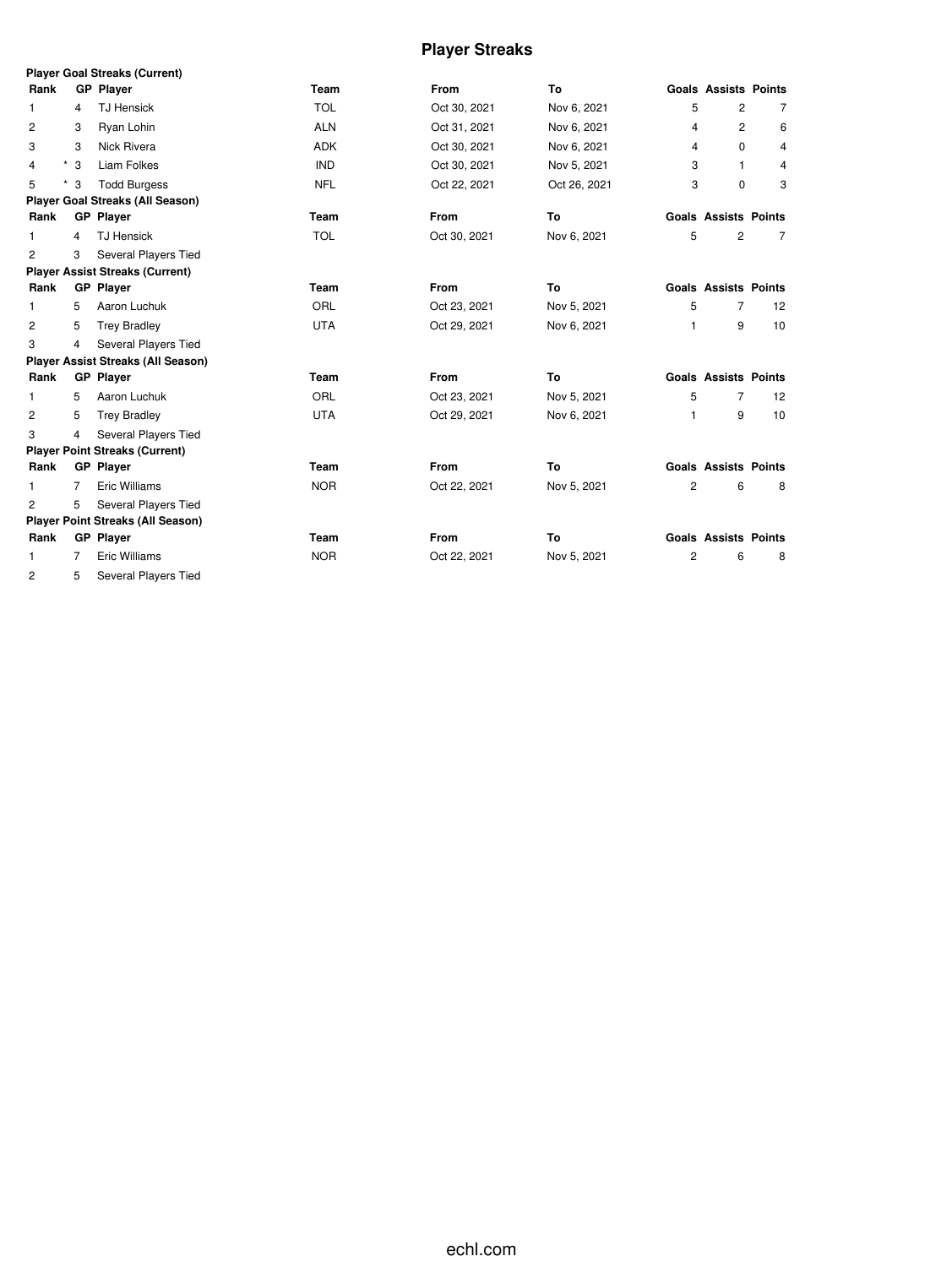### **Florida Everblades Roster**

|    | <b>PLAYERS</b>          |                                          |    |              |         |                       |                                  |
|----|-------------------------|------------------------------------------|----|--------------|---------|-----------------------|----------------------------------|
| #  | Name                    | Pronunciation Pos. Sh. Ht. Wt. Birthdate |    |              |         |                       | <b>Birthtown</b>                 |
| 2  | Jake Kearley            |                                          | D  | L            | $6-3$   | 238 Mar 25, 1995      | Newmarket, ON, Canada            |
| 3  | Ben Masella             |                                          | D  | R            | $6 - 1$ | 216 Jan 12, 1993      | Montreal, PQ, United States      |
| 4  | Jake McLaughlin         |                                          | D  | L            | $6 - 2$ | 190 Mar 26, 1996      | Hinsdale, IL, United States      |
| 6  | Jordan Sambrook         |                                          | D  | $\mathsf{R}$ |         | 6-3 205 Apr 11, 1998  | Markham, ON                      |
| 11 | Dylan Vander Esch       | VAN-durr<br><b>ESHH</b>                  | F  | L            |         | 6-1 195 Jun 10, 1994  | San Jose, CA                     |
| 12 | Nico Blachman           |                                          | F  | R            | 6-2     | 194 Apr 11, 1998      | Aventura, FL                     |
| 13 | <b>Michael Neville</b>  |                                          | F  | L            | $6-0$   | 190 Jun 4, 1993       | White Rock, BC, Canada           |
| 15 | Jake Jaremko            |                                          | F  | L            | $6-0$   | 190 Aug 24, 1996      | Nowthen, MN, United States       |
| 16 | Nathan Perkovich        | PERK-oh-vitch                            | F  | $\mathsf{R}$ | $6 - 5$ | 220 Oct 15, 1985      | Canton, MI                       |
| 19 | <b>Robert Carpenter</b> |                                          | F  | R            |         | 5-11 201 Aug 16, 1996 | North Reading, MA, United States |
| 20 | Xavier Bouchard         |                                          | D  | $\mathsf{R}$ | $6 - 3$ | 201 Feb 28, 2000      | Rouyn-Noranda, QC, Canada        |
| 22 | Joe Pendenza            | Pen-DEN-zah                              | F. | L            |         | 5-11 190 Nov 22, 1990 | Wilmington, MA, United States    |
| 23 | Stefan Leblanc          |                                          | D  | L            | $6-0$   | 185 Mar 16, 1996      | Oakville, ON, Canada             |
|    | 24 Kyle Neuber          | NEW-burr                                 | F  | $\mathsf{R}$ | 6-1     | 225 Mar 22, 1989      | London, ON, Canada               |
| 25 | John McCarron           |                                          | F  | R            | 6-3     | 218 Apr 16, 1992      | Macomb, MI, United States        |
| 26 | Kody McDonald           |                                          | F  | R            | $6 - 1$ | 192 Apr 7, 1998       | Lethbridge, AB, Canada           |
| 33 | Cam Johnson             |                                          | G  | L            | $6 - 1$ | 205 Jul 11, 1994      | Troy, MI, United States          |
| 37 | Tomas Vomacka           |                                          | G  | L            | 6-3     | 185 May 2, 1999       | Trutnov, CZE, Czech Republic     |
| 40 | Levko Koper             |                                          | F  | L            | $6 - 1$ | 190 Oct 5, 1990       | Edmonton, AB, Canada             |
| 41 | <b>Blake Winiecki</b>   |                                          | F  | L            | $6 - 1$ | 194 Jan 10, 1994      | Lakeville, MN, United States     |
|    | 42 Alex Aleardi         | Al-EE-ar-dee                             | F  | R            | $5-9$   | 170 Jul 30, 1992      | Fort Wayne, IN                   |
| 44 | <b>Cameron Bakker</b>   | Back-er                                  | D  | L            | $6-0$   | 170 Apr 1, 1993       | Kenmore, ON, Canada              |
| 55 | Chris McKay             |                                          | D  | $\mathsf{R}$ | 6-4     | 214 Apr 17, 1996      | Edmonton, AB, Canada             |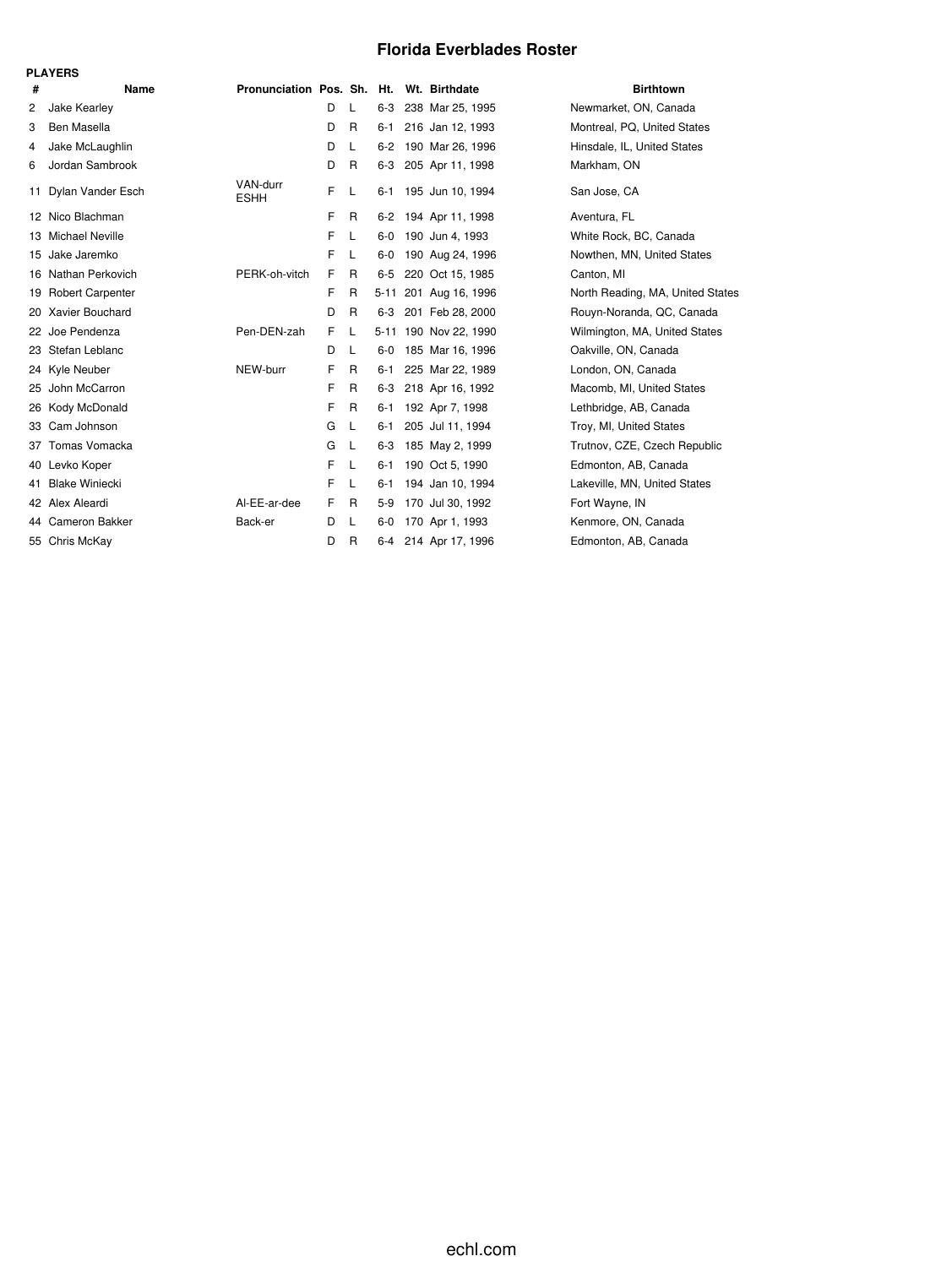### **Worcester Railers Roster**

|    | <b>PLAYERS</b>       |                |    |              |         |  |                       |                                  |  |  |  |  |  |
|----|----------------------|----------------|----|--------------|---------|--|-----------------------|----------------------------------|--|--|--|--|--|
| #  | <b>Name</b>          | Pronunciation  |    | Pos. Sh. Ht. |         |  | Wt. Birthdate         | <b>Birthtown</b>                 |  |  |  |  |  |
| 4  | Zach Malatesta       | MAL-uh-TEST-uh | D  | R            | $5-9$   |  | 174 Jul 31, 1996      | Wilmington, MA, United States    |  |  |  |  |  |
| 6  | Mike Cornell         | core-NELL      | D  | $\mathsf{R}$ | $6-0$   |  | 195 Mar 12, 1988      | Franklin, MA                     |  |  |  |  |  |
| 7  | Liam Coughlin        |                | F  | L            | 6'2     |  | 201 Sep 19, 1994      | South Boston, MA, United States  |  |  |  |  |  |
| 8  | Collin Adams         |                | F  | L            | $5-9$   |  | 195 Nov 30, -1        | Brighton, MI                     |  |  |  |  |  |
| 9  | <b>Charlie Spetz</b> |                | D  | L            | $6 - 1$ |  | 200 Sep 12, 1996      | Oak Ridge, NJ                    |  |  |  |  |  |
|    | 10 Blake Christensen |                | F  | L            | $5-9$   |  | 175 Sep 15, 1995      | Coral Springs, FL                |  |  |  |  |  |
| 11 | Nolan Vesey          |                | F  | L            | $6 - 0$ |  | 190 Mar 28, 1995      | North Reading, MA                |  |  |  |  |  |
|    | 12 Brent Beaudoin    |                | F  | L            |         |  | 5-11 180 Feb 29, 1996 | Londonderry, NH                  |  |  |  |  |  |
|    | 13 Connor McCarthy   |                | D  | R            | $6 - 7$ |  | 238 May 7, 1996       | LaSalle, QC                      |  |  |  |  |  |
|    | 14 Jordan Smotherman |                | F  | L            | $6-3$   |  | 225 May 11, 1986      | Corvallis, OR                    |  |  |  |  |  |
|    | 15 Paul Thompson     |                | F  | R            | $6 - 1$ |  | 204 Nov 7, 1988       |                                  |  |  |  |  |  |
|    | 16 Jacob Hayhurst    |                | F  | L            | $5-9$   |  | 170 Jan 20, 1997      | Mississauga, ON                  |  |  |  |  |  |
| 18 | <b>Tyler Poulsen</b> |                | LW | R            | $5-9$   |  | 175 Apr 1, 1993       | Arvada, CO                       |  |  |  |  |  |
|    | 19 Felix Bibeau      |                | F  | L            | 6-0     |  | 187 Mar 31, 1999      | Mercier, QC                      |  |  |  |  |  |
| 21 | John Furgele         | FERG-elly      | D  | R            |         |  | 5-10 181 Jan 15, 1993 | Glen Mills, PA, USA              |  |  |  |  |  |
|    | 22 JD Dudek          |                | F  | R            |         |  | 5-11 185 Jan 29, 1996 | Auburn, NH                       |  |  |  |  |  |
|    | 23 Ross Olsson       |                | F  | L            |         |  | 6-4 220 Nov 22, 1994  | Billerica, MA                    |  |  |  |  |  |
| 25 | Grant Jozefek        |                | F  | L            |         |  | 5-10 185 Oct 25, 1997 | Chester, NJ                      |  |  |  |  |  |
| 27 | Myles McGurty        |                | D  | R            | $6 - 1$ |  | 201 Feb 28, 1994      | Weehawken, NJ                    |  |  |  |  |  |
| 31 | Justin Kapelmaster   |                | G  | $\mathsf{R}$ | $6 - 1$ |  | 216 Oct 26, 1995      | Coral Springs, FL, United States |  |  |  |  |  |
|    | 35 Ken Appleby       |                | G  | L            | $6-4$   |  | 205 Apr 10, 1995      | North Bay, ON                    |  |  |  |  |  |
|    | 72 Drew Callin       |                | F  | R            | $6 - 3$ |  | 205 Apr 5, 1995       | Middleton, WI                    |  |  |  |  |  |
| 81 | Anthony Repaci       |                | F  | L            | $6-0$   |  | 195 Sep 15, 1994      | Toronto, ON                      |  |  |  |  |  |
|    | 86 Karl Boudrias     |                | D  | L            | $6-0$   |  | 197 Apr 1, 2000       | Chateauguay, QC                  |  |  |  |  |  |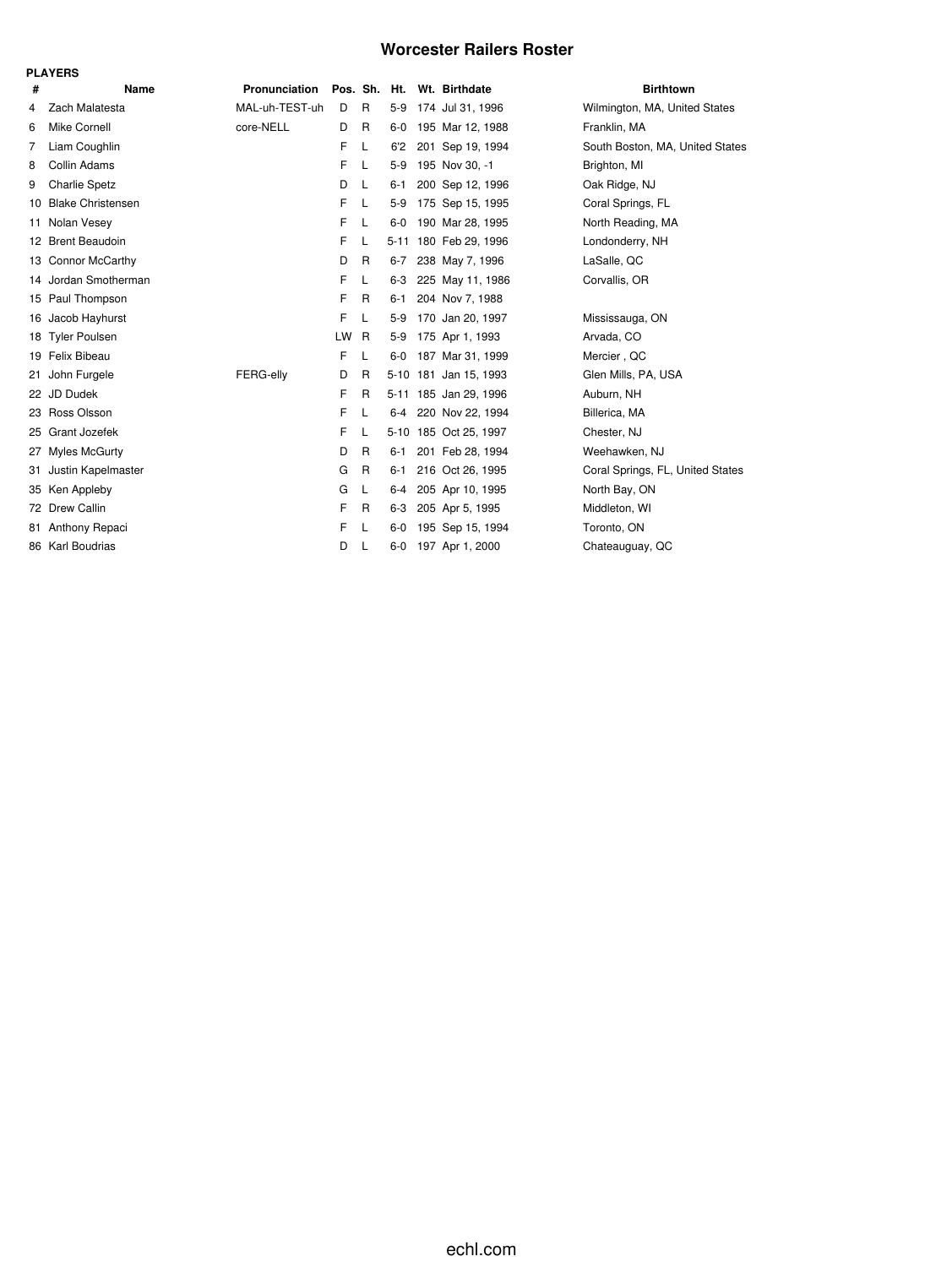## **2021-22 Regular Season Team Statistics Florida Everblades**

|          | <b>PLAYERS</b><br>PPA SH SHA GW FG IG OT UA EN SOG SOA SOGW |                          |        |      |                |        |             |                |    |                |                |   |             |            |        |   |   |          |   |   |          |   |   |            |                   |            |    |        |
|----------|-------------------------------------------------------------|--------------------------|--------|------|----------------|--------|-------------|----------------|----|----------------|----------------|---|-------------|------------|--------|---|---|----------|---|---|----------|---|---|------------|-------------------|------------|----|--------|
|          | #                                                           | Name                     |        | Pos  | GP             | G      |             | A PTS $+/-$    |    |                | <b>PIM PPG</b> |   |             |            |        |   |   |          |   |   |          |   |   | <b>SO%</b> |                   | Pt/G PIMPG |    | SA SH% |
|          | 25                                                          | John McCarron            |        | F    | 6              | 3      | 5           | 8              | 7  | 2              | 0              | 0 | $\Omega$    | 1          | 0      | 1 | 0 | $\Omega$ | 0 |   | 0        | 1 | 0 | 0.0        | 1.33              | 0.33       | 24 | 12.5   |
|          | 41                                                          | <b>Blake Winiecki</b>    |        | F    | 6              | 4      | 2           | 6              | 6  | 6              | 0              | 0 | 0           | 0          | 1      | 2 | 0 | 0        | 0 | 0 | 0        | 1 | 0 | 0.0        | 1.00              | 1.00       | 16 | 25.0   |
|          | 19                                                          | <b>Robert Carpenter</b>  |        | F    | 3              | 2      | 2           | 4              | 2  | 0              | 1              | 0 | 0           | 0          | 0      | 0 | 1 | 0        | 0 | 1 | 0        | 0 | 0 | 0.0        | 1.33              | 0.00       | 10 | 20.0   |
|          | 22                                                          | Joe Pendenza             |        | F    | 6              | 0      | 4           | 4              | -1 | 4              | 0              | 0 | 0           | 0          | 0      | 0 | 0 | 0        | 0 | 0 | $\Omega$ | 0 | 0 | 0.0        | 0.67              | 0.67       | 14 | 0.0    |
| $^\star$ | 15                                                          | Jake Jaremko             |        | F    | 5              | 2      | 1           | 3              | -1 | 0              | 0              | 1 | 0           | 0          | 0      | 0 | 0 | 0        | 0 | 0 | 0        | 0 | 0 | 0.0        | 0.60              | 0.00       | 16 | 12.5   |
|          | 42                                                          | Alex Aleardi             |        | F    | 6              | 2      | 1           | 3              | 0  | 0              | 0              | 0 | 0           | 0          | 1      | 0 | 1 | 0        | 0 | 0 | 0        | 1 | 0 | 0.0        | 0.50              | 0.00       | 11 | 18.2   |
|          | 40                                                          | Levko Koper              |        | F    | 6              | 2      | 1.          | 3              | 1  | 17             | 0              | 0 | 1           | 0          | 0      | 0 | 0 | 0        | 0 | 0 | 0        | 0 | 0 | 0.0        | 0.50              | 2.83       | 13 | 15.4   |
|          | 4                                                           | Jake McLaughlin          |        | D    | 6              | 0      | 3           | 3              | 6  | 2              | 0              | 0 | 0           | 0          | 0      | 0 | 0 | 0        | 0 | 0 | 0        | 0 | 0 | 0.0        |                   | 0.50 0.33  | 16 | 0.0    |
|          | 13                                                          | <b>Michael Neville</b>   |        | F    | 6              | 0      | 3           | 3              | -3 | 6              | 0              | 1 | 0           | 0          | 0      | 0 | 0 | 0        | 0 | 0 | 0        | 0 | 0 | 0.0        | $0.50$ 1.00       |            | 4  | 0.0    |
|          | 3                                                           | Ben Masella              |        | D    | 5              | 1      | 1           | $\overline{2}$ | 3  | 2              | 0              | 0 | 0           | 0          | 0      | 1 | 0 | 0        | 0 | 0 | 0        | 0 | 0 | 0.0        | 0.40              | 0.40       | 7  | 14.3   |
|          | 23                                                          | Stefan Leblanc           |        | D    | 3              | 0      | 2           | $\overline{c}$ | 1  | 0              | 0              | 0 | 0           | 0          | 0      | 0 | 0 | 0        | 0 | 0 | 0        | 0 | 0 | 0.0        |                   | 0.67 0.00  | 6  | 0.0    |
| $\star$  | 26                                                          | Kody McDonald            |        | F    | 3              | 0      | 2           | $\overline{2}$ | 1  | 2              | 0              | 0 | 0           | 0          | 0      | 0 | 0 | 0        | 0 | 0 | 0        | 0 | 0 | 0.0        | 0.67              | 0.67       | 5  | 0.0    |
|          | 16                                                          | Nathan Perkovich         |        | F    | 4              | 0      | 2           | $\overline{2}$ | 2  | 2              | 0              | 0 | 0           | 0          | 0      | 0 | 0 | 0        | 0 | 0 | 0        | 0 | 0 | 0.0        |                   | 0.50 0.50  | 5  | 0.0    |
|          | 55                                                          | Chris McKay (total)      |        | D    | 2              | 1      | 0           | -1             | 0  | 0              | 0              | 0 | 0           | 0          | 0      | 0 | 0 | 0        | 0 | 0 | 0        | 0 | 0 | 0.0        | 0.50              | 0.00       | 2  | 50.0   |
|          |                                                             | <b>TOL</b>               |        | D    | 1              | 0      | 0           | $\mathbf 0$    | -2 | 0              | 0              | 0 | 0           | 0          | 0      | 0 | 0 | 0        | 0 | 0 | 0        | 0 | 0 | 0.000      | $0.00 \quad 0.00$ |            | 0  | 0.0    |
|          |                                                             | <b>FLA</b>               |        | D    |                | 1      | 0           | 1              | 2  | 0              | 0              | 0 | 0           | 0          | 0      | 0 | 0 | $\Omega$ | 0 | 0 | $\Omega$ | 0 | 0 | 0.000      | 1.00              | 0.00       | 2  | 50.0   |
|          | 11                                                          | Dylan Vander Esch        |        | F    | 2              | 1      | 0           | $\overline{1}$ | 1  | 0              | 0              | 0 | 0           | 0          | 1      | 0 | 0 | 0        | 0 | 0 | 0        | 0 | 0 | 0.0        | 0.50              | 0.00       | 4  | 25.0   |
| $\star$  | 2                                                           | Jake Kearley             |        | D    | 2              | 0      | 1           | -1             | 1  | 7              | 0              | 0 | 0           | 0          | 0      | 0 | 0 | 0        | 0 | 0 | 0        | 0 | 0 | 0.0        | 0.50              | 3.50       | 0  | 0.0    |
| $\star$  | 20                                                          | Xavier Bouchard          |        | D    | 6              | 0      | $1 \quad 1$ |                | 3  | 4              | 0              | 0 | 0           | 0          | 0      | 0 | 0 | 0        | 0 | 0 | 0        | 0 | 0 | 0.0        | 0.17 0.67         |            | 16 | 0.0    |
| $\star$  | 6                                                           | Jordan Sambrook          |        | D    | 6              | 0      | 1           | -1             | -1 | 2              | 0              | 0 | 0           | 0          | 0      | 0 | 0 | 0        | 0 | 0 | 0        | 0 | 0 | 0.0        | 0.17              | 0.33       | 16 | 0.0    |
|          | 12                                                          | Nico Blachman            |        | F    | 1              | 0      | 0           | $\mathbf 0$    | 0  | 7              | 0              | 0 | 0           | 0          | 0      | 0 | 0 | 0        | 0 | 0 | 0        | 0 | 0 | 0.0        | 0.00              | 7.00       | 0  | 0.0    |
|          | *X 27                                                       | <b>Austin McIlmurray</b> |        | F    | 2              | 0      | 0           | 0              | -2 | 0              | 0              | 0 | 0           | 0          | 0      | 0 | 0 | 0        | 0 | 0 | 0        | 0 | 0 | 0.0        | 0.00              | 0.00       | 4  | 0.0    |
| X.       | 5                                                           | Alex Jaeckle             |        | D    | 3              | 0      | 0           | 0              | -2 | $\overline{2}$ | 0              | 0 | 0           | 0          | 0      | 0 | 0 | 0        | 0 | 0 | 0        | 0 | 0 | 0.0        | 0.00              | 0.67       | 3  | 0.0    |
|          | 44                                                          | Cameron Bakker           |        | D    | 4              | 0      | 0           | 0              | -3 | 0              | 0              | 0 | 0           | 0          | 0      | 0 | 0 | 0        | 0 | 0 | 0        | 0 | 0 | 0.0        | 0.00              | 0.00       | 3  | 0.0    |
|          | 24                                                          | Kyle Neuber              |        | F    | 4              | 0      | 0           | 0              | 0  | 9              | 0              | 0 | 0           | 0          | 0      | 0 | 0 | 0        | 0 | 0 | 0        | 0 | 0 | 0.0        | 0.00              | 2.25       | 4  | 0.0    |
|          | Goalies                                                     |                          |        |      |                |        |             |                |    |                |                |   |             |            |        |   |   |          |   |   |          |   |   |            |                   |            |    |        |
|          | #                                                           | Name                     | GP     | Mins | GА             |        | so          | <b>GAA</b>     | W  | L              | OTL SOL        |   | <b>SA</b>   | <b>SVS</b> | $SV\%$ |   |   |          |   |   |          |   |   |            |                   |            |    |        |
|          | 37                                                          | Tomas Vomacka            | 3      | 187  | 9              |        | 0           | 2.89           | 2  | 0 <sub>0</sub> | 1              |   | 101 92      |            | 0.911  |   |   |          |   |   |          |   |   |            |                   |            |    |        |
|          |                                                             | 22.025                   | $\sim$ | 170  | $\overline{ }$ | $\sim$ |             | $0.00 + 0.0$   |    |                | $\sim$         |   | $0.4$ $7.4$ |            | 0.011  |   |   |          |   |   |          |   |   |            |                   |            |    |        |

33 Cam Johnson 3 178 7 0 2.36 1 2 0 0 81 74 0.914 Empty Net 2 1 1

Totals 6 365 17 0 2.78 3 2 0 1 183 166 0.907

*\* indicates rookie*

*X indicates inactive*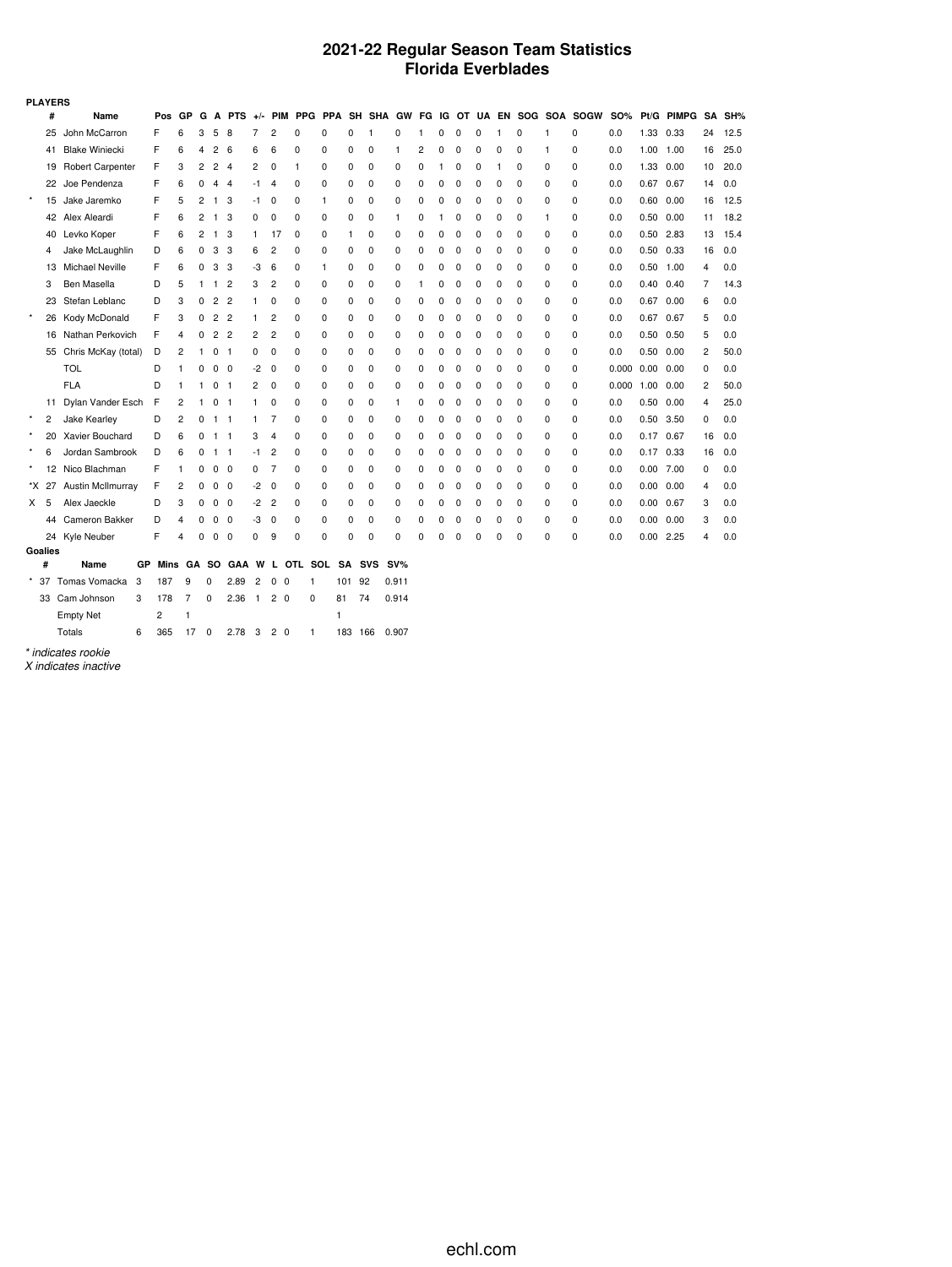### **2021-22 Regular Season Team Statistics Worcester Railers**

|         | <b>PLAYERS</b> |                           |     |      |    |                |                |            |                |              |              |           |            |        |   |   |          |   |          |             |          |                  |     |           |            |                |        |
|---------|----------------|---------------------------|-----|------|----|----------------|----------------|------------|----------------|--------------|--------------|-----------|------------|--------|---|---|----------|---|----------|-------------|----------|------------------|-----|-----------|------------|----------------|--------|
|         | #              | Name                      | Pos | GP   | G  | A              | <b>PTS</b>     | $+/-$      | <b>PIM</b>     | PPG PPA      |              |           | SH SHA     | GW     |   |   | FG IG OT |   | UA EN    |             |          | SOG SOA SOGW SO% |     |           | Pt/G PIMPG |                | SA SH% |
| $\star$ | 16             | Jacob Hayhurst            | F   | 4    |    | 3              | 4              | 0          | $\Omega$       | $\Omega$     |              | 0         | 0          | 0      | 0 | U | $\Omega$ | C | O        | 0           | 0        | 0                | 0.0 | 1.00      | 0.00       | 9              | 11.1   |
|         |                | 11 Nolan Vesey            | F   | 4    | 2  | 1              | 3              | -1         | 6              | $\Omega$     | 1            | 0         | 0          | 0      | 0 | 0 | 0        | 0 | 0        | 0           | $\Omega$ | $\Omega$         | 0.0 | 0.75      | 1.50       | 10             | 20.0   |
| $\star$ | 12             | <b>Brent Beaudoin</b>     | F   | 2    |    | 2              | 3              | 3          | 0              | 0            | 0            | 0         | 0          | 0      | 0 | 0 | 0        | 0 | 0        | 0           | 0        | 0                | 0.0 | 1.50      | 0.00       | 4              | 25.0   |
| X       | 61             | Nic Pierog                | F   | 2    |    | 1              | 2              | -2         | $\overline{2}$ | 0            | 0            | 0         | 0          |        | 0 | O | 0        | C | $\Omega$ | 0           | 0        | 0                | 0.0 | 1.00      | 1.00       | 7              | 14.3   |
| $\star$ | 19             | Felix Bibeau              | F   | 4    |    | 1              | 2              | -3         | 4              | 0            | 0            | 0         | 0          | 0      | 0 |   | O        | 0 | $\Omega$ | 0           | 0        | 0                | 0.0 | 0.50      | 1.00       | 11             | 9.1    |
|         | 6              | Mike Cornell              | D   | 4    |    | 1              | 2              | -3         | 14             | 0            | 0            | 0         | 0          | 0      | 0 | U | 0        | 0 | $\Omega$ | 0           | 0        | 0                | 0.0 | 0.50      | 3.50       | 14             | 7.1    |
|         | 14             | Jordan Smotherman         | F   | 4    |    | 1              | $\overline{2}$ | -2         | $\overline{4}$ | 1            | 0            | 0         | 0          | 0      | 1 | 0 | 0        | 0 | 0        | $\mathbf 0$ | 0        | 0                | 0.0 | 0.50      | 1.00       | 13             | 7.7    |
| $\star$ | 86             | Karl Boudrias             | D   | 2    | 0  | $\overline{c}$ | $\overline{2}$ | -1         | $\mathbf 0$    | 0            | $\mathbf{1}$ | 0         | 0          | 0      | 0 | 0 | 0        | 0 | $\Omega$ | 0           | 0        | 0                | 0.0 | 1.00      | 0.00       | $\mathbf 0$    | 0.0    |
|         | 81             | Anthony Repaci            | F   | 2    | 0  | $\overline{c}$ | $\overline{2}$ | 0          | $\overline{2}$ | 0            | $\mathbf{1}$ | 0         | 0          | 0      | 0 | O | 0        | 0 | 0        | 0           | 0        | 0                | 0.0 | 1.00      | 1.00       | 9              | 0.0    |
|         | 4              | Zach Malatesta            | D   | 4    | 0  | $\overline{c}$ | $\overline{c}$ | -1         | 6              | 0            | 0            | 0         | 0          | 0      | 0 | O | O        | 0 | $\Omega$ | 0           | 0        | 0                | 0.0 | 0.50      | 1.50       | 7              | 0.0    |
| $\star$ | 13             | Connor McCarthy           | D   | 4    | 0  | $\overline{c}$ | 2              | 0          | 2              | 0            | $\mathbf 0$  | 0         | 0          | 0      | 0 | U | 0        | C | $\Omega$ | 0           | 0        | 0                | 0.0 | 0.50      | 0.50       | 3              | 0.0    |
|         | 21             | John Furgele              | D   | 1    |    | 0              | -1             | 1          | 0              | 0            | $\mathbf 0$  | 0         | 0          | 0      | 0 |   | $\Omega$ | 0 | $\Omega$ | 0           | 0        | 0                | 0.0 | 1.00      | 0.00       | 3              | 33.3   |
| *X 5    |                | Nick Albano               | D   | 3    |    | 0              | -1             | -2         | 4              | 1            | 0            | 0         | 0          | 0      | 0 | U | 0        | 0 | $\Omega$ | $\mathbf 0$ | 0        | $\Omega$         | 0.0 | 0.33      | 1.33       | 6              | 16.7   |
| $\star$ | 10             | <b>Blake Christensen</b>  | F   | 3    |    | 0              | -1             | -1         | $\overline{2}$ | $\mathbf{1}$ | 0            | 0         | 0          | 0      | 1 |   | 0        | 0 | $\Omega$ | $\mathbf 0$ | 0        | 0                | 0.0 | 0.33 0.67 |            | 11             | 9.1    |
|         | 15             | Paul Thompson             | F   | 3    | 0  | 1              | -1             | -3         | 6              | 0            | 1            | 0         | 0          | 0      | 0 | O | 0        | 0 | $\Omega$ | 0           | 0        | 0                | 0.0 | 0.33      | 2.00       | 11             | 0.0    |
|         | 27             | Myles McGurty             | D   | 4    | 0  | $\mathbf{1}$   | $\mathbf{1}$   | 0          | 0              | 0            | $\mathbf{1}$ | 0         | 0          | 0      | 0 |   | 0        | 0 | 0        | 0           | 0        | 0                | 0.0 | 0.25      | 0.00       | 5              | 0.0    |
|         | 7              | Liam Coughlin             | F   | 1    | 0  | 0              | 0              | -2         | 0              | 0            | 0            | 0         | 0          | 0      | 0 | ŋ | 0        | 0 | $\Omega$ | 0           | 0        | 0                | 0.0 | 0.00      | 0.00       | 2              | 0.0    |
|         | 22             | JD Dudek                  | F   | 1    | 0  | 0              | 0              | -2         | 0              | 0            | 0            | 0         | 0          | 0      | 0 | 0 | 0        | 0 | 0        | $\mathbf 0$ | 0        | 0                | 0.0 | 0.00      | 0.00       | $\overline{2}$ | 0.0    |
|         | *X 20          | <b>Mathias LaFerriere</b> | F   | 1    | 0  | 0              | $\Omega$       | -1         | 0              | 0            | $\mathbf 0$  | 0         | 0          | 0      | 0 | n | $\Omega$ | 0 | $\Omega$ | 0           | 0        | 0                | 0.0 | 0.00      | 0.00       | $\mathbf{1}$   | 0.0    |
|         | 23             | Ross Olsson               | F   | 1    | 0  | 0              | 0              | -2         | 2              | 0            | 0            | 0         | 0          | 0      | 0 | n | 0        | 0 | $\Omega$ | 0           | 0        | $\Omega$         | 0.0 | 0.00      | 2.00       | 0              | 0.0    |
|         | 9              | <b>Charlie Spetz</b>      | D   | 1    | 0  | 0              | 0              | -3         | 0              | 0            | 0            | 0         | 0          | 0      | 0 | n | 0        | 0 | 0        | 0           | 0        | 0                | 0.0 | 0.00      | 0.00       | 3              | 0.0    |
|         | *X 17          | Keean Washkurak           | F   | 1    | 0  | 0              | 0              | -1         | 0              | 0            | $\mathbf 0$  | 0         | 0          | 0      | 0 | O | 0        | 0 | $\Omega$ | 0           | 0        | 0                | 0.0 | 0.00      | 0.00       | 6              | 0.0    |
| $\star$ | 8              | Collin Adams              | F   | 2    | 0  | 0              | 0              | -3         | 0              | 0            | $\mathbf 0$  | 0         | 0          | 0      | 0 |   | 0        | C | $\Omega$ | 0           | 0        | 0                | 0.0 | 0.00      | 0.00       | $\overline{c}$ | 0.0    |
|         | 25             | Grant Jozefek             | F   | 2    | 0  | 0              | 0              | -3         | $\overline{c}$ | 0            | $\mathbf 0$  | 0         | 0          | 0      | 0 | n | 0        | C | $\Omega$ | 0           | 0        | 0                | 0.0 | 0.00      | 1.00       | 3              | 0.0    |
|         |                | 72 Drew Callin            | F   | 4    | 0  | 0              | 0              | -2         | 0              | 0            | 0            | 0         | 0          | 0      | 0 | 0 | $\Omega$ | C | C        | 0           | 0        | 0                | 0.0 | 0.00      | 0.00       | 4              | 0.0    |
|         | Goalies        |                           |     |      |    |                |                |            |                |              |              |           |            |        |   |   |          |   |          |             |          |                  |     |           |            |                |        |
|         | #              | Name                      | GР  | Mins | GА |                | so             | <b>GAA</b> | W<br>L         |              | OTL SOL      | <b>SA</b> | <b>SVS</b> | $SV\%$ |   |   |          |   |          |             |          |                  |     |           |            |                |        |
|         |                | *X 92 Colten Ellis        | 2   | 119  | 8  | 0              |                | 4.04       | 1<br>-1.       | 0            | 0            | 79        | 71         | 0.899  |   |   |          |   |          |             |          |                  |     |           |            |                |        |

|         | 35 Ken Appleby          | 1 | 60                |     | 3 0 3.02 0 1 0 |  | 0 | 32 29 | 0.906         |
|---------|-------------------------|---|-------------------|-----|----------------|--|---|-------|---------------|
| $\star$ | 31 Justin Kapelmaster 1 |   | 60 6 0 6.00 0 1 0 |     |                |  | 0 | 34 28 | 0.824         |
|         | <b>Empty Net</b>        |   | 2                 |     |                |  |   |       |               |
|         | Totals                  |   | 239               | 190 | 4.75 1 3 0     |  | 0 |       | 147 128 0.871 |

*\* indicates rookie*

*X indicates inactive*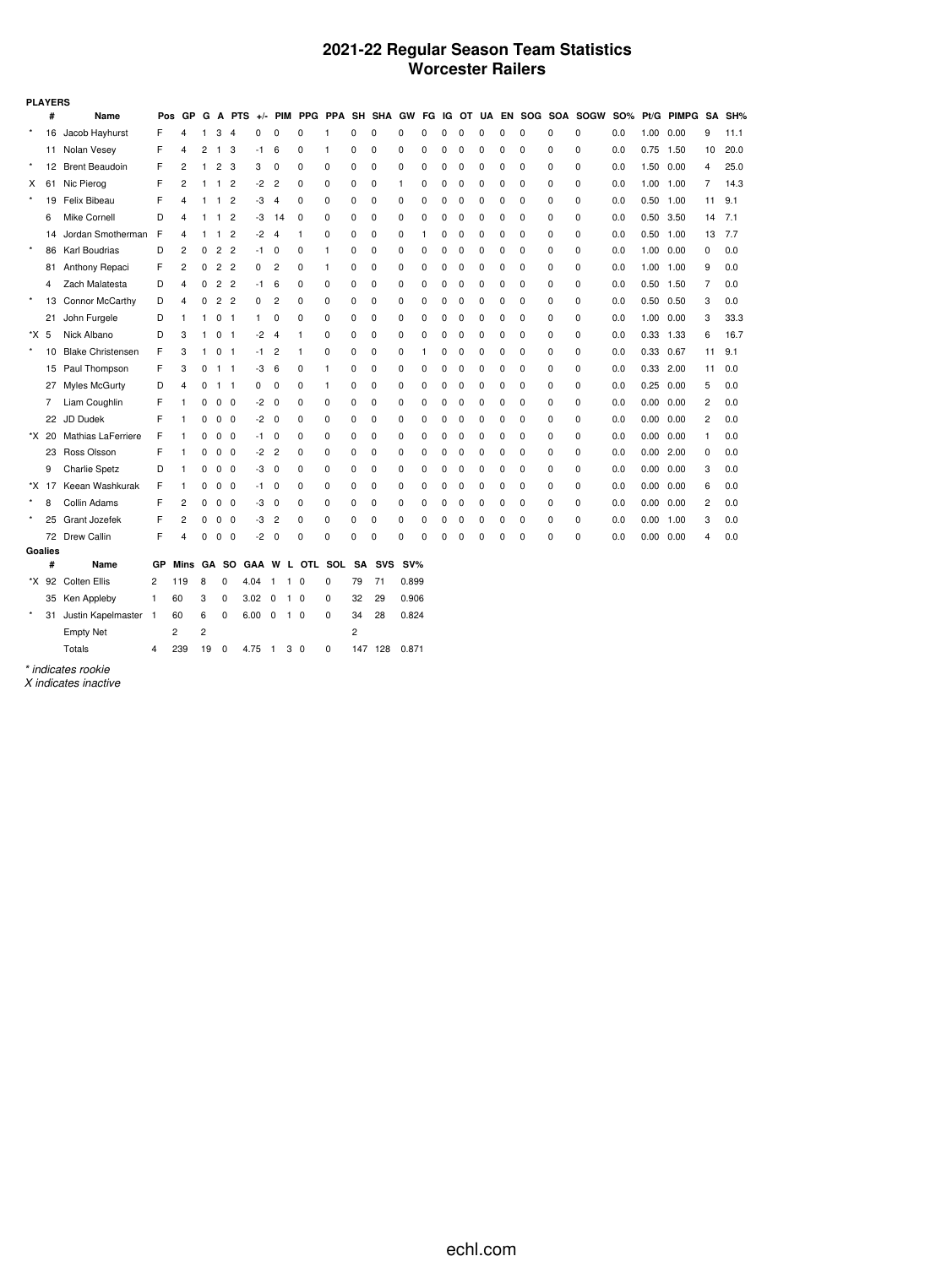## **Worcester Railers 2021-22 Regular Season Game Schedule**

| Date               | Opponent                     | Result                     | Record          | Score   | GWG        | Goaltender                        | <b>Opposing Goaltender</b>         |
|--------------------|------------------------------|----------------------------|-----------------|---------|------------|-----------------------------------|------------------------------------|
| Oct. 22            | at Maine                     | L                          | $0 - 1 - 0 - 0$ | $3 - 6$ |            | Justin Kapelmaster (6 GA, 28 SVS) | Jeremy Brodeur (3 GA, 51 SVS)      |
| Oct. 23            | Maine                        | W                          | $1 - 1 - 0 - 0$ | $4 - 3$ | Nic Pierog | Colten Ellis (3 GA, 42 SVS)       | Zachary Bouthillier (4 GA, 26 SVS) |
| Oct. 27            | at Adirondack                | L                          | $1 - 2 - 0 - 0$ | $2 - 6$ |            | Colten Ellis (5 GA, 29 SVS)       | Mareks Mitens (2 GA, 25 SVS)       |
| Nov. 6             | Florida                      | L                          | $1 - 3 - 0 - 0$ | $2 - 4$ |            | Ken Appleby (3 GA, 29 SVS)        | Tomas Vomacka (2 GA, 33 SVS)       |
| Nov. 7             | Florida                      | 3:05 pm EST                |                 |         |            |                                   |                                    |
| Nov. 12            | at Newfoundland              | 7:00 pm NST                |                 |         |            |                                   |                                    |
| Nov. 13            | at Newfoundland              | 7:00 pm NST                |                 |         |            |                                   |                                    |
| Nov. 14            | at Newfoundland              | 4:00 pm NST                |                 |         |            |                                   |                                    |
| Nov. 17            | at Trois-Rivières            | 7:00 pm EST                |                 |         |            |                                   |                                    |
| Nov. 19            | Trois-Rivières               | 7:05 pm EST                |                 |         |            |                                   |                                    |
| Nov. 20            | Trois-Rivières               | 7:05 pm EST                |                 |         |            |                                   |                                    |
| Nov. 24            | at Maine                     | 7:00 pm EST                |                 |         |            |                                   |                                    |
| Nov. 26            | at Adirondack                | 7:00 pm EST                |                 |         |            |                                   |                                    |
| Nov. 28            | Newfoundland                 | 3:05 pm EST                |                 |         |            |                                   |                                    |
| Dec. 1             | Maine<br>Adirondack          | 7:05 pm EST                |                 |         |            |                                   |                                    |
| Dec. 3<br>Dec. 8   | Maine                        | 7:05 pm EST<br>7:05 pm EST |                 |         |            |                                   |                                    |
| Dec. 10            | at Maine                     | 7:15 pm EST                |                 |         |            |                                   |                                    |
| Dec. 11            | Maine                        | 7:05 pm EST                |                 |         |            |                                   |                                    |
| Dec. 17            | at Reading                   | 7:00 pm EST                |                 |         |            |                                   |                                    |
| Dec. 18            | at Reading                   | 7:00 pm EST                |                 |         |            |                                   |                                    |
| Dec. 19            | at Reading                   | 3:00 pm EST                |                 |         |            |                                   |                                    |
| Dec. 26            | Maine                        | 3:05 pm EST                |                 |         |            |                                   |                                    |
| Dec. 27            | Reading                      | 7:05 pm EST                |                 |         |            |                                   |                                    |
| Dec. 29            | at Maine                     | 3:00 pm EST                |                 |         |            |                                   |                                    |
| Dec. 31            | at Reading                   | 3:00 pm EST                |                 |         |            |                                   |                                    |
| Jan. 2             | Reading                      | 3:05 pm EST                |                 |         |            |                                   |                                    |
| Jan. 7             | at Reading                   | 7:00 pm EST                |                 |         |            |                                   |                                    |
| Jan. 8             | at Reading                   | 7:00 pm EST                |                 |         |            |                                   |                                    |
| Jan. 12            | Trois-Rivières               | 7:05 pm EST                |                 |         |            |                                   |                                    |
| Jan. 14            | Reading                      | 7:05 pm EST                |                 |         |            |                                   |                                    |
| Jan. 15            | Reading                      | 7:05 pm EST                |                 |         |            |                                   |                                    |
| Jan. 17            | at Reading                   | 1:00 pm EST                |                 |         |            |                                   |                                    |
| Jan. 21            | Trois-Rivières               | 7:05 pm EST                |                 |         |            |                                   |                                    |
| Jan. 22            | Adirondack                   | 7:05 pm EST                |                 |         |            |                                   |                                    |
| Jan. 23            | Adirondack                   | 3:05 pm EST                |                 |         |            |                                   |                                    |
| Jan. 28            | at Maine                     | 7:15 pm EST                |                 |         |            |                                   |                                    |
| Jan. 29            | Fort Wayne                   | 7:05 pm EST                |                 |         |            |                                   |                                    |
| Jan. 30<br>Feb. 4  | Fort Wayne<br>Kalamazoo      | 3:05 pm EST<br>7:05 pm EST |                 |         |            |                                   |                                    |
| Feb. 5             | Kalamazoo                    | 7:05 pm EST                |                 |         |            |                                   |                                    |
| Feb. 6             | Kalamazoo                    | 3:05 pm EST                |                 |         |            |                                   |                                    |
| Feb. 12            | Adirondack                   | 7:05 pm EST                |                 |         |            |                                   |                                    |
| Feb. 13            | Adirondack                   | 1:05 pm EST                |                 |         |            |                                   |                                    |
| Feb. 18            | at Utah                      | 7:10 pm MST                |                 |         |            |                                   |                                    |
| Feb. 20            | at Utah                      | 1:10 pm MST                |                 |         |            |                                   |                                    |
| Feb. 21            | at Utah                      | 1:10 pm MST                |                 |         |            |                                   |                                    |
| Feb. 23            | at Idaho                     | 7:10 pm MST                |                 |         |            |                                   |                                    |
| Feb. 25            | at Idaho                     | 7:10 pm MST                |                 |         |            |                                   |                                    |
| Feb. 26            | at Idaho                     | 7:10 pm MST                |                 |         |            |                                   |                                    |
| Mar. 4             | Reading                      | 7:05 pm EST                |                 |         |            |                                   |                                    |
| Mar. 5             | Maine                        | 7:05 pm EST                |                 |         |            |                                   |                                    |
| Mar. 6             | Maine                        | 3:05 pm EST                |                 |         |            |                                   |                                    |
| Mar. 9             | at Maine                     | 7:00 pm EST                |                 |         |            |                                   |                                    |
| Mar. 11            | Adirondack                   | 7:05 pm EST                |                 |         |            |                                   |                                    |
| Mar. 12            | at Adirondack                | 7:00 pm EST                |                 |         |            |                                   |                                    |
| Mar. 16            | at Trois-Rivières            | 7:00 pm EDT                |                 |         |            |                                   |                                    |
| Mar. 18            | South Carolina               | 7:05 pm EDT                |                 |         |            |                                   |                                    |
| Mar. 19<br>Mar. 20 | Newfoundland<br>Newfoundland | 7:05 pm EDT<br>3:05 pm EDT |                 |         |            |                                   |                                    |
| Mar. 25            | at Adirondack                | 7:00 pm EDT                |                 |         |            |                                   |                                    |
| Mar. 26            | at Adirondack                | 7:00 pm EDT                |                 |         |            |                                   |                                    |
| Mar. 27            | at Reading                   | 3:00 pm EDT                |                 |         |            |                                   |                                    |
| Apr. 1             | at Newfoundland              | 7:00 pm NDT                |                 |         |            |                                   |                                    |
| Apr. 2             | at Newfoundland              | 7:00 pm NDT                |                 |         |            |                                   |                                    |
| Apr. 3             | at Newfoundland              | 4:00 pm NDT                |                 |         |            |                                   |                                    |
| Apr. 6             | Maine                        | 7:05 pm EDT                |                 |         |            |                                   |                                    |
| Apr. 8             | Trois-Rivières               | 7:05 pm EDT                |                 |         |            |                                   |                                    |
| Apr. 9             | Trois-Rivières               | 7:05 pm EDT                |                 |         |            |                                   |                                    |
| Apr. 10            | at Adirondack                | 3:00 pm EDT                |                 |         |            |                                   |                                    |
| Apr. 15            | at Trois-Rivières            | 7:00 pm EDT                |                 |         |            |                                   |                                    |

\* Overtime Game \*\* Shootout Game

Apr. 16 at Trois-Rivières 3:00 pm EDT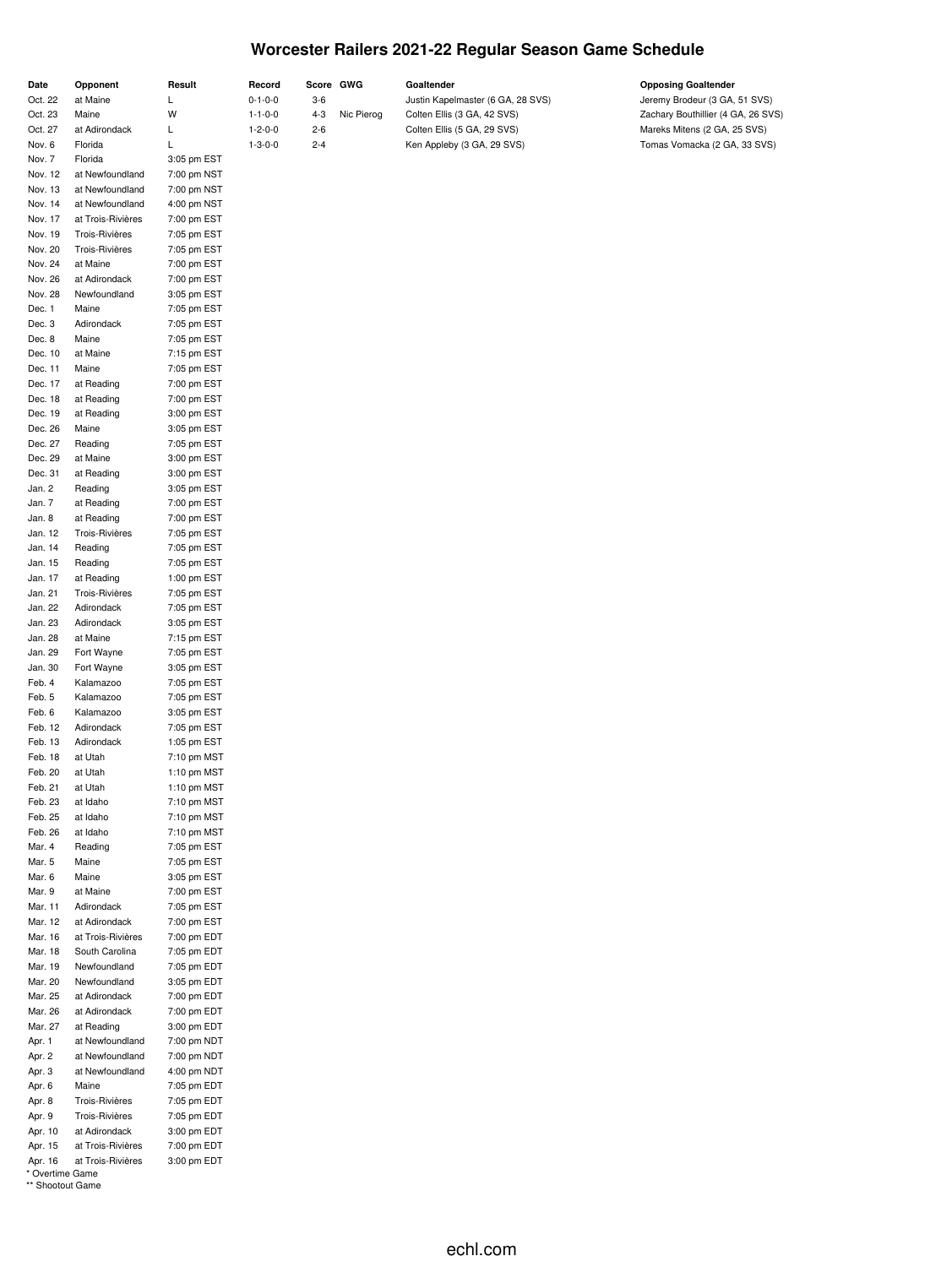## **Florida Everblades 2021-22 Regular Season Game Schedule**

| Date               | Opponent                           | Result                      | Record                             | Score GWG          |                       | Goaltender                                                 | <b>Opposing Goaltender</b>                                   |
|--------------------|------------------------------------|-----------------------------|------------------------------------|--------------------|-----------------------|------------------------------------------------------------|--------------------------------------------------------------|
| Oct. 23<br>Oct. 27 | Jacksonville<br>Norfolk            | L<br>W                      | $0 - 1 - 0 - 0$<br>$1 - 1 - 0 - 0$ | $1 - 5$<br>$5 - 4$ | Alex Aleardi          | Cam Johnson (4 GA, 26 SVS)<br>Tomas Vomacka (4 GA, 24 SVS) | François Brassard (1 GA, 18 SVS)<br>Beck Warm (5 GA, 41 SVS) |
| Oct. 29            | Norfolk                            | L                           | $1 - 2 - 0 - 0$                    | $1 - 2$            |                       | Cam Johnson (2 GA, 24 SVS)                                 | Beck Warm (1 GA, 29 SVS)                                     |
| Oct. 30            | Norfolk                            | SOL                         | $1 - 2 - 0 - 1$                    | 3-4 SO             |                       | Tomas Vomacka (3 GA, 35 SVS)                               | Dylan Wells (3 GA, 35 SVS)                                   |
| Nov. 5             | at Maine                           | W                           | $2 - 2 - 0 - 1$                    | $4 - 1$            | Dylan Vander Esch     | Cam Johnson (1 GA, 24 SVS)                                 | Jeremy Brodeur (3 GA, 29 SVS)                                |
| Nov. 6             | at Worcester                       | W                           | $3 - 2 - 0 - 1$                    | $4 - 2$            | <b>Blake Winiecki</b> | Tomas Vomacka (2 GA, 33 SVS)                               | Ken Appleby (3 GA, 29 SVS)                                   |
| Nov. 7             | at Worcester<br>Orlando            | 3:05 pm EST                 |                                    |                    |                       |                                                            |                                                              |
| Nov. 10<br>Nov. 12 | at Greenville                      | 7:30 pm EST<br>7:05 pm EST  |                                    |                    |                       |                                                            |                                                              |
| Nov. 13            | at Greenville                      | 7:05 pm EST                 |                                    |                    |                       |                                                            |                                                              |
| Nov. 14            | at Atlanta                         | 3:00 pm EST                 |                                    |                    |                       |                                                            |                                                              |
| Nov. 17            | Orlando                            | 7:30 pm EST                 |                                    |                    |                       |                                                            |                                                              |
| Nov. 20            | Jacksonville                       | 7:00 pm EST                 |                                    |                    |                       |                                                            |                                                              |
| Nov. 24<br>Nov. 26 | at Jacksonville<br>at Jacksonville | 7:00 pm EST<br>7:00 pm EST  |                                    |                    |                       |                                                            |                                                              |
| Nov. 27            | at Jacksonville                    | 7:00 pm EST                 |                                    |                    |                       |                                                            |                                                              |
| Dec. 1             | Trois-Rivières                     | 7:30 pm EST                 |                                    |                    |                       |                                                            |                                                              |
| Dec. 2             | Trois-Rivières                     | 7:30 pm EST                 |                                    |                    |                       |                                                            |                                                              |
| Dec. 4             | Trois-Rivières                     | 7:00 pm EST                 |                                    |                    |                       |                                                            |                                                              |
| Dec. 8             | at Norfolk                         | 7:30 pm EST                 |                                    |                    |                       |                                                            |                                                              |
| Dec. 10<br>Dec. 11 | at Norfolk<br>at Norfolk           | 7:30 pm EST<br>7:30 pm EST  |                                    |                    |                       |                                                            |                                                              |
| Dec. 15            | Atlanta                            | 7:30 pm EST                 |                                    |                    |                       |                                                            |                                                              |
| Dec. 17            | Atlanta                            | 7:30 pm EST                 |                                    |                    |                       |                                                            |                                                              |
| Dec. 18            | Atlanta                            | 7:00 pm EST                 |                                    |                    |                       |                                                            |                                                              |
| Dec. 26            | at Orlando                         | 7:00 pm EST                 |                                    |                    |                       |                                                            |                                                              |
| Dec. 29            | Orlando                            | 7:30 pm EST                 |                                    |                    |                       |                                                            |                                                              |
| Dec. 31<br>Jan. 1  | at Atlanta<br>at Atlanta           | 7:30 pm EST<br>7:30 pm EST  |                                    |                    |                       |                                                            |                                                              |
| Jan. 2             | at Atlanta                         | 3:00 pm EST                 |                                    |                    |                       |                                                            |                                                              |
| Jan. 7             | South Carolina                     | 7:30 pm EST                 |                                    |                    |                       |                                                            |                                                              |
| Jan. 8             | South Carolina                     | 7:00 pm EST                 |                                    |                    |                       |                                                            |                                                              |
| Jan. 14            | at Greenville                      | 7:05 pm EST                 |                                    |                    |                       |                                                            |                                                              |
| Jan. 15            | at Greenville<br>at Atlanta        | 7:05 pm EST<br>12:30 pm EST |                                    |                    |                       |                                                            |                                                              |
| Jan. 17<br>Jan. 21 | Atlanta                            | 7:30 pm EST                 |                                    |                    |                       |                                                            |                                                              |
| Jan. 22            | Atlanta                            | 7:00 pm EST                 |                                    |                    |                       |                                                            |                                                              |
| Jan. 26            | Utah                               | 7:30 pm EST                 |                                    |                    |                       |                                                            |                                                              |
| Jan. 28            | at Greenville                      | 7:05 pm EST                 |                                    |                    |                       |                                                            |                                                              |
| Jan. 29            | at Greenville                      | 7:05 pm EST                 |                                    |                    |                       |                                                            |                                                              |
| Jan. 30<br>Feb. 3  | at Greenville<br>at Orlando        | 3:05 pm EST<br>7:00 pm EST  |                                    |                    |                       |                                                            |                                                              |
| Feb. 4             | at Orlando                         | 7:00 pm EST                 |                                    |                    |                       |                                                            |                                                              |
| Feb. 5             | Orlando                            | 7:00 pm EST                 |                                    |                    |                       |                                                            |                                                              |
| Feb. 12            | at Orlando                         | 7:00 pm EST                 |                                    |                    |                       |                                                            |                                                              |
| Feb. 13            | at Orlando                         | 3:00 pm EST                 |                                    |                    |                       |                                                            |                                                              |
| Feb. 16            | Jacksonville                       | 7:30 pm EST<br>7:30 pm EST  |                                    |                    |                       |                                                            |                                                              |
| Feb. 18<br>Feb. 19 | South Carolina<br>South Carolina   | 7:00 pm EST                 |                                    |                    |                       |                                                            |                                                              |
| Feb. 23            | Orlando                            | 7:30 pm EST                 |                                    |                    |                       |                                                            |                                                              |
| Feb. 25            | at Jacksonville                    | 7:00 pm EST                 |                                    |                    |                       |                                                            |                                                              |
| Feb. 26            | at South Carolina                  | 6:05 pm EST                 |                                    |                    |                       |                                                            |                                                              |
| Feb. 27            | at South Carolina                  | 3:05 pm EST                 |                                    |                    |                       |                                                            |                                                              |
| Mar. 2<br>Mar. 4   | Greenville<br>Greenville           | 7:30 pm EST<br>7:30 pm EST  |                                    |                    |                       |                                                            |                                                              |
| Mar. 5             | Greenville                         | 7:00 pm EST                 |                                    |                    |                       |                                                            |                                                              |
| Mar. 12            | Orlando                            | 7:00 pm EST                 |                                    |                    |                       |                                                            |                                                              |
| Mar. 16            | Jacksonville                       | 7:30 pm EDT                 |                                    |                    |                       |                                                            |                                                              |
| Mar. 18            | Orlando                            | 7:30 pm EDT                 |                                    |                    |                       |                                                            |                                                              |
| Mar. 19<br>Mar. 24 | Orlando<br>at Orlando              | 7:00 pm EDT<br>7:00 pm EDT  |                                    |                    |                       |                                                            |                                                              |
| Mar. 25            | at Jacksonville                    | 7:00 pm EDT                 |                                    |                    |                       |                                                            |                                                              |
| Mar. 26            | at Jacksonville                    | 7:00 pm EDT                 |                                    |                    |                       |                                                            |                                                              |
| Mar. 30            | Idaho                              | 7:30 pm EDT                 |                                    |                    |                       |                                                            |                                                              |
| Apr. 1             | Idaho                              | 7:30 pm EDT                 |                                    |                    |                       |                                                            |                                                              |
| Apr. 2             | Idaho                              | 7:00 pm EDT                 |                                    |                    |                       |                                                            |                                                              |
| Apr. 4<br>Apr. 6   | at Orlando<br>at Atlanta           | 7:00 pm EDT<br>7:00 pm EDT  |                                    |                    |                       |                                                            |                                                              |
| Apr. 8             | at South Carolina                  | 7:05 pm EDT                 |                                    |                    |                       |                                                            |                                                              |
| Apr. 9             | at South Carolina                  | 6:05 pm EDT                 |                                    |                    |                       |                                                            |                                                              |

<sup>\*</sup> Overtime Game \*\* Shootout Game

Apr. 15 Atlanta 7:30 pm EDT Apr. 16 Atlanta 7:00 pm EDT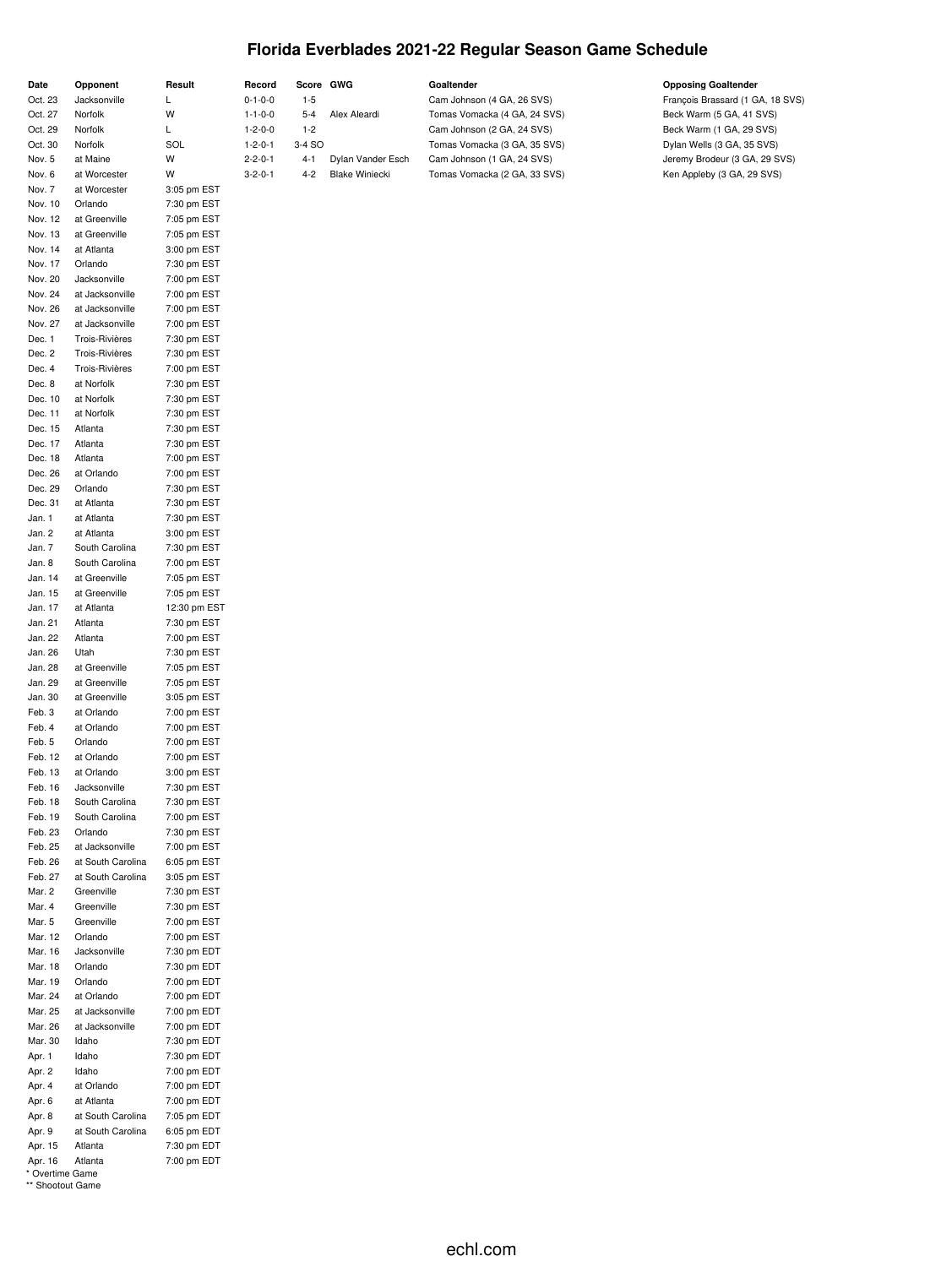## **Florida Everblades vs Worcester Railers Head to Head**

#### **Summary**

| Description                                            | Result                                     |                     |
|--------------------------------------------------------|--------------------------------------------|---------------------|
| Head to Head Record 2021-22 Regular Season             | Worcester 0-1-0-0                          | Florida 1-0-0-0     |
| Head to Head Record 2020-21 Regular Season             | Worcester 0-0-0-0                          | Florida 0-0-0-0     |
| Last 5 Years record between teams                      | Worcester 1-1-0-0                          | Florida 1-1-0-0     |
| Worcester vs. Florida Last 5 Years record at Worcester | Worcester 1-1-0-0                          | Florida 1-1-0-0     |
| Worcester vs. Florida Last 5 Years record at Florida   | Worcester 0-0-0-0                          | $Florida$ $0-0-0-0$ |
| Previous Meetings This Season                          | Florida 4 @ Worcester 2 (Nov 6 2021) Final |                     |

#### **Match Up**

|                           | <u>Florida</u>                          | <b>Worcester</b>                       |
|---------------------------|-----------------------------------------|----------------------------------------|
| <b>Team Record</b>        | 3-2-0-1 -- 7 points                     | 1-3-0-0 -- 2 points                    |
| <b>Division Ranking</b>   | 2nd South                               | 6th North                              |
| Conference Ranking        | 4th Eastern                             | 13th Eastern                           |
| League Ranking            | 8th                                     | 27th                                   |
| Past 10 Games             | $3 - 2 - 0 - 1$                         | $1 - 3 - 0 - 0$                        |
| <b>Streak</b>             | $2 - 0 - 0 - 1$                         | $0 - 2 - 0 - 0$                        |
| Last Game                 | 4-2 W @ Worcester (Nov 6 2021) Final    | 4-2 L vs Florida (Nov 6 2021) Final    |
| Home Record               | $1 - 2 - 0 - 1$                         | $1 - 1 - 0 - 0$                        |
| Away Record               | $2 - 0 - 0 - 0$                         | $0 - 2 - 0 - 0$                        |
| GF                        | 18                                      | 11                                     |
| GА                        | 18                                      | 19                                     |
| PP (Overall)              | $(1/22)$ 4.5%                           | $(3/14)$ 21.4%                         |
| PP (Home)                 | $(1/16)$ 6.3%                           | $(1/6)$ 16.7%                          |
| PP (Away)                 | $(0/6)$ 0.0%                            | $(2/8)$ 25.0%                          |
| PK (Overall)              | $(5/25)$ 80.0%                          | $(5/16)$ 68.8%                         |
| PK (Home)                 | $(4/18)$ 77.8%                          | $(0/7)$ 100.0%                         |
| PK (Away)                 | $(1/7)$ 85.7%                           | $(5/9)$ 44.4%                          |
| PP vs. Opp.               | $(0/3)$ 0%                              | $(1/4)$ 25%                            |
| PK vs. Opp.               | $(1/4)$ 75%                             | $(0/3)$ 100%                           |
| Leading Rookie            | Jaremko (2-1-3)                         | Hayhurst (1-3-4)                       |
| Most PIM                  | Koper - 17                              | Cornell - 14                           |
| Team PIM/GM               | 12.3/Game                               | 14.0/Game                              |
| <b>Leading Scorers</b>    | McCarron (3-5-8)                        | Hayhurst (1-3-4)                       |
|                           | Winiecki (4-2-6)                        | Vesey (2-1-3)                          |
|                           | Carpenter (2-2-4)                       | Beaudoin (1-2-3)                       |
|                           | Pendenza (0-4-4)                        | Pierog (1-1-2)                         |
|                           | Jaremko (2-1-3)                         | Bibeau (1-1-2)                         |
| Last 5 Games              | 4-2 W @ Worcester (Nov 6 2021) Final    | 4-2 L vs Florida (Nov 6 2021) Final    |
|                           | 4-1 W @ Maine (Nov 5 2021) Final        | 6-2 L @ Adirondack (Oct 27 2021) Final |
|                           | 4-3 L vs Norfolk (Oct 30 2021) Final SO | 4-3 W vs Maine (Oct 23 2021) Final     |
|                           | 2-1 L vs Norfolk (Oct 29 2021) Final    | 6-3 L @ Maine (Oct 22 2021) Final      |
|                           | 5-4 W vs Norfolk (Oct 27 2021) Final    |                                        |
| Leading After 1st         | $2 - 0 - 0 - 1$                         | $0 - 1 - 0 - 0$                        |
| Leading After 2nd         | $2 - 0 - 0 - 1$                         | $0 - 0 - 0 - 0$                        |
| <b>Tied After 1st</b>     | $0 - 1 - 0 - 0$                         | $0 - 0 - 0 - 0$                        |
| Tied After 2nd            | $0 - 0 - 0 - 0$                         | $1 - 0 - 0 - 0$                        |
| <b>Trailing After 1st</b> | $1 - 1 - 0 - 0$                         | $1 - 2 - 0 - 0$                        |
| Trailing After 2nd        | $1 - 2 - 0 - 0$                         | $0 - 3 - 0 - 0$                        |
| Out Shooting Opponents    | $2 - 1 - 0 - 0$                         | $0 - 2 - 0 - 0$                        |
| Out Shot by Opponents     | $1 - 1 - 0 - 1$                         | $1 - 1 - 0 - 0$                        |
| 1 Goal Games              | $1 - 1 - 0 - 1$                         | $1 - 0 - 0 - 0$                        |
| 2 Goal Games              | $1 - 0 - 0 - 0$                         | $0 - 1 - 0 - 0$                        |
| 3 Goal Games              | $1 - 0 - 0 - 0$                         | $0 - 1 - 0 - 0$                        |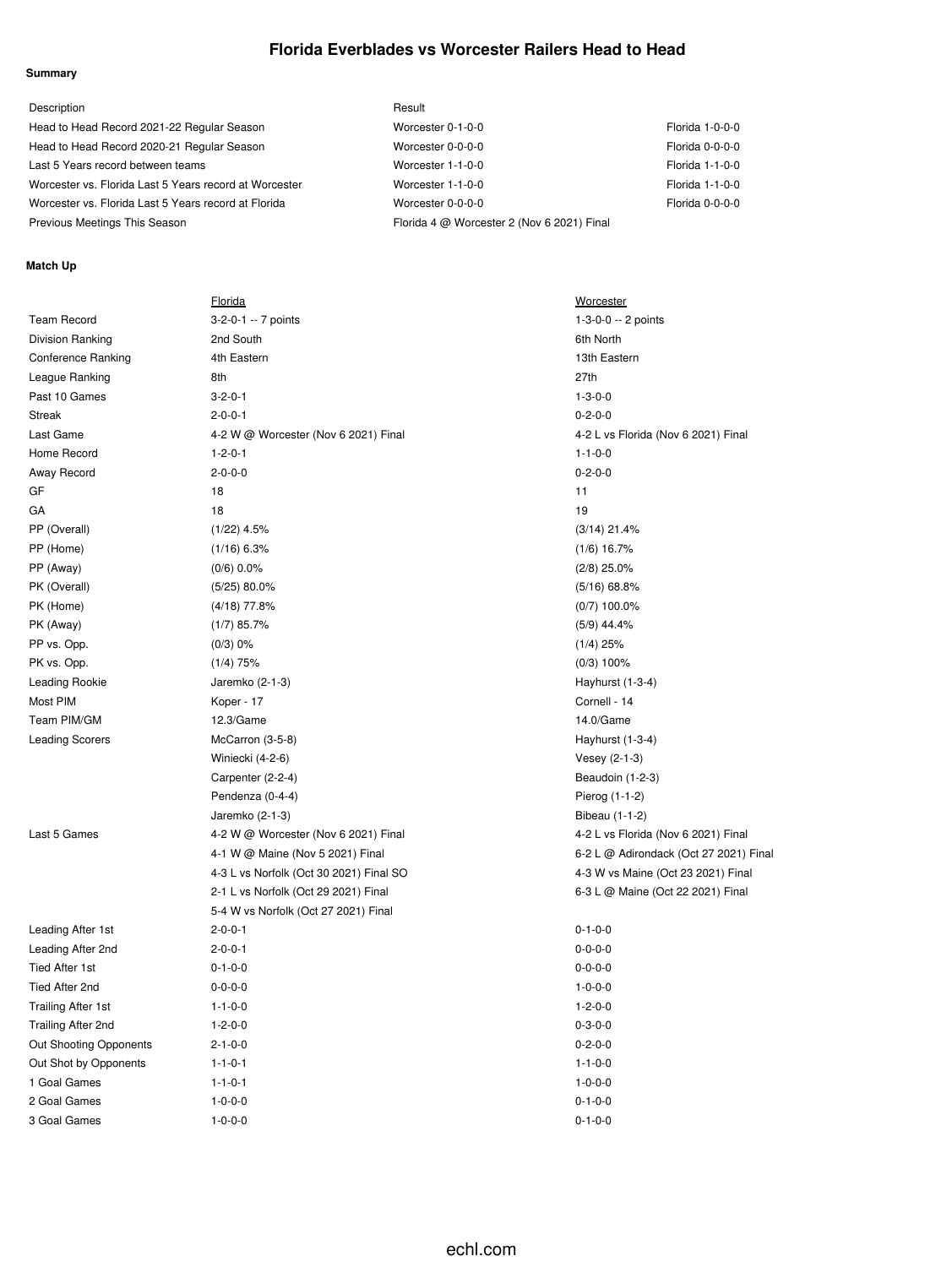## **Florida Everblades vs Worcester Railers Head to Head**

|   | <b>Worcester Railers</b> |           |          |          |                |                |          |    |      |         |    | <b>Florida Everblades</b> |    |   |          |            |             |                 |    |      |         |
|---|--------------------------|-----------|----------|----------|----------------|----------------|----------|----|------|---------|----|---------------------------|----|---|----------|------------|-------------|-----------------|----|------|---------|
|   | # Name                   | GP        | G        | A        | <b>PTS PIM</b> |                | $+/-$    |    |      |         |    | # Name                    | GP | G |          | A PTS PIM  |             | $+/-$           |    |      |         |
|   | 16 Jacob Hayhurst        |           | 0        | 2        | 2              | 0              | 0        |    |      |         |    | 19 Robert Carpenter       |    |   | 2        | 3          | 0           | 3               |    |      |         |
|   | 10 Blake Christensen     |           |          | 0        |                | 0              | -2       |    |      |         | 41 | <b>Blake Winiecki</b>     |    | 2 | 0        | 2          | $\mathbf 0$ | 2               |    |      |         |
|   | 21 John Furgele          |           |          | 0        |                | 0              |          |    |      |         |    | 25 John McCarron          |    | 0 | 2        | 2          | 0           | 3               |    |      |         |
|   | 13 Connor McCarthy       |           | 0        |          |                | 0              |          |    |      |         |    | 55 Chris McKay            |    |   | 0        |            | 0           | 2               |    |      |         |
|   | 11 Nolan Vesey           |           | 0        |          |                | 0              | $-2$     |    |      |         |    | 40 Levko Koper            |    | 0 |          |            | 4           |                 |    |      |         |
|   | 35 Ken Appleby           |           | 0        | 0        | 0              | 0              | 0        |    |      |         | 4  | Jake McLaughlin           |    | 0 |          |            | 2           | 3               |    |      |         |
|   | 19 Felix Bibeau          |           | 0        | 0        | 0              | $\overline{c}$ | $-2$     |    |      |         |    | 13 Michael Neville        |    | 0 |          |            | 2           |                 |    |      |         |
|   | 72 Drew Callin           |           | 0        | 0        | 0              | 0              | 0        |    |      |         |    | 22 Joe Pendenza           |    | 0 |          |            | 0           | 0               |    |      |         |
| 6 | Mike Cornell             |           | 0        | $\Omega$ | 0              | 0              | -3       |    |      |         |    | 42 Alex Aleardi           |    | 0 | 0        | 0          | 0           | -1              |    |      |         |
|   | 7 Liam Coughlin          |           | 0        | 0        | 0              | 0              | $-2$     |    |      |         |    | 44 Cameron Bakker         |    | 0 | 0        | 0          | 0           | -1              |    |      |         |
|   | 4 Zach Malatesta         |           | $\Omega$ | 0        | 0              | 0              | -1       |    |      |         |    | 20 Xavier Bouchard        |    | 0 | 0        | 0          | 0           |                 |    |      |         |
|   | 27 Myles McGurty         |           | 0        | 0        | $\Omega$       | 0              | 0        |    |      |         | 2  | Jake Kearley              |    | 0 | 0        | 0          | 0           |                 |    |      |         |
|   | 23 Ross Olsson           |           | 0        | 0        | $\Omega$       | 2              | $-2$     |    |      |         |    | 26 Kody McDonald          |    | 0 | 0        | 0          | 0           | -1              |    |      |         |
|   | 81 Anthony Repaci        |           | 0        | $\Omega$ | $\Omega$       | 0              | $\Omega$ |    |      |         |    | 24 Kyle Neuber            |    | 0 | 0        | 0          | 0           |                 |    |      |         |
|   | 14 Jordan Smotherman     |           | 0        | $\Omega$ | 0              | 0              | -1       |    |      |         | 6  | Jordan Sambrook           |    | 0 | $\Omega$ | $\Omega$   | 0           | $\Omega$        |    |      |         |
|   | 9 Charlie Spetz          |           | 0        | 0        | 0              | 0              | -3       |    |      |         |    | 11 Dylan Vander Esch      |    | 0 | 0        | 0          | 0           | 0               |    |      |         |
|   | 15 Paul Thompson         |           | $\Omega$ | 0        | 0              | 2              | 0        |    |      |         |    | 37 Tomas Vomacka          |    | 0 | 0        | $\Omega$   | 0           | 0               |    |      |         |
|   | # Name                   | <b>GP</b> | w        |          | OTL            | SOL            | Mins     | GA |      | GAA SV% | #  | Name                      | GP | W |          | <b>OTL</b> |             | <b>SOL Mins</b> | GΑ |      | GAA SV% |
|   | 35 Ken Appleby           |           |          |          |                | 0              | 59:36    | 3  | 3.02 | 0.906   |    | 37 Tomas Vomacka          |    |   |          | $\Omega$   | 0           | 60:00           | 2  | 2.00 | 0.943   |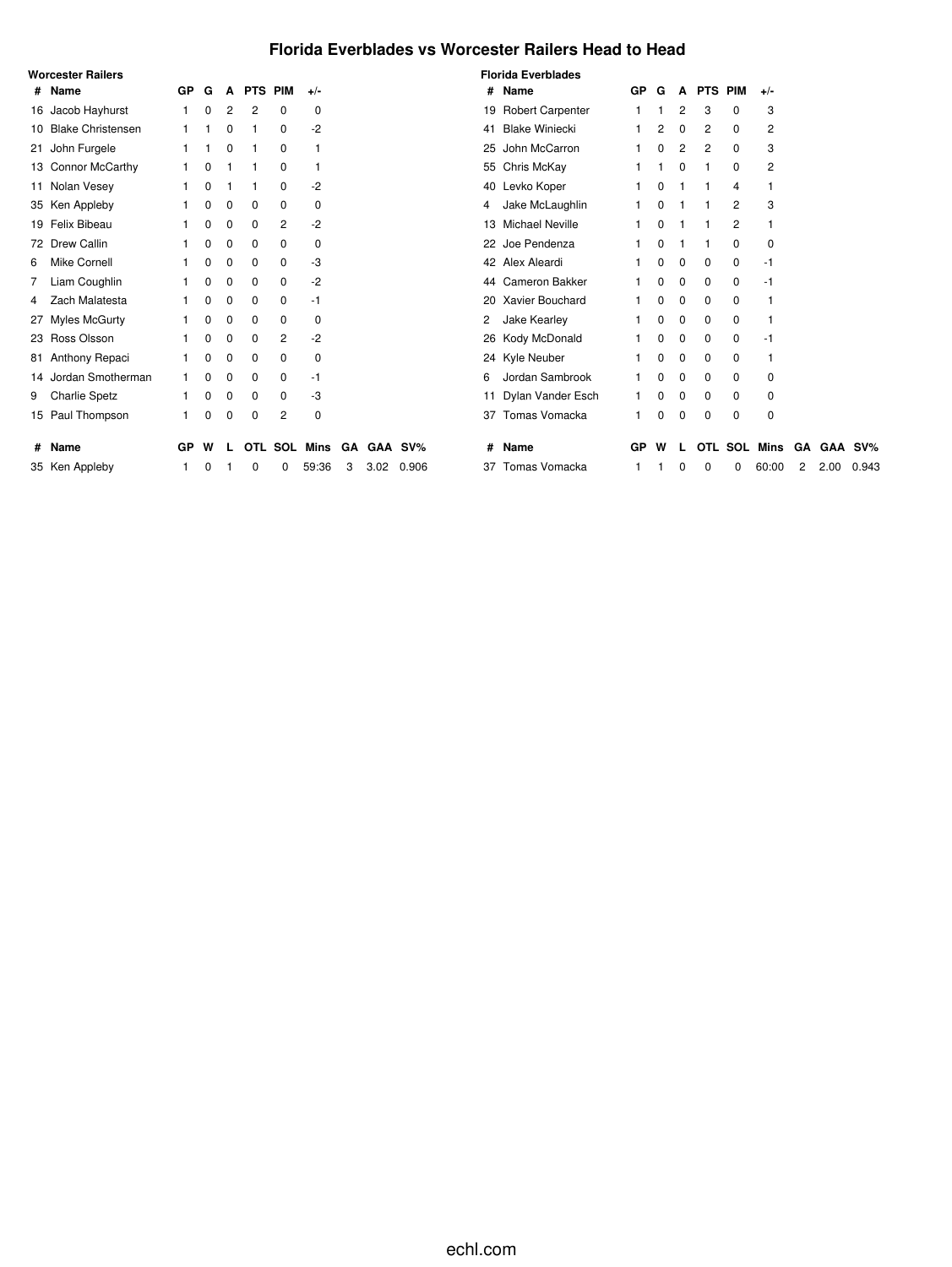### **Florida Everblades vs Worcester Railers Head to Head**

| <b>Team Game Highs and Lows</b> |              |                    |                   | <b>Florida Everblades</b> |                   |               | <b>Worcester Railers</b> |
|---------------------------------|--------------|--------------------|-------------------|---------------------------|-------------------|---------------|--------------------------|
| Goals                           |              | Oct. 27            | <b>NOR</b>        | 5                         | Oct. 23           | <b>MNE</b>    | 4                        |
| <b>Assists</b>                  |              | Oct. 27            | <b>NOR</b>        | 9                         | Oct. 23           | <b>MNE</b>    | 8                        |
| <b>Points</b>                   |              | Oct. 27            | <b>NOR</b>        | 14                        | Oct. 23           | MNE           | 12                       |
| <b>Penalty Minutes</b>          |              | Oct. 30            | <b>NOR</b>        | 22                        | Oct. 27           | at ADK        | 26                       |
| <b>Minors</b>                   |              | Oct. 27            | <b>NOR</b>        | 6                         | Oct. 27           | at ADK        | 8                        |
|                                 |              | Oct. 30            | <b>NOR</b>        | 6                         |                   |               |                          |
| <b>Majors</b>                   |              | Oct. 30            | <b>NOR</b>        | 2                         | Nov. 6            | FLA           | 0                        |
| <b>Shots</b>                    |              | Oct. 27            | <b>NOR</b>        | 46                        | Oct. 22           | at MNE        | 54                       |
| <b>Power Play Goals</b>         |              | Oct. 23            | JAX               | 1                         | Oct. 22           | at MNE        | 1                        |
|                                 |              |                    |                   |                           | Oct. 27<br>Nov. 6 | at ADK<br>FLA | 1<br>1                   |
| <b>Goals By Both Teams</b>      |              | Oct. 27            | <b>NOR</b>        | 9                         | Oct. 22           | at MNE        | 9                        |
| Goals in 1st                    |              | Oct. 27            | <b>NOR</b>        | $\overline{c}$            | Oct. 22           | at MNE        | 1                        |
|                                 |              |                    |                   |                           | Oct. 23           | <b>MNE</b>    | 1                        |
|                                 |              |                    |                   |                           | Oct. 27           | at ADK        | 1                        |
| Goals in 2nd                    |              |                    |                   |                           | Nov. 6            | <b>FLA</b>    | 1                        |
| Goals in 3rd                    |              | Nov. 6             | at WOR            | 3                         | Oct. 23           | MNE           | $\overline{c}$           |
| <b>Short Handed Goals</b>       |              | Nov. 5             | at MNE            | 3                         | Oct. 22           | at MNE        | 2                        |
| <b>Winning Margin</b>           |              | Oct. 27            | <b>NOR</b>        | 1                         | Nov. 6            | FLA           | 0                        |
| <b>Most PIM</b>                 |              | Nov. 5             | at MNE            | 3<br>17                   | Oct. 23           | <b>MNE</b>    | 1                        |
|                                 |              | Oct. 23<br>Oct. 27 | JAX<br><b>NOR</b> | 17                        | Oct. 27           | at ADK        | 26                       |
| <b>Most Shots</b>               |              | Oct. 27            | <b>NOR</b>        | 46                        | Oct. 22           | at MNE        | 54                       |
| <b>Most Shots in 1st</b>        |              | Oct. 27            | <b>NOR</b>        | 16                        | Oct. 22           | at MNE        | 26                       |
| <b>Most Shots in 2nd</b>        |              | Oct. 27            | <b>NOR</b>        | 13                        | Oct. 23           | MNE           | 14                       |
|                                 |              | Oct. 29            | <b>NOR</b>        | 13                        |                   |               |                          |
| <b>Most Shots in 3rd</b>        |              | Oct. 27            | <b>NOR</b>        | 17                        | Oct. 22           | at MNE        | 16                       |
| <b>Fewest Shots</b>             |              | Oct. 23            | JAX               | 19                        | Oct. 27           | at ADK        | 27                       |
| <b>Fewest Shots in 1st</b>      |              | Oct. 23            | JAX               | 5                         | Oct. 23           | <b>MNE</b>    | $\overline{7}$           |
| <b>Fewest Shots in 2nd</b>      |              | Oct. 23            | JAX               | 8                         | Nov. 6            | <b>FLA</b>    | 11                       |
|                                 |              | Nov. 5             | at MNE            | 8                         |                   |               |                          |
| <b>Fewest Shots in 3rd</b>      |              | Oct. 23            | JAX               | 6                         | Oct. 27           | at ADK        | 3                        |
| <b>Most Saves</b>               |              | Oct. 30            | <b>NOR</b>        | 35                        | Oct. 23           | <b>MNE</b>    | 42                       |
| <b>Most Saves in 1st</b>        |              | Nov. 6             | at WOR            | 13                        | Nov. 6            | <b>FLA</b>    | 11                       |
| <b>Most Saves in 2nd</b>        |              | Oct. 30            | <b>NOR</b>        | 13                        | Oct. 23           | MNE           | 19                       |
| <b>Most Saves in 3rd</b>        |              | Oct. 23            | JAX               | 11                        | Oct. 23           | <b>MNE</b>    | 13                       |
| Schedule<br>Date                | Game #       |                    |                   |                           |                   |               |                          |
| Nov. 6                          | 76 Florida 4 | at Worcester 2     | Final             |                           |                   |               |                          |
| Nov. 7                          | 84 Florida   | at Worcester       | 3:05 pm EST       |                           |                   |               |                          |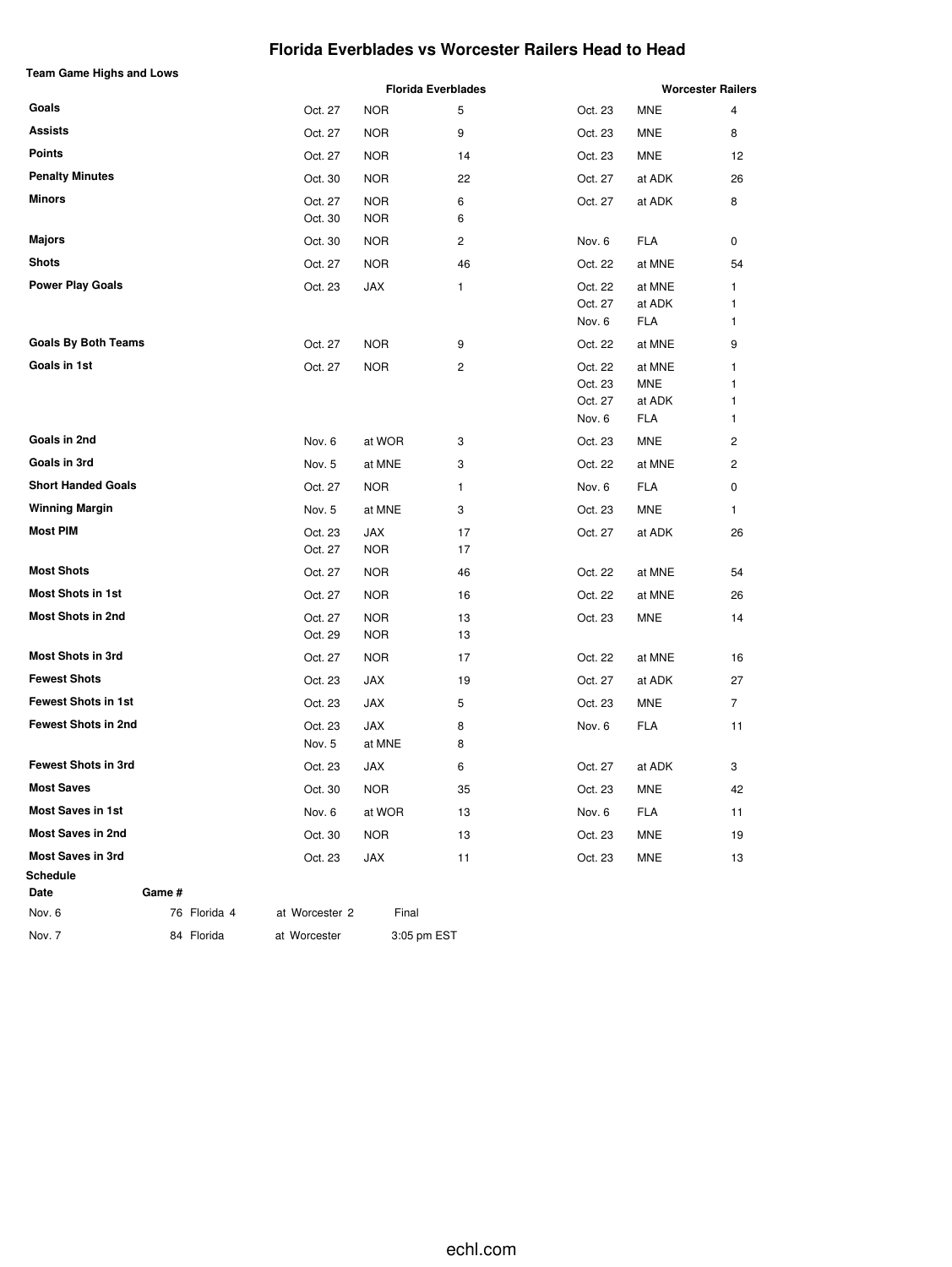## **Florida Everblades Player Game By Game (1/3)**

|                 | <b>Player Game by Game Report</b> |        |           |           |                          |            |                                                                                                                                  |                          |            |           |                          |                          |  |  |
|-----------------|-----------------------------------|--------|-----------|-----------|--------------------------|------------|----------------------------------------------------------------------------------------------------------------------------------|--------------------------|------------|-----------|--------------------------|--------------------------|--|--|
| Date            | Opp.                              |        |           |           |                          |            | 2 Kearley 3 Masella 4 McLaughlin 5 Jaeckle 6 Sambrook 11 Vander Esch 12 Blachman 13 Neville 15 Jaremko 16 Perkovich 19 Carpenter |                          |            |           |                          |                          |  |  |
|                 | Oct. 23 Jacksonville              |        | $000 - 1$ | $001 - 1$ | $001 - 1$                | $000 - 1$  | $\sim$                                                                                                                           | $\overline{\phantom{a}}$ | $010 - 3$  | $011 - 2$ | $\overline{a}$           | 102-2                    |  |  |
|                 | Oct. 27 Norfolk                   | $\sim$ | 0132      | 0212      | $002 - 1$                | $0.03 - 1$ | $\sim$                                                                                                                           | $\overline{\phantom{a}}$ | 0111       | 1050      | 0110                     | 0021                     |  |  |
|                 | Oct. 29 Norfolk                   | $\sim$ | 0010      | $003 - 1$ | 0000                     | 0040       | $\sim$                                                                                                                           | $\overline{\phantom{a}}$ | $0.01 - 1$ | $002 - 1$ | 0031                     |                          |  |  |
| Oct. 30 Norfolk |                                   | 0100   | 1010      | 0031      | $\overline{\phantom{a}}$ | 0152       | $\overline{\phantom{a}}$                                                                                                         | 0000                     | 0010       | 1060      | $001 - 1$                |                          |  |  |
|                 | Nov. 5 at Maine                   | $\sim$ | 0022      | 0042      | $\overline{\phantom{a}}$ | $0.02 - 1$ | 1021                                                                                                                             | $\overline{\phantom{a}}$ | $0.01 - 1$ | 0022      | 0102                     | $\overline{\phantom{a}}$ |  |  |
|                 | Nov. 6 at Worcester 0001          |        |           | 0143      |                          | 0020       | 0020                                                                                                                             |                          | 0101       | $\sim$    | $\overline{\phantom{a}}$ | 1263                     |  |  |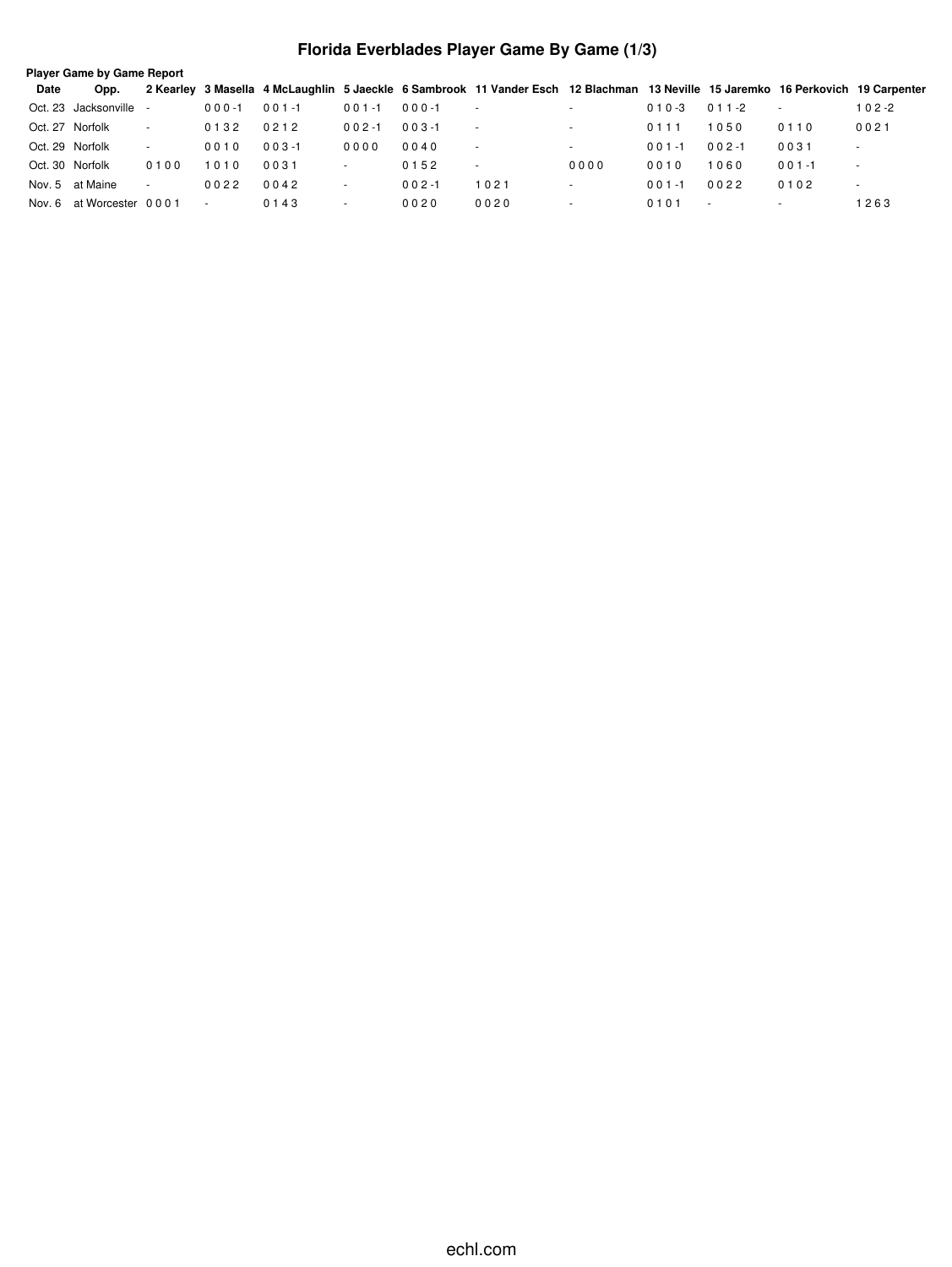## **Florida Everblades Player Game By Game (2/3)**

|                 | <b>Player Game by Game Report</b> |           |           |                          |           |           |                                                                                                                         |            |      |           |                          |                          |  |  |
|-----------------|-----------------------------------|-----------|-----------|--------------------------|-----------|-----------|-------------------------------------------------------------------------------------------------------------------------|------------|------|-----------|--------------------------|--------------------------|--|--|
| Date            | Opp.                              |           |           |                          |           |           | 20 Bouchard 22 Pendenza 23 Leblanc 24 Neuber 25 McCarron 26 McDonald 40 Koper 41 Winiecki 42 Aleardi 44 Bakker 55 McKay |            |      |           |                          |                          |  |  |
|                 | Oct. 23 Jacksonville 0000         |           | $002 - 2$ | $002 - 2$                | $002 - 1$ | $003 - 2$ | $\overline{\phantom{a}}$                                                                                                | $000-2$    | 0020 | 0010      | $\overline{\phantom{a}}$ | $\sim$                   |  |  |
| Oct. 27 Norfolk |                                   | 0042      | 0161      | 0132                     | 0000      | 2192      | $\overline{\phantom{a}}$                                                                                                | 1022       | 0120 | 1021      | $\overline{\phantom{a}}$ | $\sim$                   |  |  |
| Oct. 29 Norfolk |                                   | $002 - 1$ | $004 - 1$ |                          | 0000      | 0131      |                                                                                                                         | $0.01 - 1$ | 1031 | $001 - 1$ | 0000                     | $\blacksquare$           |  |  |
| Oct. 30 Norfolk |                                   | 0050      | 0010      | $\overline{a}$           | $\sim$    | 0121      | 0222                                                                                                                    | 1051       | 0021 | $003 - 1$ | $0.01 - 1$               | $\overline{\phantom{a}}$ |  |  |
|                 | Nov. 5 at Maine                   | 0121      | 0211      | 0111                     |           | 1062      | 0030                                                                                                                    | 0020       | 1112 | 1132      | $0.01 - 1$               | $\overline{\phantom{a}}$ |  |  |
| Nov. 6          | at Worcester 0031                 |           | 0100      | $\overline{\phantom{a}}$ | 0021      | 0213      | $000 - 1$                                                                                                               | 0131       | 2062 | $001 - 1$ | $001 - 1$                | 1022                     |  |  |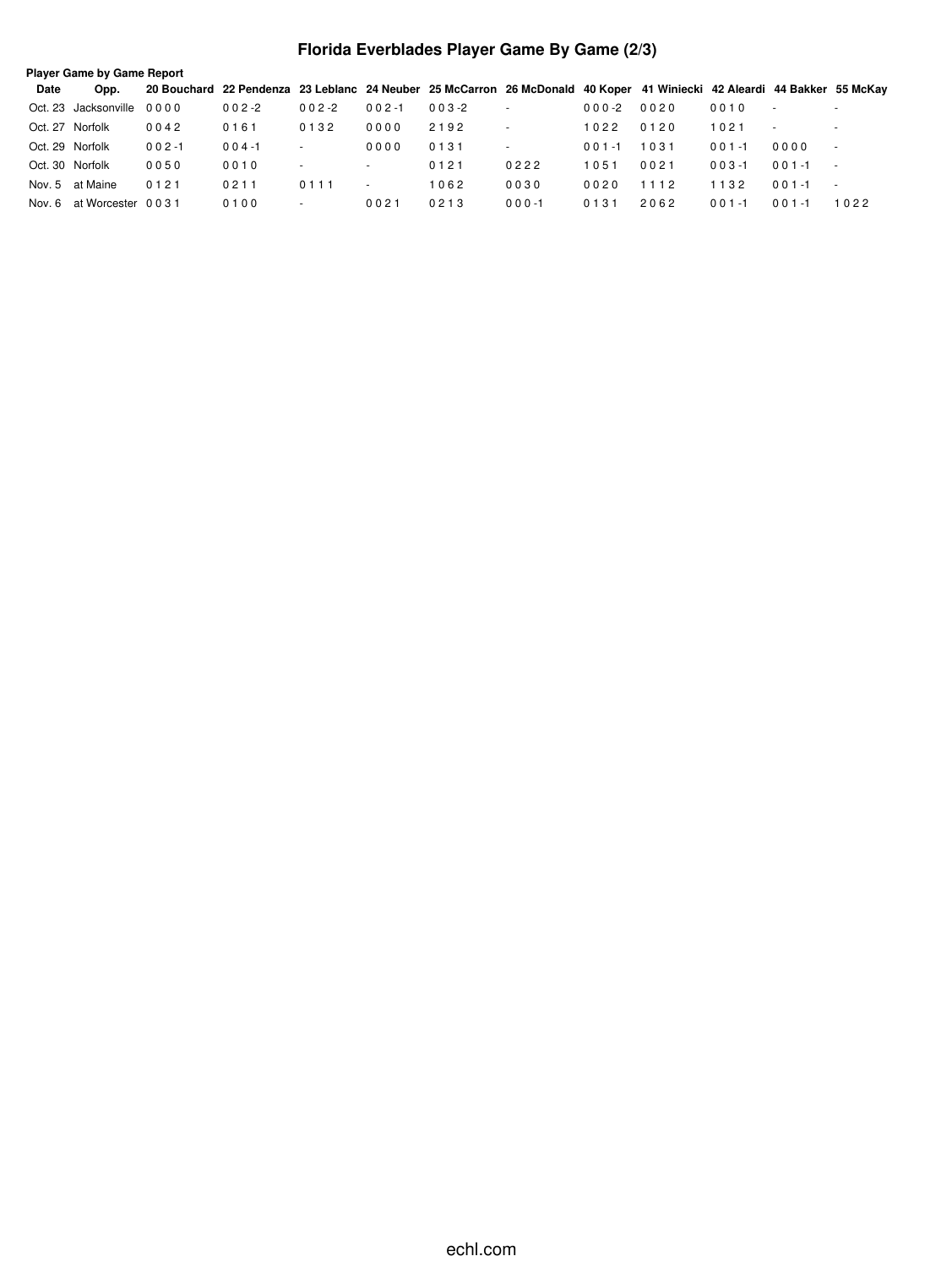## **Florida Everblades Player Game By Game (3/3)**

| <b>Date</b>     |                             | Opp. 33 Johnson 37 Vomacka |          |
|-----------------|-----------------------------|----------------------------|----------|
|                 | Oct. 23 Jacksonville 4 26 L |                            |          |
| Oct. 27 Norfolk |                             |                            | 4 24 W   |
|                 | Oct. 29 Norfolk             | 2 24 L                     |          |
| Oct. 30 Norfolk |                             |                            | 3 35 SOL |
|                 | Nov. 5 at Maine             | 1 24 W                     |          |
|                 | Nov. 6 at Worcester         |                            | 2 33 W   |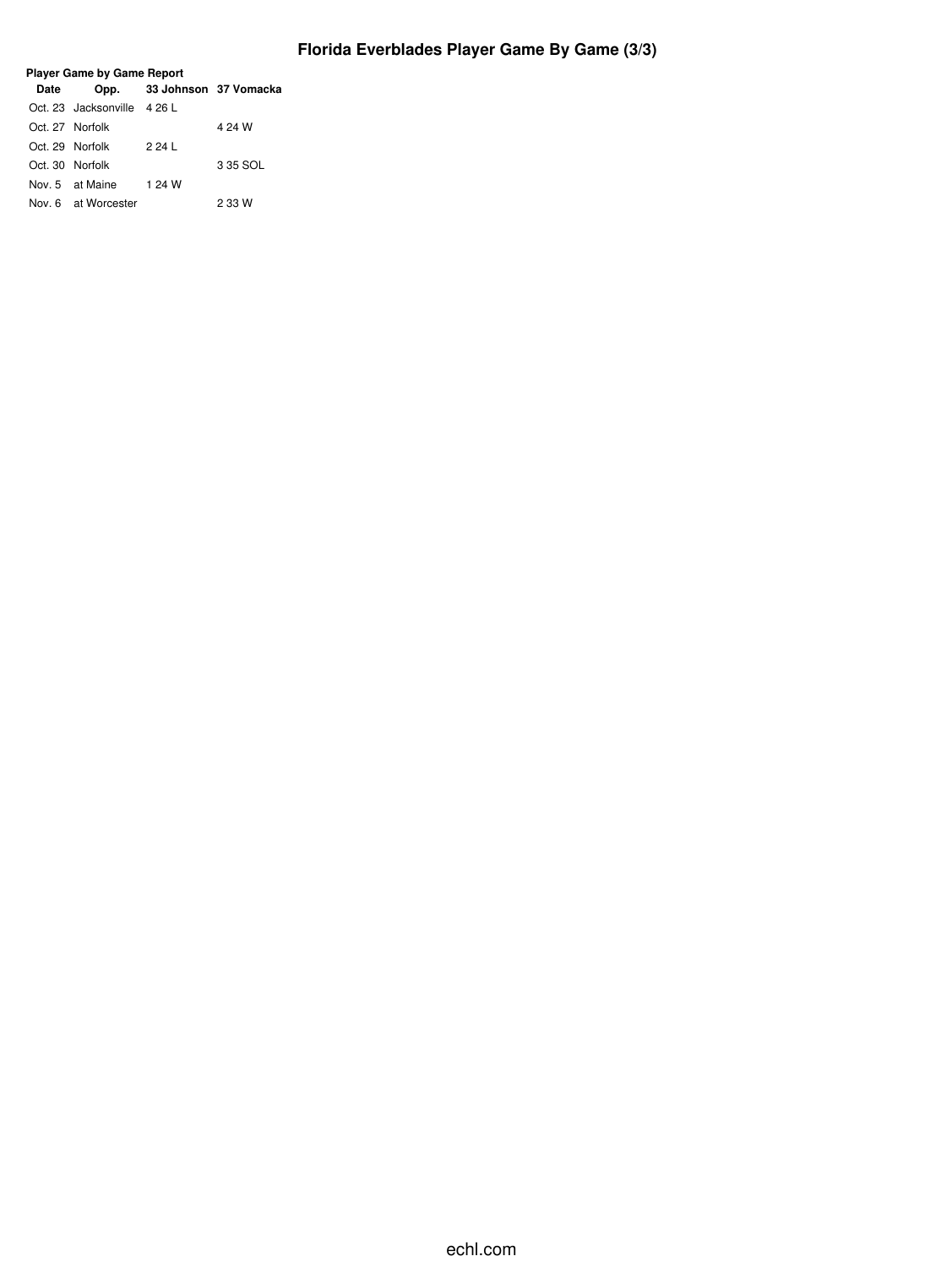## **Worcester Railers Player Game By Game (1/3)**

|                | <b>Player Game by Game Report</b> |            |            |             |           |           |               |                                                                                                                         |                |      |           |           |  |
|----------------|-----------------------------------|------------|------------|-------------|-----------|-----------|---------------|-------------------------------------------------------------------------------------------------------------------------|----------------|------|-----------|-----------|--|
| Date           | Opp.                              |            |            |             |           |           |               | 4 Malatesta 5 Albano 6 Cornell 7 Coughlin 8 Adams 9 Spetz 10 Christensen 11 Vesey 12 Beaudoin 13 McCarthy 14 Smotherman |                |      |           |           |  |
|                | Oct. 22 at Maine                  | $003 - 2$  | 1030       | $105 - 1 -$ |           | $002 - 1$ | $\sim$ $-$    | $\sim$ $-$                                                                                                              | $0.03 - 1 - 1$ |      | 0110      | $003 - 2$ |  |
| Oct. 23 Maine  |                                   | 0212       | 0021       | 0011        |           | 000-2     | $\sim$        | 0021                                                                                                                    | 2042           | 0223 | 0010      | 0171      |  |
|                | Oct. 27 at Adirondack 0020        |            | $0.01 - 3$ | 0130        |           | $\sim$    | $\sim$        | 0050                                                                                                                    | 0010           | 1020 | $000 - 1$ | 1030      |  |
| Nov. 6 Florida |                                   | $0.01 - 1$ | $\sim$     | $005 - 3$   | $002 - 2$ | $\sim$    | $003-3$ 104-2 |                                                                                                                         | $012 - 2 -$    |      | 0111      | $000 - 1$ |  |
|                |                                   |            |            |             |           |           |               |                                                                                                                         |                |      |           |           |  |

*Player Stats (G, A, Shots, -/-) Goalie Stats (GA, SVS, Decision)*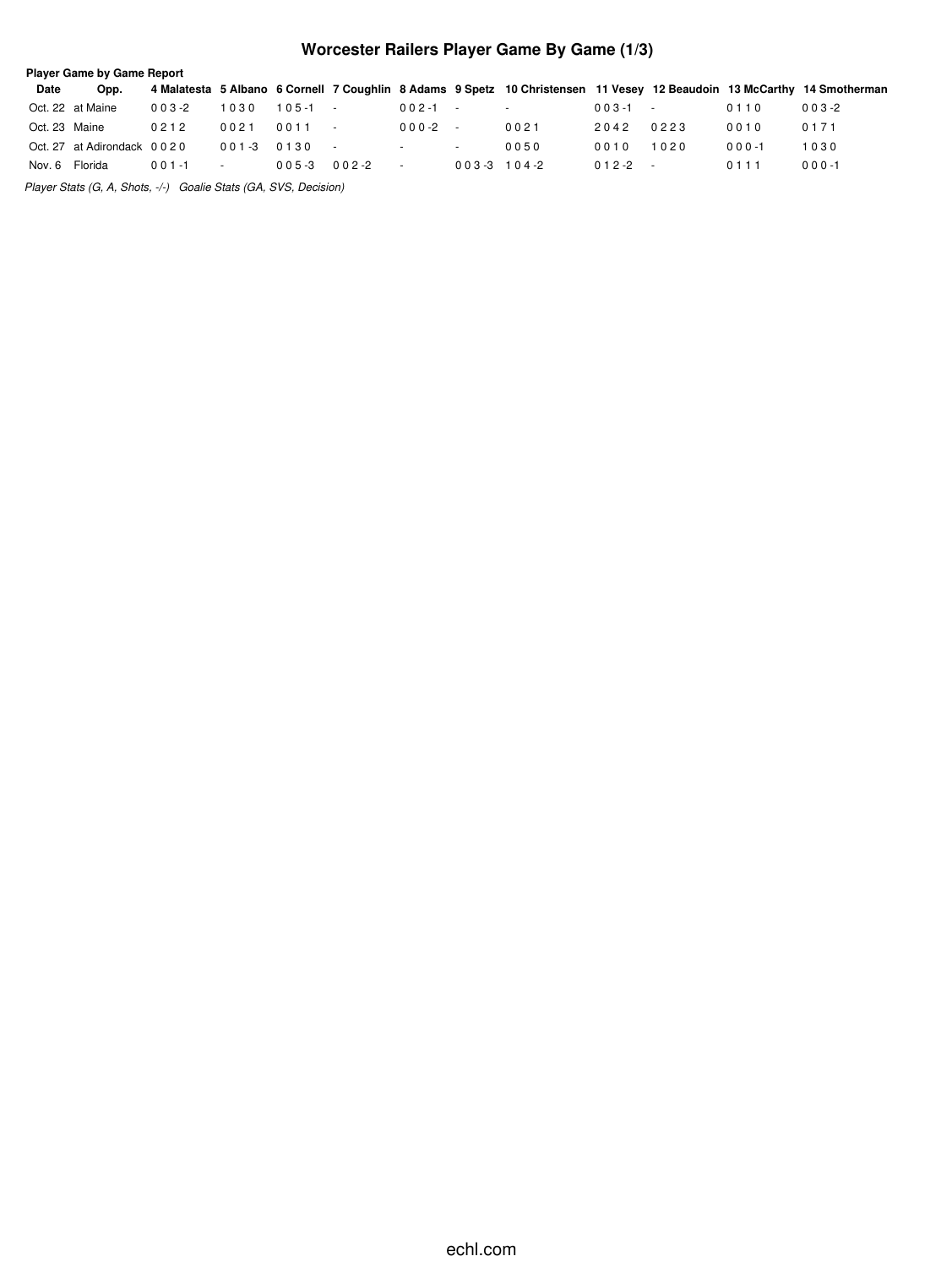## **Worcester Railers Player Game By Game (2/3)**

|               | <b>Player Game by Game Report</b> |           |            |                                                                                                                            |            |            |                          |                          |                          |            |           |                          |  |
|---------------|-----------------------------------|-----------|------------|----------------------------------------------------------------------------------------------------------------------------|------------|------------|--------------------------|--------------------------|--------------------------|------------|-----------|--------------------------|--|
| Date          | Opp.                              |           |            | 15 Thompson 16 Hayhurst 17 Washkurak 19 Bibeau 20 LaFerriere 21 Furgele 22 Dudek 23 Olsson 25 Jozefek 27 McGurty 61 Pierog |            |            |                          |                          |                          |            |           |                          |  |
|               | Oct. 22 at Maine                  | $015 - 1$ | ∣ 0 3 -1   | $006 - 1$                                                                                                                  | $014 - 1$  | $0.01 - 1$ | $\sim$                   | $\sim$                   |                          | 0030       | 0030      | $\sim$                   |  |
| Oct. 23 Maine |                                   | $002 - 2$ | 0112       |                                                                                                                            | 1010       | $\sim$     | $\sim$                   | $\overline{\phantom{a}}$ | $\overline{\phantom{a}}$ |            | $001 - 1$ | 1130                     |  |
|               | Oct. 27 at Adirondack -           |           | $0.03 - 1$ |                                                                                                                            | 0010       | $\sim$     | $\overline{\phantom{a}}$ | $0.02 - 2$               |                          | $0.00 - 3$ | 0101      | $004 - 2$                |  |
| Nov. 6        | Florida                           | 0040      | 0220       | $\overline{\phantom{a}}$                                                                                                   | $0.05 - 2$ | $\sim$     | 1031                     |                          | $0.00 -2$                |            | 0010      | $\overline{\phantom{a}}$ |  |
| $- \cdot$     |                                   |           |            |                                                                                                                            |            |            |                          |                          |                          |            |           |                          |  |

*Player Stats (G, A, Shots, -/-) Goalie Stats (GA, SVS, Decision)*